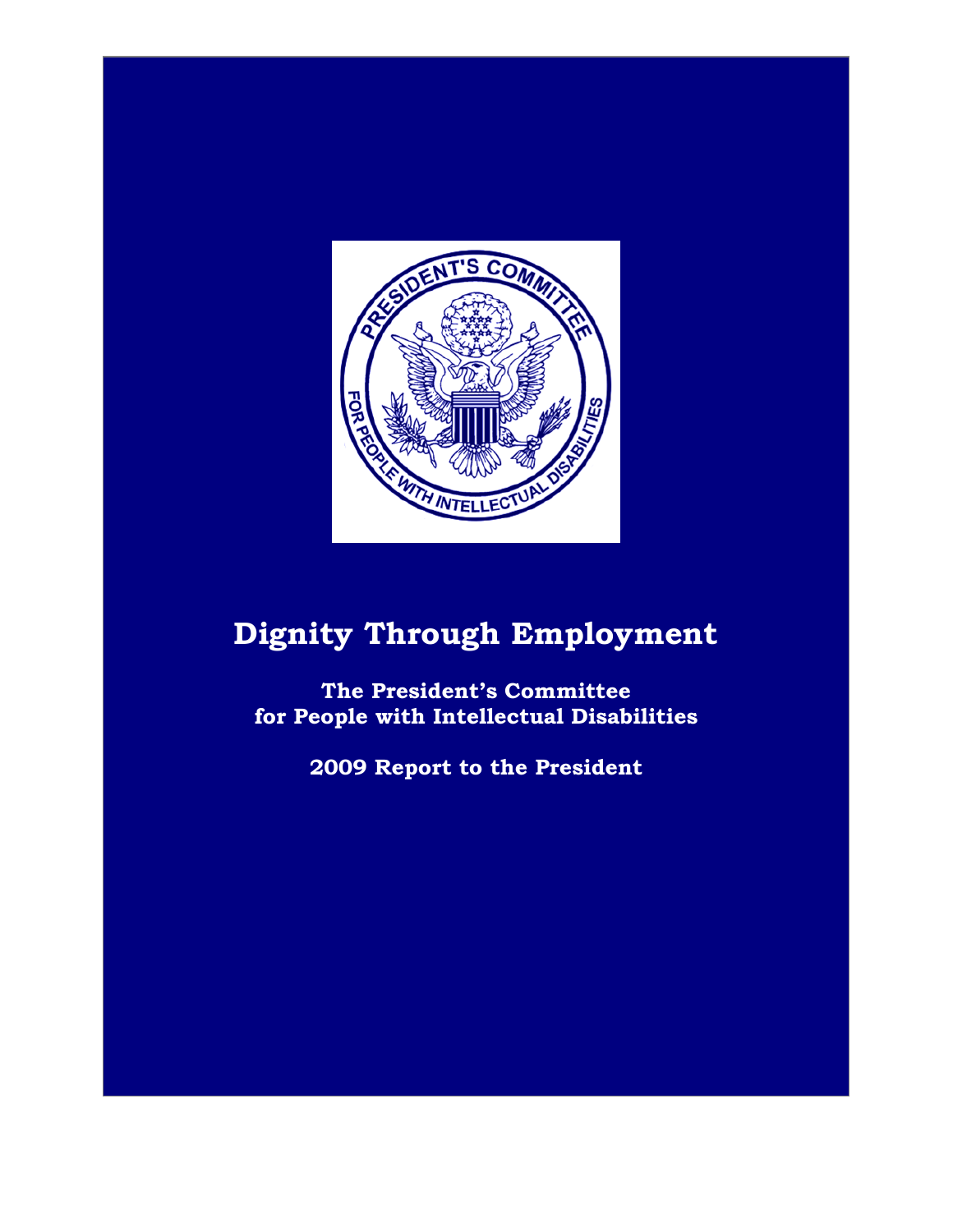*Soon after Dan was born in 1969 with Down syndrome, a doctor recommended withholding a lifesaving medical procedure. When his parents refused, the doctor advised placement in a state institution. But Dan's family had other plans. They mobilized their strong family unit and support from teachers, job coaches, and counselors, as well as Dan's own strong work ethic. In addition to creating an environment where the people in Dan's life learned to see his abilities, this effort led to a job in the Microsoft mail room in Bellevue, Washington. Dan loved his work and was the fastest and most accurate mail sorter in the company. He worked at Microsoft for more than 14 years, until only five days before his death from heart disease at age 36. On the day Dan died, Microsoft flew its flag at half-staff.*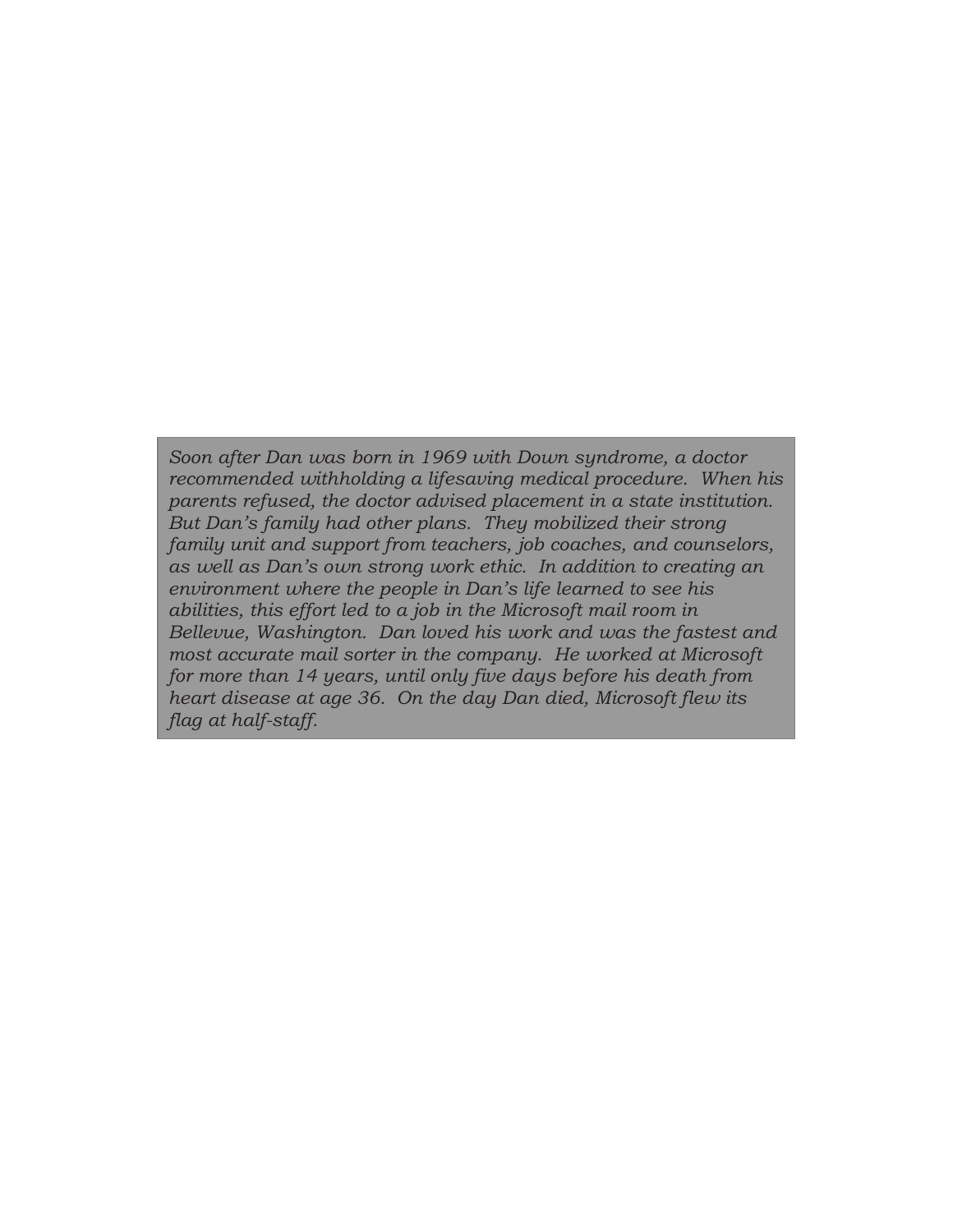## **Disclaimer**

This document, Report to the President—*Dignity Through Employment*, does not necessarily reflect the views of the U.S. Department of Health and Human Services.

Although some of the information and data contained in this report were contributed by authorities in the field of employment, disability, research, education, emerging technology, public policy, and related fields, the personal opinions that such contributors may hold or choose to express outside of this Report to the President do not necessarily reflect the views of the President's Committee for People with Intellectual Disabilities or the U.S. Department of Health and Human Services, or other federal government agencies.

Although the term "mental retardation" (MR) appears in sections of this report, PCPID acknowledges and advocates for use of the term "intellectual disability."

The individual stories featured in this report are based on personal relationships and publicly available accounts. All of the people featured in the stories have intellectual disabilities.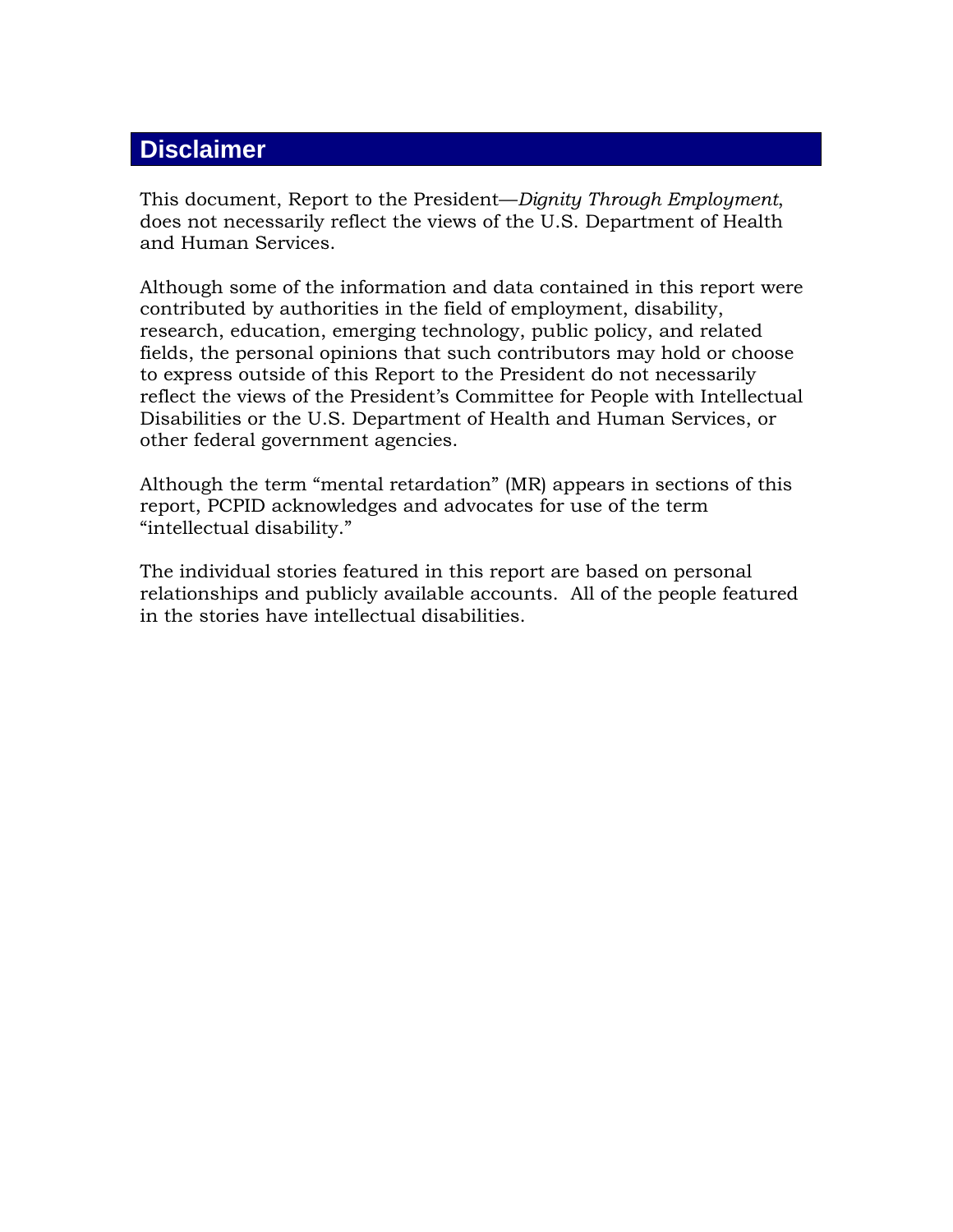## **Table of Contents**

| NOTES ON THE DEFINITION OF INTELLECTUAL DISABILITIES AND DATA ASSUMPTIONS 4 |  |
|-----------------------------------------------------------------------------|--|
|                                                                             |  |
| $\mathbf I$                                                                 |  |
|                                                                             |  |
|                                                                             |  |
|                                                                             |  |
|                                                                             |  |
|                                                                             |  |
| $\mathbf{IV}$                                                               |  |
| V                                                                           |  |
|                                                                             |  |
|                                                                             |  |
|                                                                             |  |
|                                                                             |  |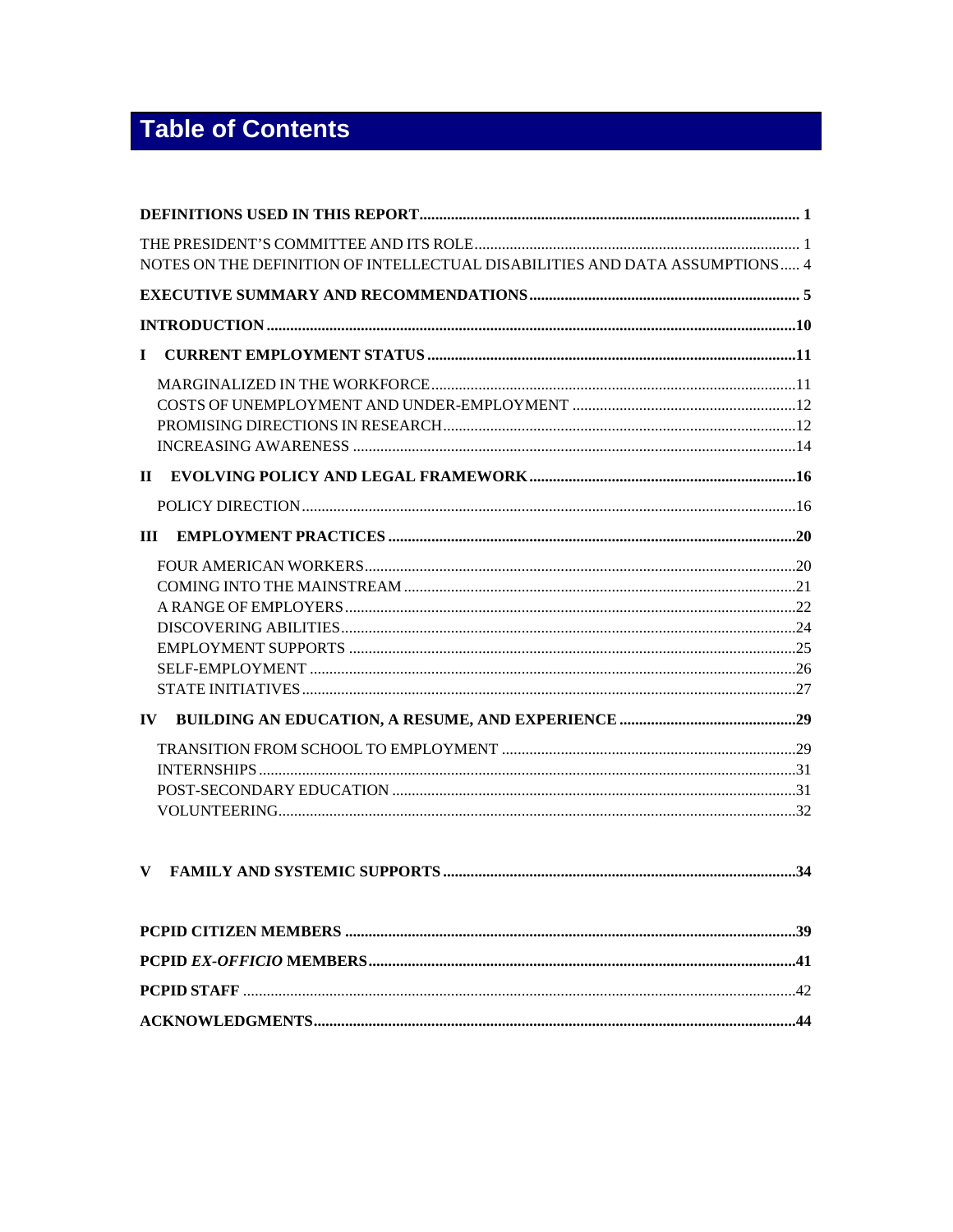## **Definitions Used in this Report**

We define the term "intellectual disability" as "a disability characterized by significant limitations both in intellectual functioning and in adaptive behavior as expressed in conceptual, social, and practical adaptive skills. This disability originates before the age of 18. Intellectual disability is the currently preferred term for the disability historically referred to as mental retardation (American Association on Mental Retardation, Mental retardation: Definition, classification, and systems of supports," Washington, DC, 2002).

We define employment as jobs in integrated, community environments, typical of others in the workforce. Our definition includes competitive wages, employment in companies large and small, and self-employment through people with intellectual disabilities operating strong, vibrant, and profitable businesses of their own. Our definition of employment emphasizes a workplace that integrates people both with and without disabilities in a community-based, non-segregated setting in which workers receive reasonable accommodations and other supports that they need to succeed.

This definition is consistent with the convictions of the President's Committee for People with Intellectual Disabilities regarding employment outcomes that focus on competitive pay, full integration, an opportunity for career advancement and leadership development, and an arrangement that is mutually satisfying, both to the employee and to the employer. Employment should also involve people with intellectual disabilities in ways to achieve asset accumulation as a vehicle to attain greater economic freedom and achieve the American Dream.

## **THE PRESIDENT'S COMMITTEE AND ITS ROLE**

Estimates of the share of Americans who experience intellectual disabilities vary from less than 1% to 3% (see page 4 hereof). Even at the conservative end of this range (1%), three million Americans experience intellectual disabilities. Nearly 30 million American lives are touched by persons with intellectual disabilities.

To ensure the right of a "decent, dignified place in society" for people with intellectual disabilities, President Lyndon B. Johnson in 1966 established the President's Committee on Mental Retardation. On April 25, 2003, as part of the annual celebration of the Americans with Disabilities Act, President George W. Bush renamed the committee the President's Committee for People with Intellectual Disabilities (PCPID). It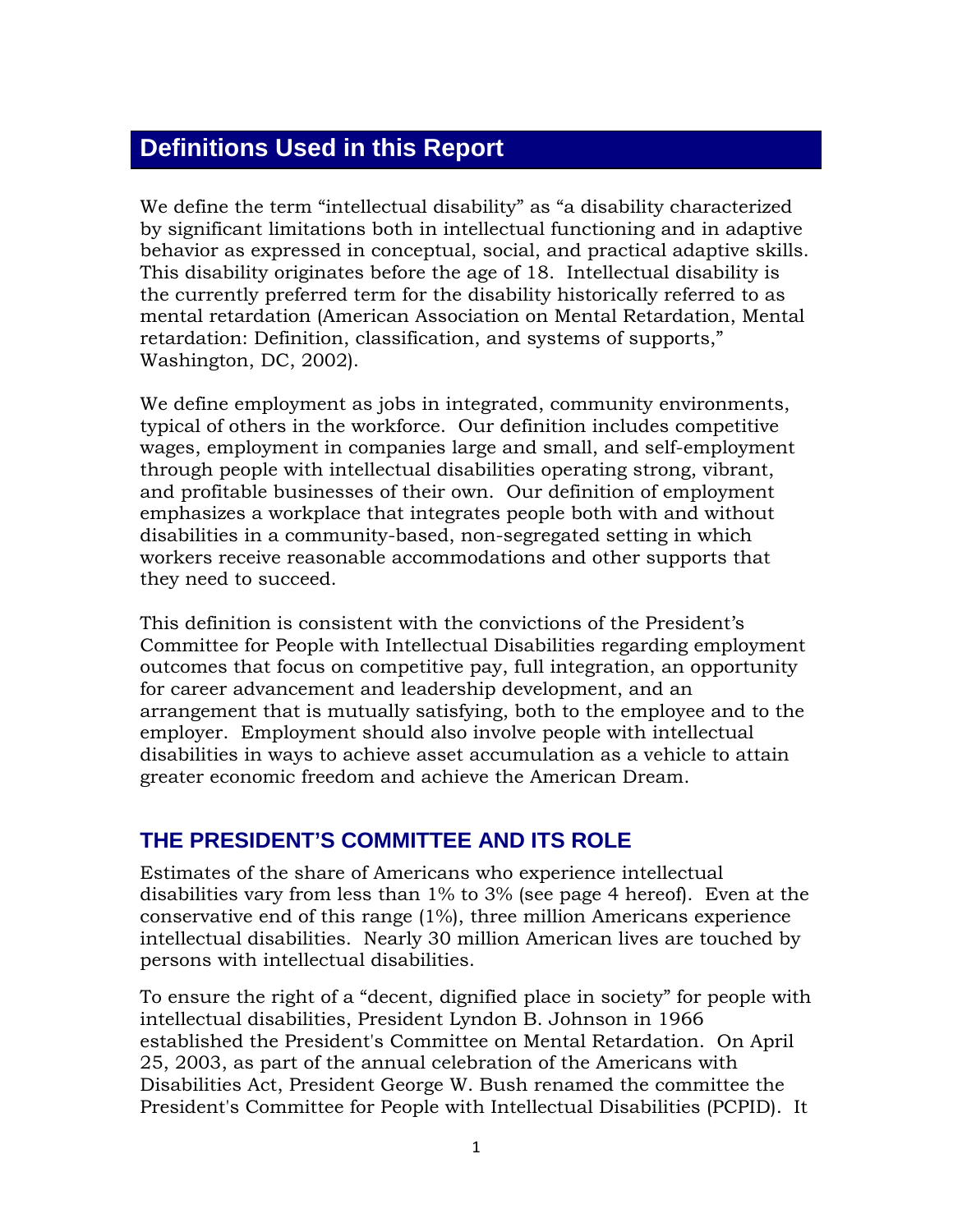continues to serve in an advisory capacity to the President and the Secretary of Health and Human Services on matters relating to persons with intellectual disabilities.

Much has changed for people with intellectual disabilities since the 1960s due to advances in medicine, technology, research, education, and public understanding. PCPID advises the President on the achievements, continuing needs, and emerging issues in this dynamic field. It evaluates the adequacy of current practices and programs and reviews the impacts of federal agency activities. It also highlights the need for appropriate changes in policy and encourages research, education, services, and supports. PCPID collaborates with other federal agencies and national organizations in convening conferences and forums and disseminating information to the public on issues and accomplishments of people with intellectual disabilities.

PCPID has adopted the goals outlined in President Bush's New Freedom Initiative to recognize and uphold the right of all people with intellectual disabilities to enjoy a quality of life that promotes independence, selfdetermination, and full participation as productive members of society. The committee builds its work around the initiative's basic categories: expanding educational opportunities, increasing access to technology, improving individual and family support, promoting access and integration into community life, and—the focus of this report increasing employment and economic independence.

The Committee consists of 21 citizen members appointed by the President and 13 *ex officio* (federal government) members designated by the President. The 13 *ex officio* members are the Secretary of Health and Human Services, Secretary of Education, Secretary of Labor, Secretary of Housing and Urban Development, Secretary of Commerce, Secretary of Transportation, Secretary of Interior, Secretary of Homeland Security, the Attorney General, the President and CEO of the Corporation for National and Community Service, the Chair of the Equal Employment Opportunity Commission, the Chair of the National Council on Disability, and the Commissioner of the Social Security Administration. PCPID is led by an executive director, also appointed by the President, and supported by a team of federal employees.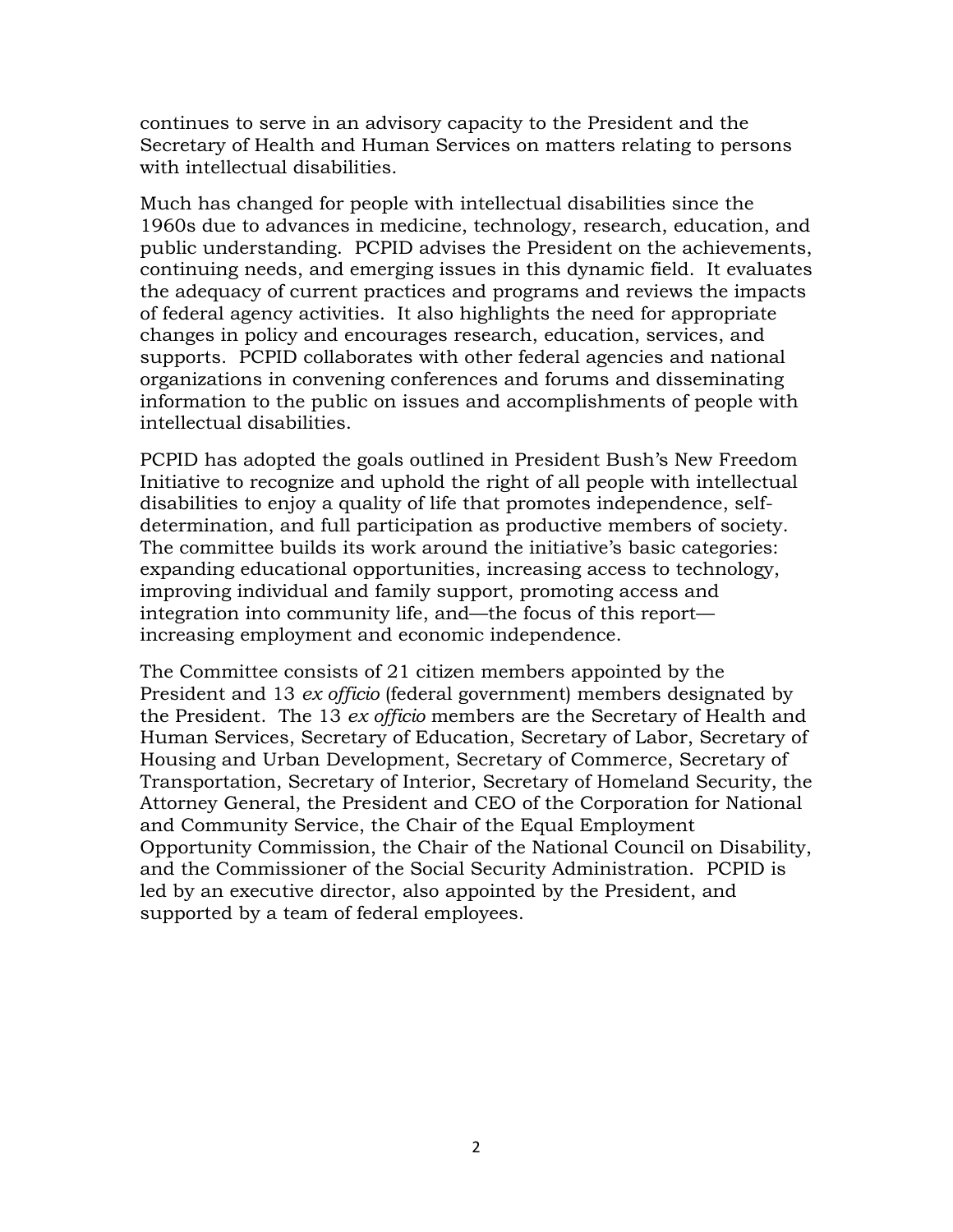

**Members of the President's Committee for People with Intellectual Disabilities meet with President George W. Bush on September 9, 2008**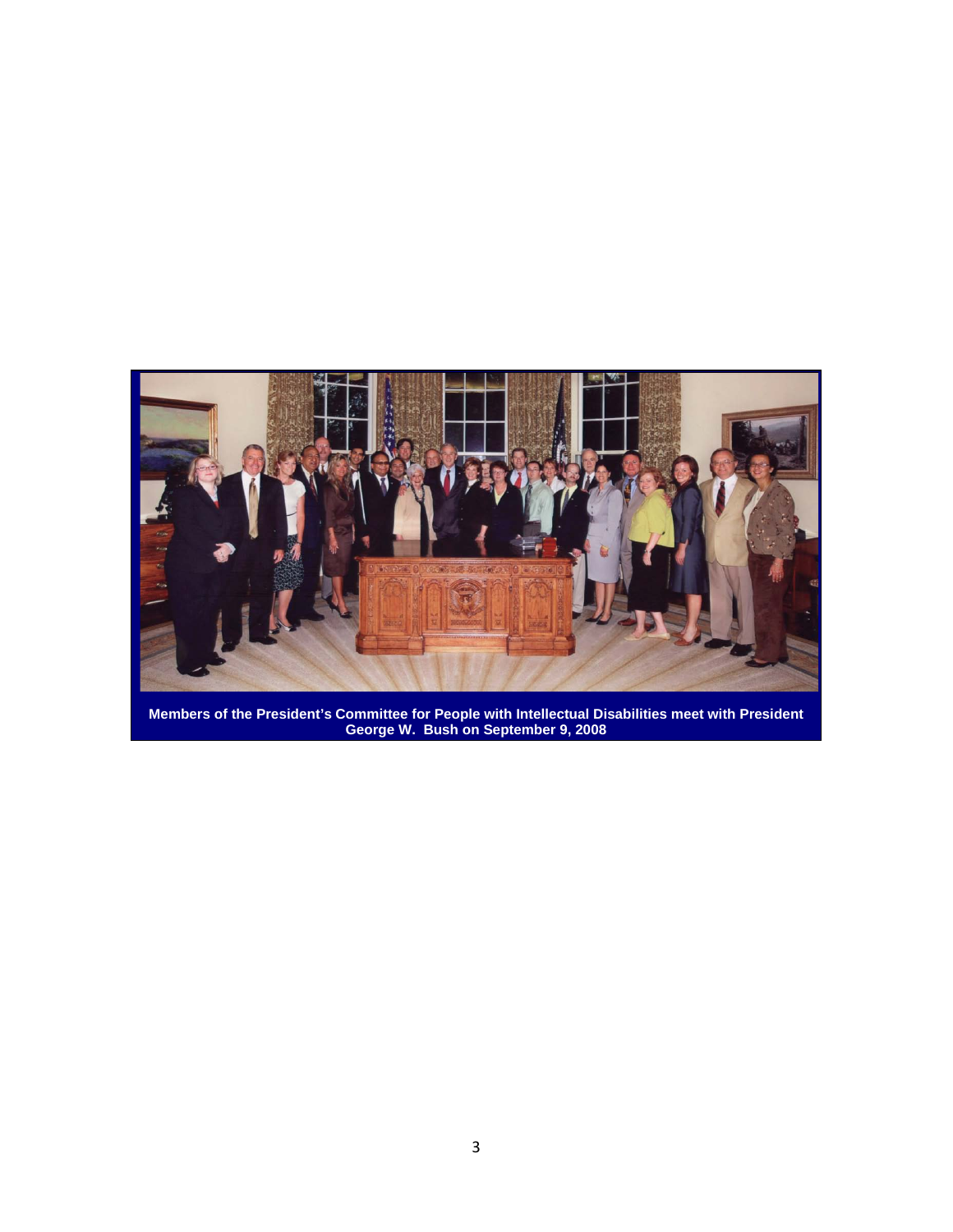## **NOTES ON THE DEFINITION OF INTELLECTUAL DISABILITIES AND DATA ASSUMPTIONS:**

Research findings are not consistent on the prevalence of intellectual disability in the U.S. population and the numbers of people affected. Estimates range from 1% to 3%, or from three million to nine million people (Fletcher, Loschen, Stavrakaki & First, 2007). Most estimates are closer to 1%.

About 30% of intellectual disabilities are caused by genetic conditions. The remainder are caused by organic conditions. There are more than 750 known genetic causes of intellectual disabilities. Intellectual disabilities can occur as the result of such circumstances as anoxia (lack of oxygen) during delivery, strokes in utero, a brain injury, or as a result of fetal alcohol syndrome (FAS). The American Association on Intellectual and Developmental Disabilities notes three general causal areas: prenatal, perinatal, and postnatal (DM-ID textbook, 2007).

There are several syndromes associated with intellectual disability. While genetic syndromes are individually rare, collectively they contribute significantly to causing intellectual disabilities. For example, based on known incidences of the four genetic syndromes cited below and a conservative estimate that 1% of the general population has an IQ score within the mild to severe range of intellectual disability:

- 1 in 7 people with intellectual disabilities has Down syndrome;
- 1 in 60 people with intellectual disabilities has Fragile X syndrome;
- 1 in 100 people with intellectual disabilities has Prader-Willi syndrome;
- 1 in 200 people with intellectual disabilities has Williams syndrome (Dykens, Hodapp & Finucane, 2002).

According to the National Down Syndrome Society, about 350,000 families in the United States are affected by Down syndrome. About 5,000 children with Down syndrome are born each year. Some experts project that the number of people with Down syndrome will double in the next 10 years

[\(http://www.ndss.org/index.php?option=com\\_content&view=article&id=](http://www.ndss.org/index.php?option=com_content&view=article&id=47&Itemid=67) [47&Itemid=67\)](http://www.ndss.org/index.php?option=com_content&view=article&id=47&Itemid=67).

Rates of Fetal Alcohol Syndrome (FAS) and Fetal Alcohol Spectrum Disorders (FASD) range from 0.2 to 1.5 per 1,000 live births in different areas of the United States

[\(http://www.cdc.gov/ncbddd/fas/fasask.htm#how\)](http://www.cdc.gov/ncbddd/fas/fasask.htm#how).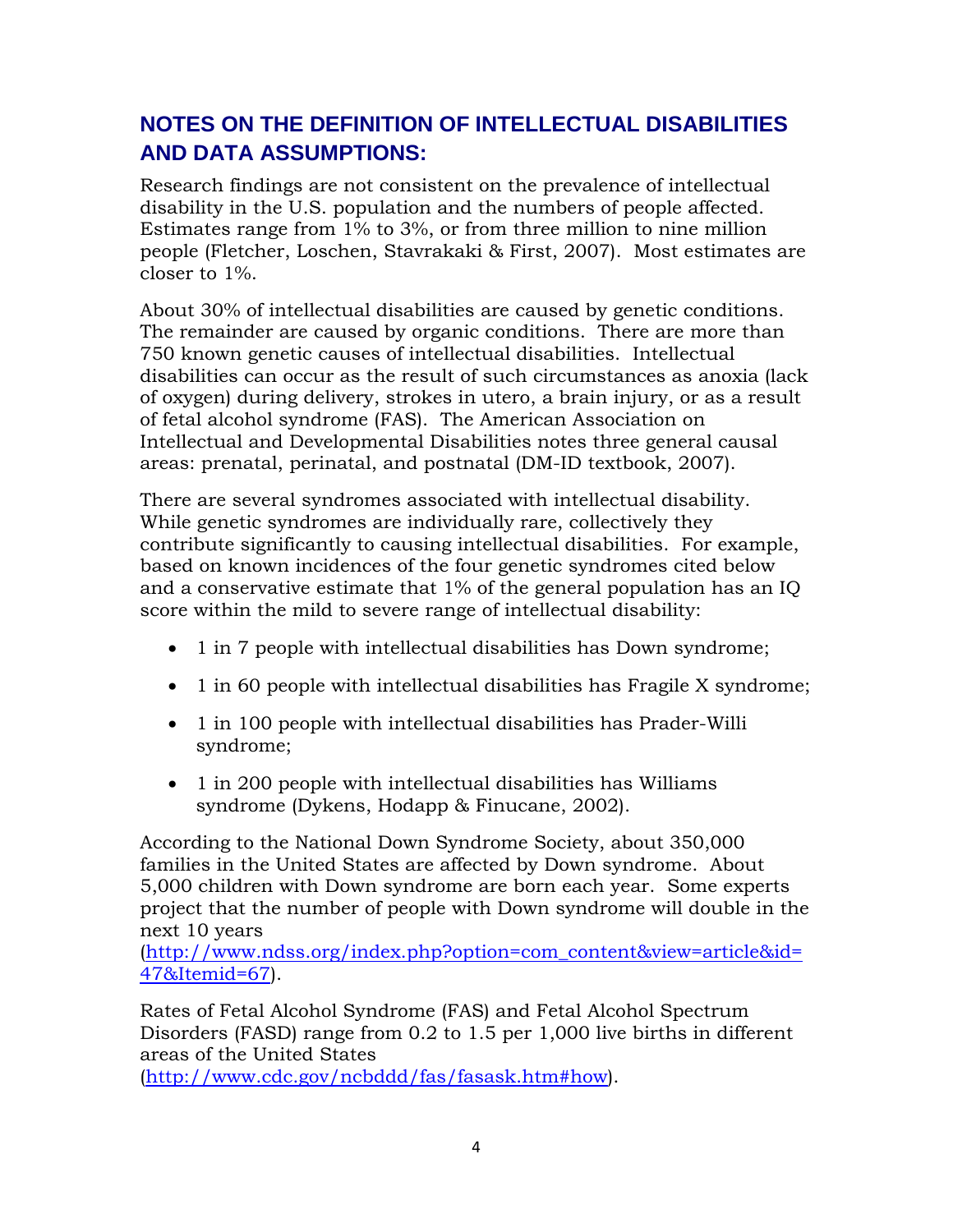## **Executive Summary and Recommendations**

Employment brings income, quality of life, and dignity to individuals and families and is an essential part of the American Dream. Yet millions of Americans with intellectual disabilities—the majority—do not work in their own communities.

The problems of unemployment and under-employment of people with intellectual disabilities persist despite decades of research and demonstration initiatives showing that people with intellectual disabilities, including those with syndrome-specific intellectual disabilities, are capable of community-integrated employment. They persist despite the clear intent of more than three decades of state and federal policies confirming the goal of community employment for people with intellectual disabilities.

Today, fewer than one of every five people with intellectual disabilities is engaged in supported employment in their communities—the result of the categorical and short-term nature of many employment programs, poor awareness of individuals' potential, and the inertia caused by decades of institutionalization and other forms of segregation. When people cannot work, they suffer personal indignity, poverty, self-pity, and isolation. They cannot contribute fully to society as household providers, community members, and taxpayers. The nation as a whole then pays severe costs in lost productivity and billions of dollars in publicly financed services.

This report of the President's Committee for People with Intellectual Disabilities describes employment trends and policies, examines barriers to work, and identifies the types of supports that are essential for people with intellectual disabilities to experience the myriad benefits of employment. It shares stories of people with intellectual disabilities who—with the support of their families, public and private programs, and their communities—have found creative ways to contribute to society through work.

The following recommendations represent activities that can help align the *intent* of policies and programs supporting employment of people with intellectual disabilities with the long-sought and worthy *outcome* of community employment:

**1. Issue a Presidential Call to double the number of people with intellectual disabilities who are working in integrated jobs by 2014. (Current estimates indicate that about 150,000 people with developmental disabilities are engaged in community**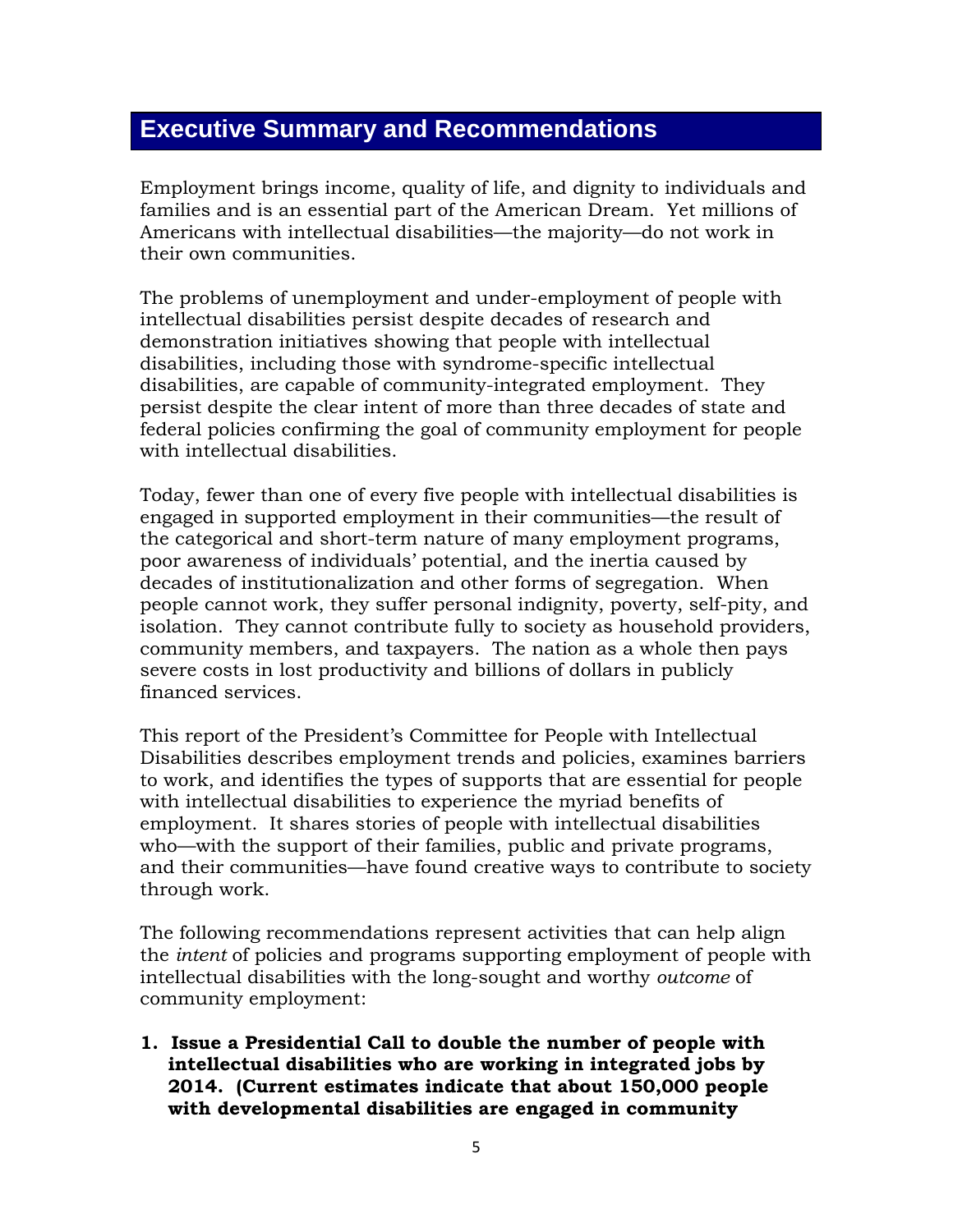#### **employment, the vast majority of whom have an intellectual disability.)**

Convene business, practitioners, providers, foundations, trade associations, government officials, families, and people with intellectual disabilities to craft and enable a plan for rapid expansion of integrated employment outcomes in the community.

#### **2. Create a national public awareness campaign to build a new wave of employment expectations.**

Establish and provide resources to create a comprehensive, crossagency marketing campaign to raise expectations and promote employment outcomes. Such an effort should include people with intellectual disabilities, families, employers, educators, and community leaders.

- **3. Expand implementation of existing legislation and Federal policy with a specific focus on employment outcomes.** 
	- $\triangleright$  Provide incentives to states to incorporate employment fully into implementation of the Olmstead decision.
	- $\triangleright$  Develop—with the Social Security Administration, the federal departments of Health and Human Services, Education, and Labor, and the Equal Employment Opportunity Commission—a unified statement emphasizing employment of people with intellectual disabilities.

#### **4. Continue to invest in the New Freedom Initiative.**

- $\triangleright$  Create incentives to States to expand employment outcomes rapidly.
- $\triangleright$  Establish a task force to study the most successful states, compared to the least successful states in the nation, to create a plan for nationwide improvements in employment outcomes.

#### **5. Create employer incentives and employer demonstrations.**

- Convene business leaders and administration officials to develop a plan for specific goals and incentives to the business community for employment outcomes.
- $\triangleright$  Create tax incentives for large and small businesses, including permanent tax benefits for hiring people with intellectual disabilities.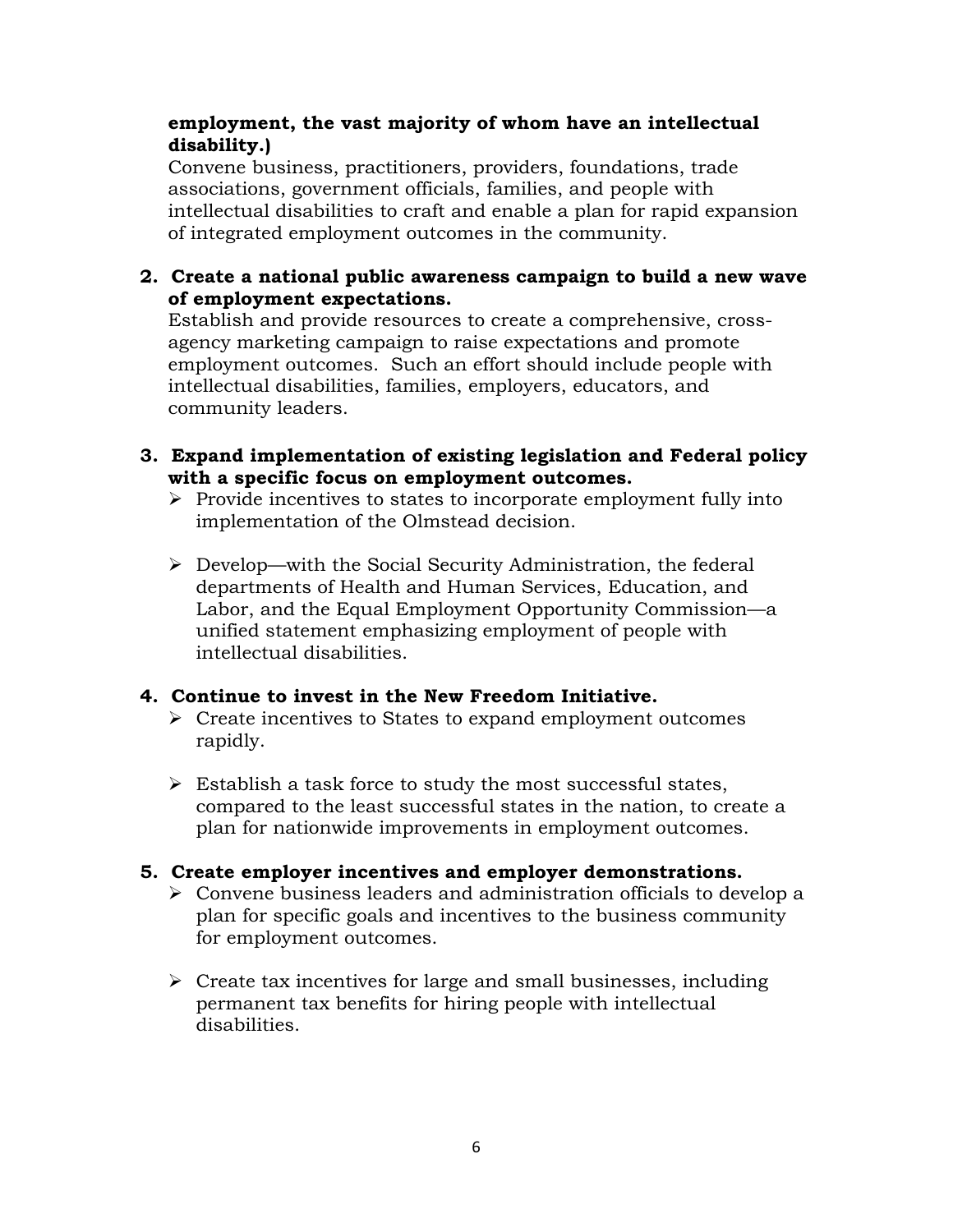- $\triangleright$  Develop dissemination strategies to inform people with intellectual disabilities and their families about such initiatives—reaching out across age, gender, race, and ethnicity.
- **6. Promote employment of people with intellectual disabilities in the public sector workforce.** 
	- $\triangleright$  Create an administrative initiative and specific mechanisms within the federal Office of Personnel Management to employ people with intellectual disabilities.
	- Convene state government leaders and human resource departments to encourage the creation of state-level priorities and methods for employing people with intellectual disabilities in state and local government structures.
	- $\triangleright$  Develop dissemination strategies to inform people with intellectual disabilities and their families about such initiatives—across age, gender, race, and ethnicity.
- **7. Promote large-scale demonstration projects based on innovations of the last 10 years.** 
	- $\triangleright$  Create incentives for states to fully implement a policy to achieve employment outcomes in large geographic areas or across entire states.
	- $\triangleright$  The Centers for Medicare and Medicaid Services, in consultation with the Office of Disability Employment Policy, should fund national customized demonstration projects, with the goal of encouraging expanded, evidence-based use of customized employment strategies.

#### **8. Endorse and expand state Employment First agendas.**

- $\triangleright$  Create fiscal incentives through the federal departments of Labor and Education for states' expansion of employment outcomes.
- $\triangleright$  Through the Office of Disability Employment Policy, convene stakeholders in the public and private sectors to endorse and facilitate implementation of the Employment First agenda.
- **9. Promote national and community service for young people, fully integrating young adults with intellectual disabilities in the effort, as a means for transition to adult life.**

Work with the Corporation for National and Community Service to expand service projects incorporating young people with intellectual disabilities from all backgrounds.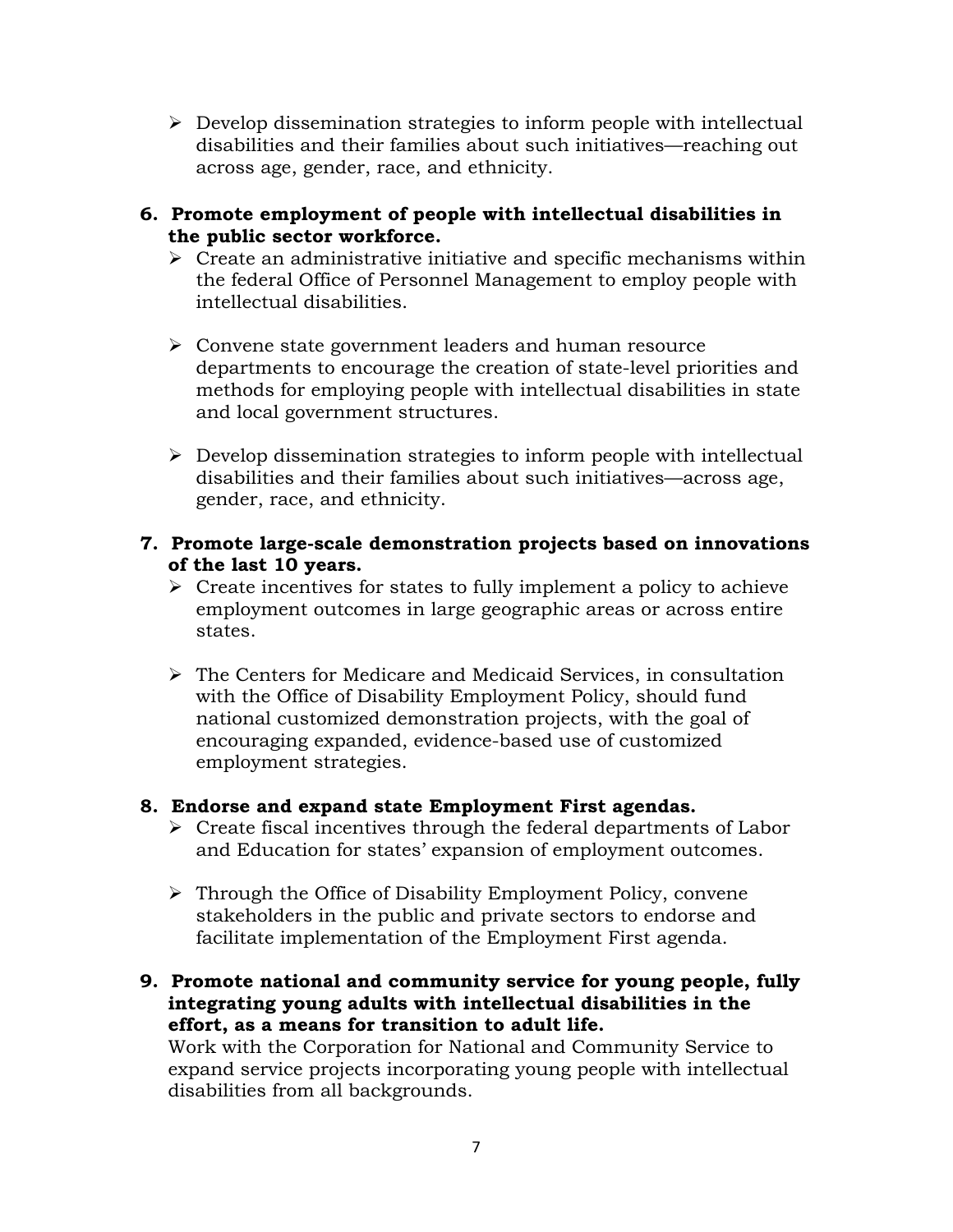- **10. Expand investment in the Individuals with Disabilities Education Improvement Act of 2004 and the Rehabilitation Act's focus on transition plans for all youth with intellectual disabilities including full federal funding of the Act.** 
	- $\triangleright$  Develop and implement strategies to promote quality, careerfocused outcomes in post-secondary education and employment in coordination with the Rehabilitation Services Administration, the Social Security Administration, and the Centers for Medicare and Medicaid Services.
	- $\triangleright$  Ensure that competitive employment is included as a goal in transition plans for all youth with intellectual disabilities.
	- $\triangleright$  Develop dissemination strategies to reinforce to the public sector the communication, information, and physical access standards of the Telecommunications Act of 1996 and the Rehabilitation Act of 2004.

#### **11. Expand investment in the Rehabilitation Services Administration related to funding supports for transition from school to adult life.**

Issue U.S. Department of Education guidance encouraging the use of vocational rehabilitation funds to support students with intellectual disabilities in transition to employment and post-secondary education programs, including higher education, from as early as age 14.

#### **12. Increase incentives to work and remove income limits governing benefit programs for people with intellectual disabilities, and promote these incentives.**

- $\triangleright$  Create a federal interagency workgroup to develop a coordinated and comprehensive approach focused on incentives for economic empowerment.
- $\triangleright$  Work with the Social Security Administration to refine work incentive policies.
- $\triangleright$  Expand Medicaid "buy-in" provisions, which allow states to expand program benefits to workers with disabilities whose incomes would otherwise make them ineligible, thus protecting health care benefits.
- $\triangleright$  Provide tax incentives, to individuals and families, for employment support services such as personal assistance, transportation, and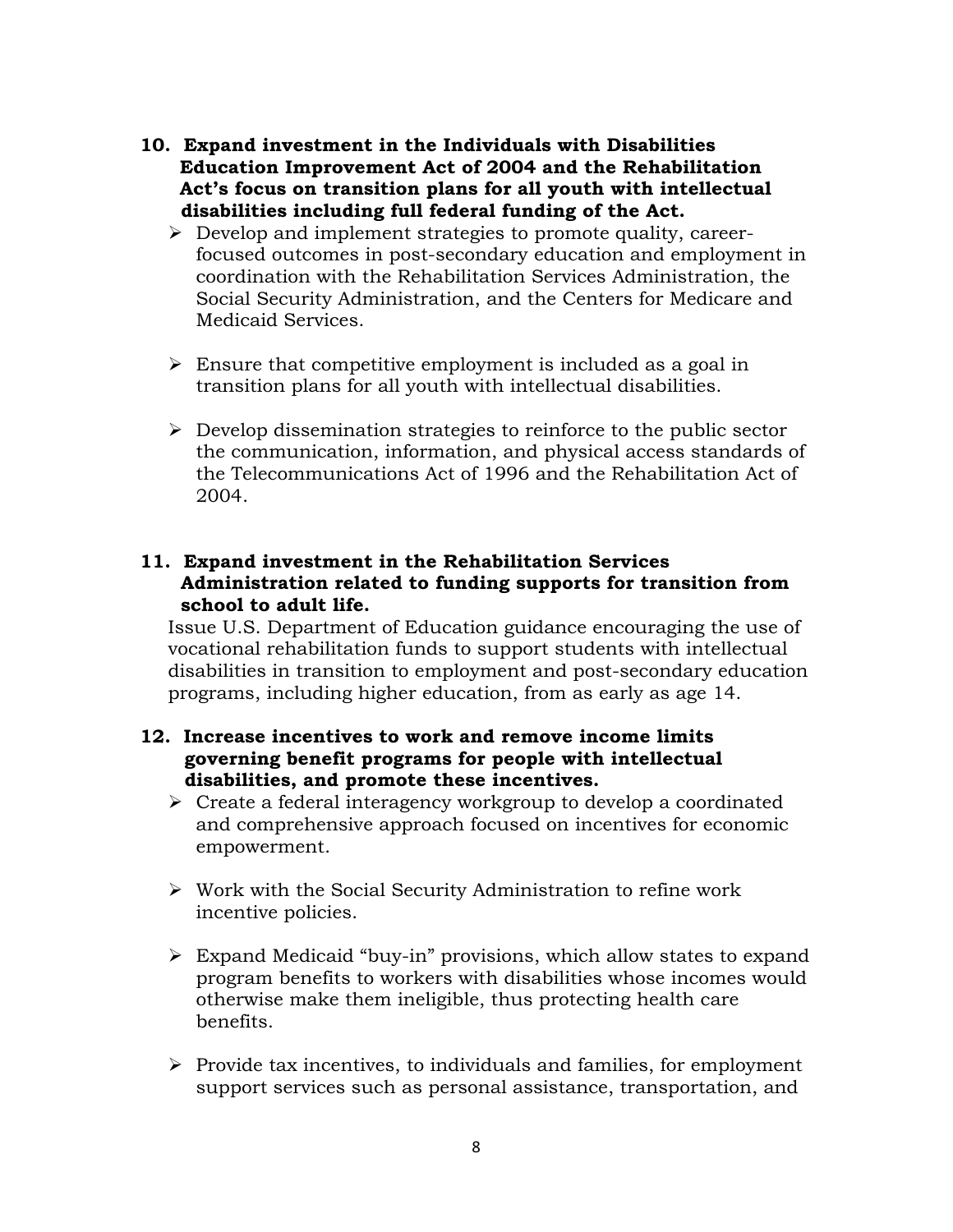assistive technology.

 $\triangleright$  Establish public-private partnerships to support people with intellectual disabilities during transition from school to adult life.

#### **13. Refocus existing resources to promote integrated employment.**

- Work with the federal Centers for Medicare and Medicaid Services related to Medicaid waivers to promote community outcomes rather than services in segregated settings.
- $\triangleright$  Develop and facilitate implementation of educational programs that are culturally sensitive and likely to increase positive outcomes in the lives of people with intellectual disabilities.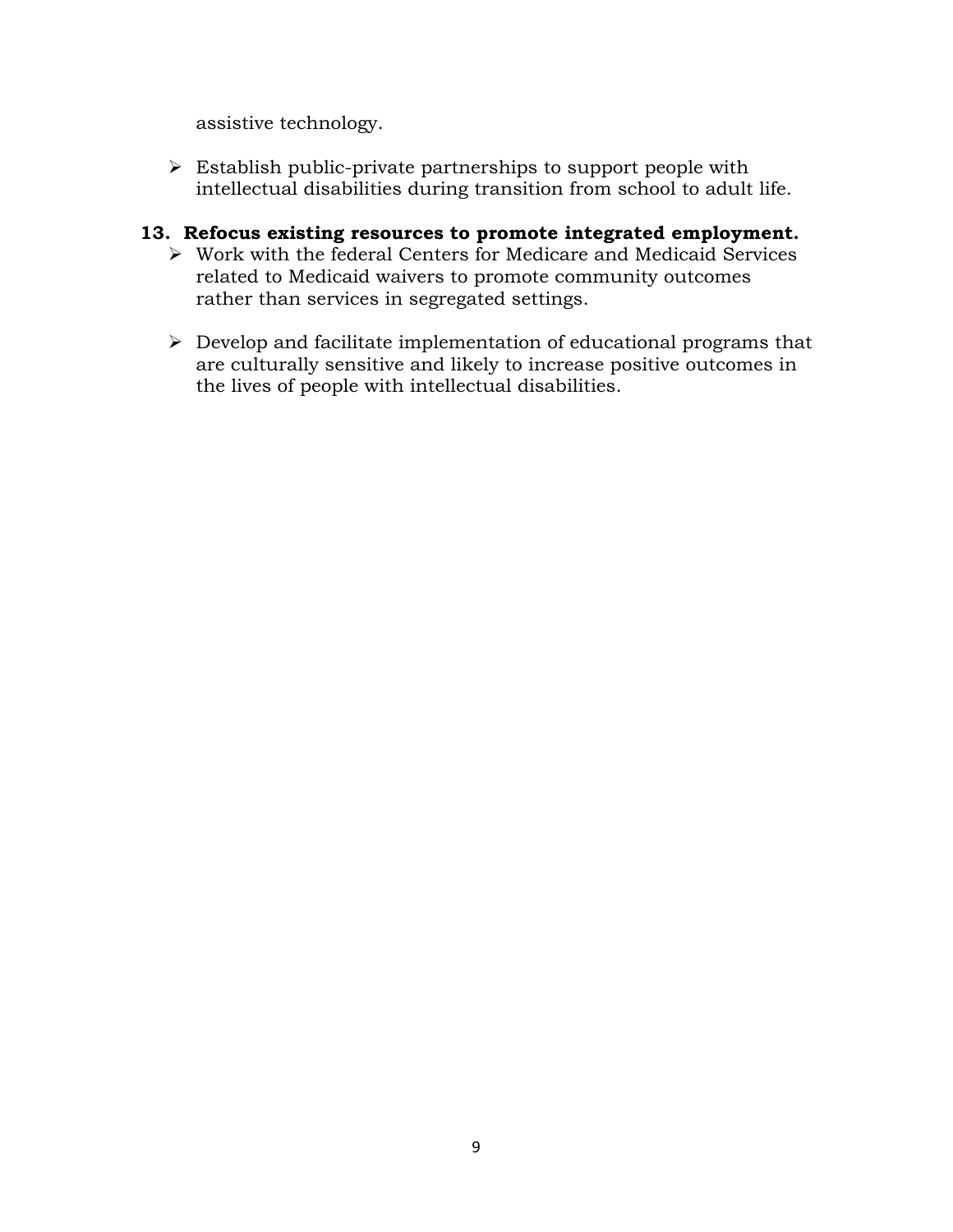## **Introduction**

This 2009 Report to the President and its recommendations address two closely related and persistent problems: high unemployment and lack of economic freedom for citizens with intellectual disabilities. We make the argument that people with intellectual disabilities are fully capable of working successfully in integrated community settings, despite a history of unemployment and segregation from the mainstream of American economic life. We explore the argument in the following sequence:

- I. The **Current Employment Status** and unrealized potential of people with intellectual disabilities,
- II. The **Evolving Policy and Legal Framework** for employment that clearly establishes a framework of rights,
- III. **Employment Practices** that show promise and may contribute to the goal of full employment for people with intellectual disabilities,
- IV. The practical steps to **Building an Education, a Resume, and Experience**, and
- V. The **Family and Systemic Supports** that make employment outcomes possible.

We begin each section with a discussion of the relevant issues and include examples, where appropriate, of recent experiences of people with intellectual disabilities in the workforce. In each section, we also offer recommendations to support the rapid expansion of employment outcomes and economic freedom for people with intellectual disabilities.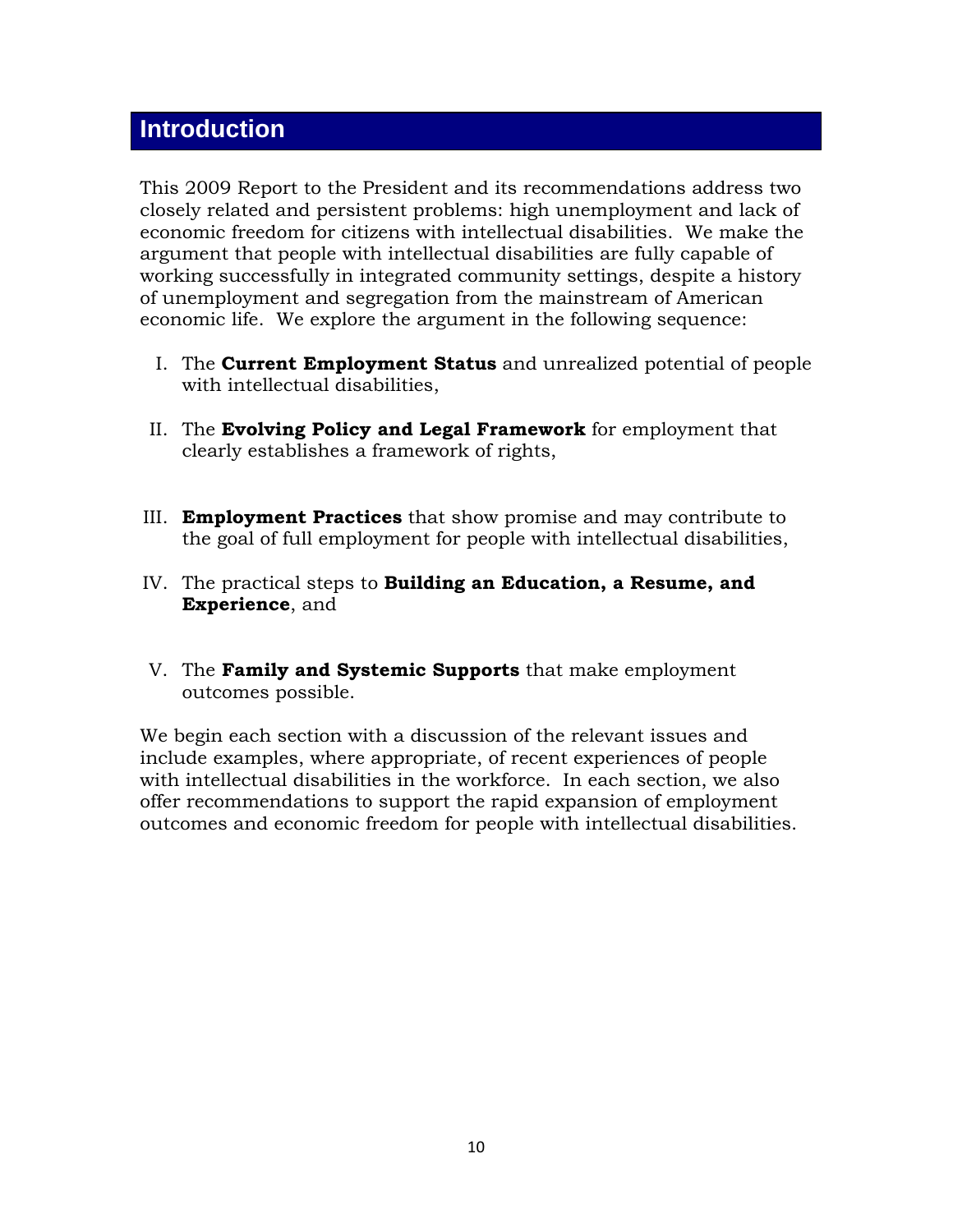## **I Current Employment Status**

## **MARGINALIZED IN THE WORKFORCE**

The American work ethic is at the heart of our communities and our society. America relies on the individual and unique contributions of citizens from every walk of life, of all ages, of every color, race, and nation of origin. The lives of nearly every American are wrapped in the contributions made to family and community. Employment brings not just income and quality of life to individuals and families—it brings dignity.

This part of the American Dream does not belong to the vast majority of people with intellectual disabilities in the United States, despite the talents, capabilities, and commitment to work that they have to offer. Employment data from many sources paint a picture of intolerable levels of unemployment and underemployment.

The U.S. Department of Labor reports that about 79% of people *without* disabilities participate in the nation's workforce. Compared with this figure, the percentage of workers among people *with* disabilities is extremely disappointing. The Harris Poll has tracked employment trends of adults with disabilities—including intellectual disabilities—since 1986. The poll data reveal that the percentage of adults with disabilities ages 65 and younger who are working remained "virtually unchanged"—at 32%—during 1986 to 2000. This figure is particularly discouraging given the passage of several important policy initiatives during this period, including the Americans with Disabilities Act in 1990 (Harris Interactive, http://www.harrisinteractive.com/harris poll/index.asp?PID=121).

Looking specifically at employment data for people with intellectual disabilities—the numbers are even worse. As revealed in *the 2008 State of the States in Developmental Disabilities*, only 22% of people with intellectual or developmental disabilities participated in supported employment programs in fiscal year 2006. The five states with the highest percentages are Oklahoma (77%), Washington (61%), Connecticut (51%), Vermont—the first state to eliminate segregated day workshop settings for people with intellectual disabilities (48%)—and Louisiana (45%). The five states with the lowest percentages are Arkansas (2%), Alabama (5%), Hawaii (8%), Missouri (9%), and Kansas (10%) (Braddock, Hemp, & Rizzolo, 2008).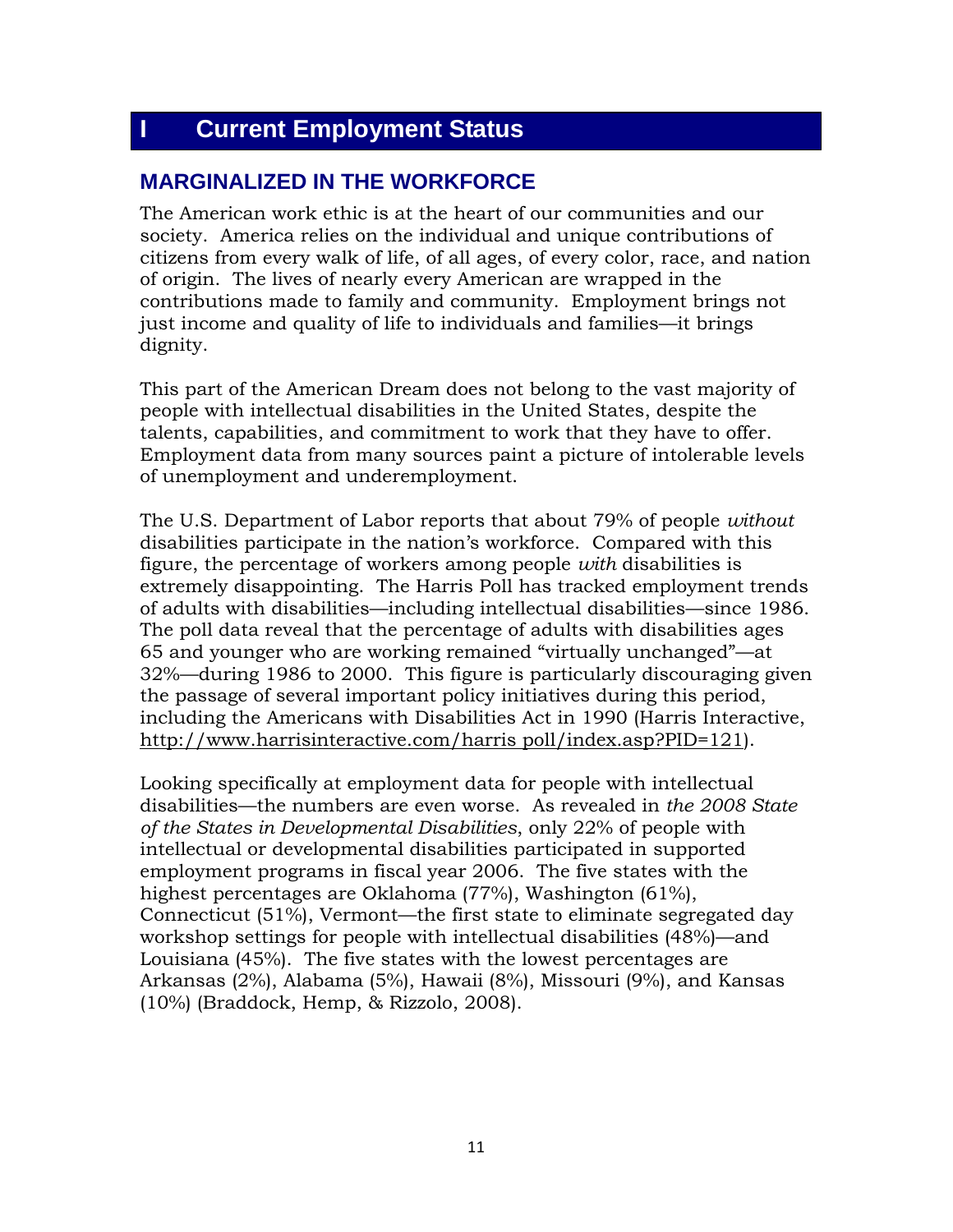## **COSTS OF UNEMPLOYMENT AND UNDER-EMPLOYMENT**

One way to view the marginalization of millions of American workers is in terms of lost productivity, wages not earned, and taxes not paid. Another is to examine the cost of supports that are necessary because these potential workers are not earning wages.

Complete and current numbers for such costs are not available. A 1999 report prepared for Florida's Able Trust calculated the estimated cost of unemployment for people with all disabilities at about \$8 billion annually (Hemenway & Rohani, 1999). This estimate—a conservative one that would be considerably higher if stated in terms of 2008 dollars included more than \$3 billion annually in lost productivity and nearly \$4 billion in lost contributions to Social Security and other government programs. Calculated on a national scale, the cost of unemployment of people with intellectual disability is enormous—to them, their families, and to our society.

The nation's current investment in quality employment outcomes is a small share of spending on programs for people with intellectual disabilities: only 2% of the nearly \$44 billion in spending for all services for people with intellectual disabilities, compared with 16% spent on public and private institutions (Braddock, 2008).

While the lost productivity and costs associated with publicly financed support services can be roughly calculated, the cost in loss of dignity and quality of life is incalculable. As with all people who wish to work and cannot, people with intellectual disabilities who lack employment may experience isolation from social networks, dependence, low self-esteem, and persistent poverty.

## **PROMISING DIRECTIONS IN RESEARCH**

People with intellectual disabilities have the same work ethic as other citizens. Research and demonstration initiatives nationwide and internationally clearly show that people with intellectual disabilities, including those with syndrome-specific intellectual disabilities, are capable of integrated employment in the community.

People with intellectual disabilities have demonstrated their abilities, competence and desire to work and contribute to their families, communities, and society. They work successfully in venues ranging from their own small businesses, to small and large companies, and to jobs in local, state, and federal government agencies.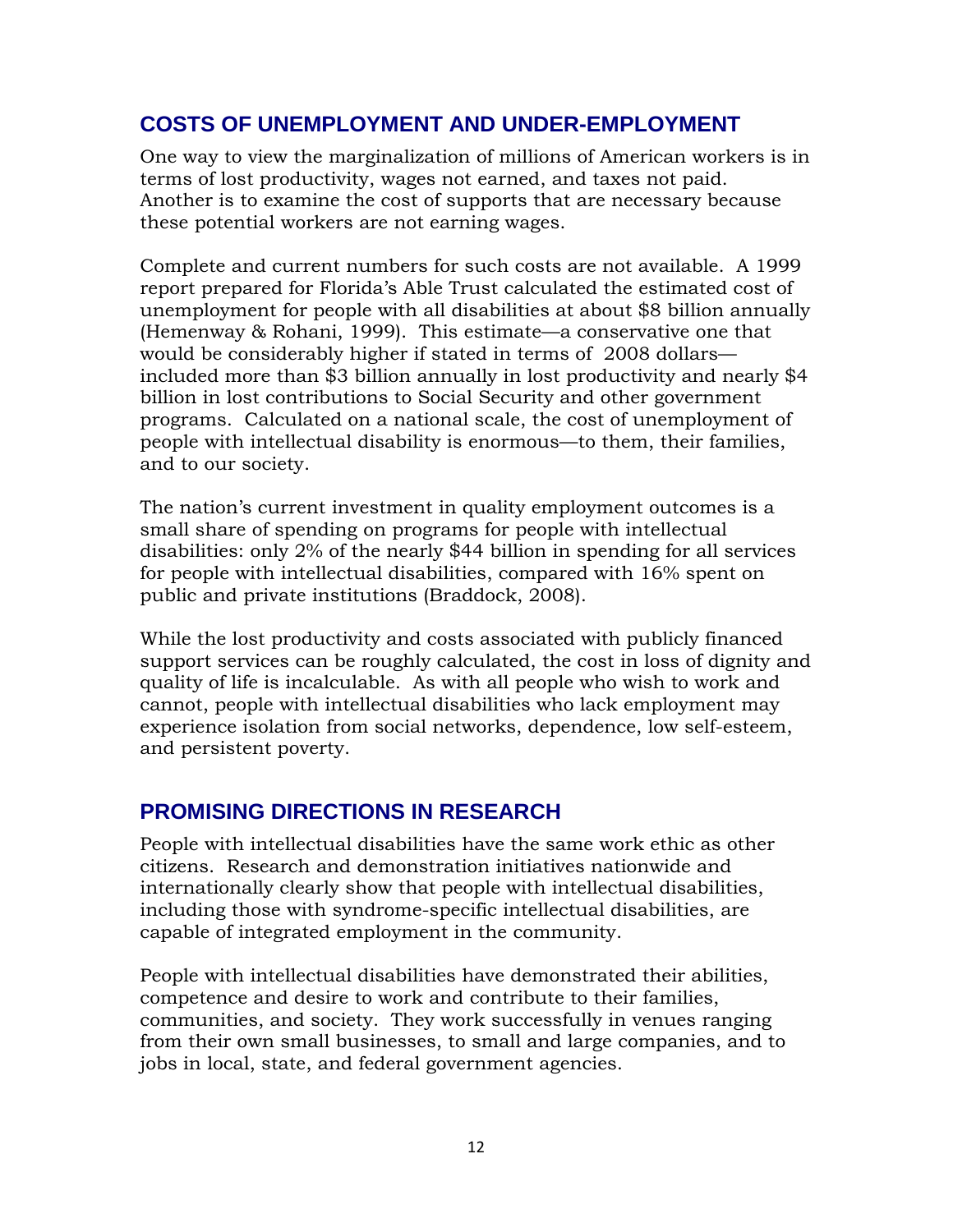Research results showing the potential of people with intellectual disabilities come from a growing body of applied, practical research in typical community settings. "Basic" research in defined settings is later translated into applied research in community settings, and the results are used to develop useful interventions and approaches to achieve positive employment outcomes. An important part of the research base showing the capabilities and potential of people with intellectual disabilities comes from community businesses and job settings.

Research findings emphasize individually tailored strategies and supports. Applied research results demonstrate that successful strategies for promoting employment outcomes are built on understanding each individual's talents and abilities and on understanding the challenges and support needs specific to the person.

One approach emerging from research is focused on adapting environments. Research shows that the environments in which people work play a more important role in promoting employment than do personal characteristics of the person, including level of intelligence. For example, an issue for some individuals with genetic syndromes is that behaviors may interfere with job performance as much as, if not more than, learning difficulties. The use of positive behavior supports and attention to environmental factors can improve the probability of longterm job success. For a particular person, a noisy job environment may act as a trigger for unsuitable behavior. A great deal of forced eye contact could result in distractions and poor work performance.

Preparing the environment, and working with co-workers about a person's support needs, can support long-term success on the job. Research provides a base of knowledge for crafting individualized supports, including knowledge about supports for individuals with genetic syndromes that result in intellectual disability.

To promote the goal of increasing employment for transition-age youth with disabilities, the Social Security Administration (SSA) created the Youth Transition Demonstration (YTD) to assist youth with disabilities to transition from school successfully, which may include post-secondary education, to employment and economic self-sufficiency.

Youth participating in the project will be followed for at least four years to determine whether interventions led to increased earnings or increased enrollment in post-secondary education. SSA is testing the effectiveness of enhanced coordination of services for youth with disabilities and altering certain Supplemental Security Income rules as an incentive to encourage beneficiaries to initiate work, increase their employment, and increase earnings.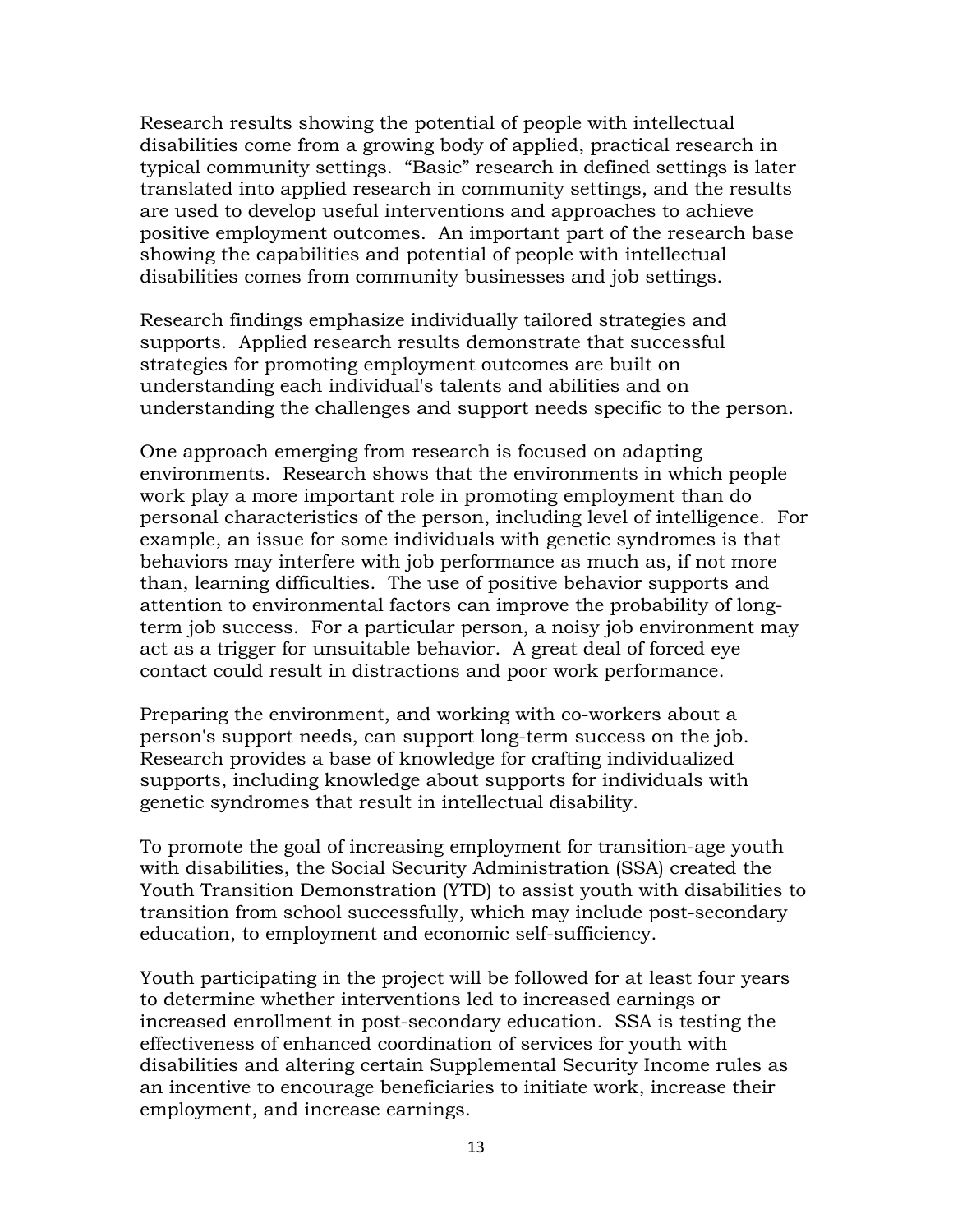During the past decade, people with intellectual disabilities have become increasingly involved in the design and conduct of this research—known as "participatory action research." The focus is on involving people with intellectual disabilities in all phases of applied research to improve the quality of research activities and extend the reach of their findings into everyday life settings.

## **INCREASING AWARENESS**

People with intellectual disabilities have become more vocal in the discussion of goals for employment. They do not want to live in poverty and desire the same levels of discretionary income that other citizens expect. Self-advocates make clear their expectations of a right to a job in the community, at full wages. For example, Self Advocates Becoming Empowered! (SABE, 2008) is calling for an increase in community employment at full wages and the closure of segregated workshop settings. SABE is a national self-advocacy organization created and run by people with intellectual and developmental disabilities.

The involvement of people with intellectual disabilities is critical as an advocacy voice for meaningful employment as well as in the conduct of research on improving employment outcomes. Despite some success, the public perception of people with intellectual disabilities is still largely an image of *inability*. Instead of seeing people with intellectual disabilities in valued community work roles, the public too often sees people with intellectual disabilities segregated in large homes, riding agency buses and vans, or working in sheltered workshops (typically referred to as community rehabilitation programs, or CRPs). Too often, when people with intellectual disabilities are seen in the community, they are seen in groups, physically present in the community but rarely interacting in typical ways with others (DiLeo, 2007). Hence, this perception assumes that gainful employment is not a possibility, promoting an image of charity rather than contribution.

#### **SUMMARY**

Work is central to the American Dream and is instrumental to achieving lives of purpose and dignity. Research and demonstration initiatives have consistently shown that people with intellectual disabilities are capable of integrated employment in the community. Yet today, only 22% of people with intellectual disabilities participate in supported employment programs in their communities compared with 79% of people who participate in the U.S. workforce. This disappointing reality costs the nation dearly in lost productivity as well as billions in publicly financed services.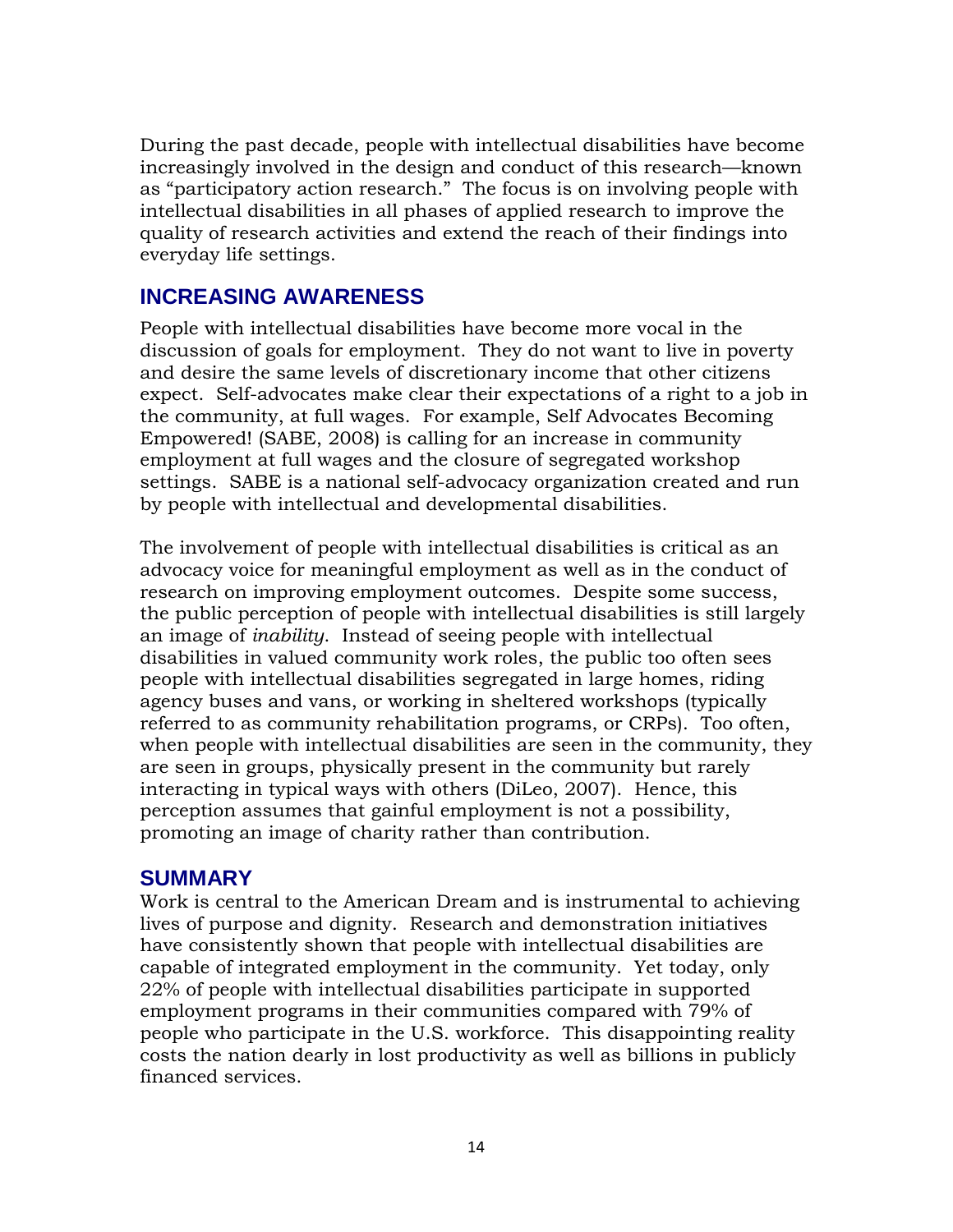## **RECOMMENDATIONS**

**1. Issue a Presidential Call to double the number of people with intellectual disabilities who are working in integrated jobs by 2014. (Current estimates indicate that about 150,000 people with developmental disabilities are engaged in community employment, the vast majority of whom have an intellectual disability).** 

Convene business, practitioners, providers, foundations, trade associations, government officials, families, and people with intellectual disabilities to craft and enable a plan for rapid expansion of integrated employment outcomes in the community.

#### **2. Create a national public awareness campaign to build a new wave of employment expectations.**

Establish and provide resources to create a comprehensive, crossagency marketing campaign to raise expectations and promote employment outcomes. Such an effort should include people with intellectual disabilities, families, employers, educators, and community leaders.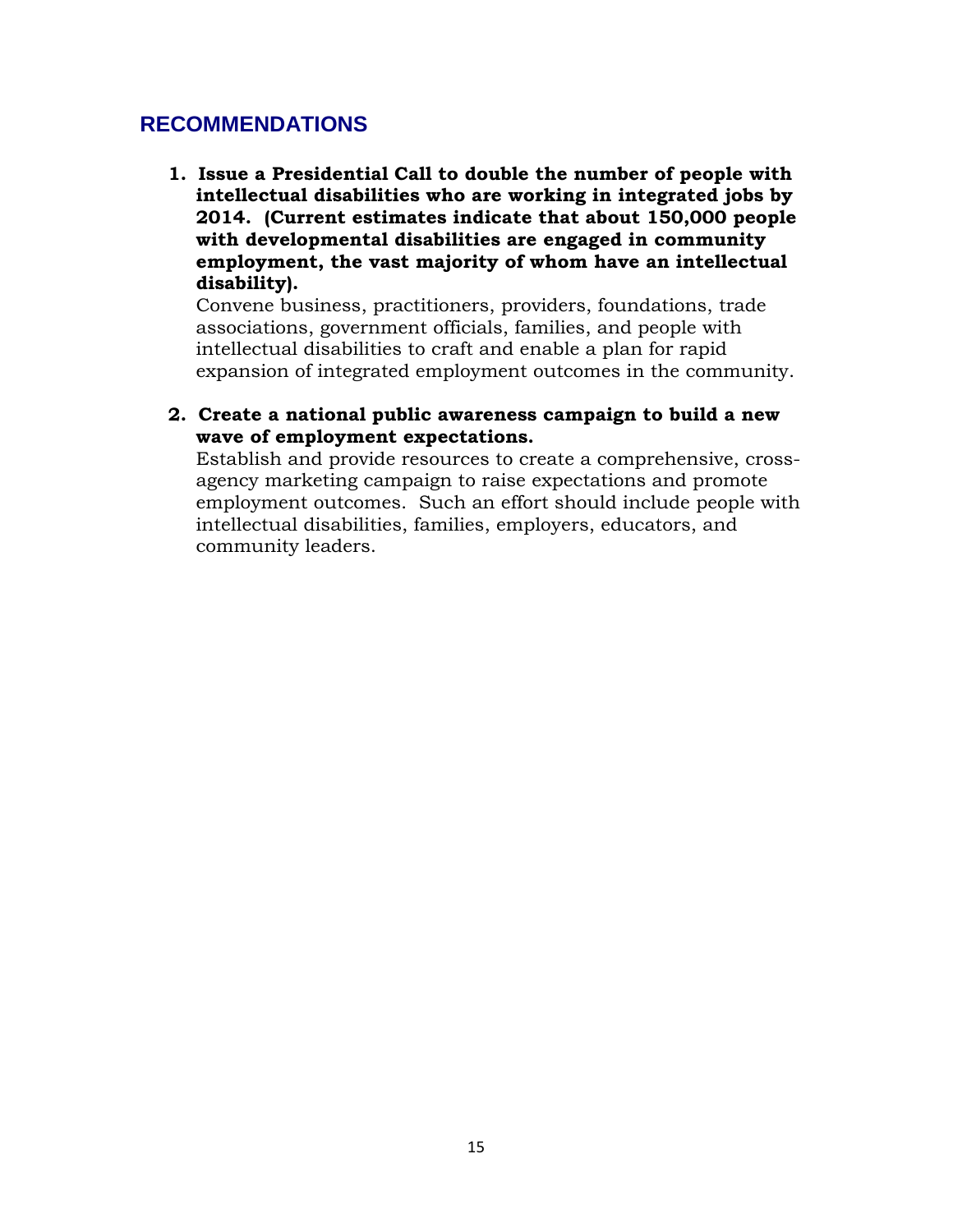## **II Evolving Policy and Legal Framework**

## **POLICY DIRECTION**

Employment rights for people with intellectual disabilities have been fully anchored in policy and law for more than a quarter century. Both embody an increasing emphasis on independence, productivity, and integration. Yet as noted in the previous chapter, barely one of every five people with intellectual disabilities is employed in their communities. Despite the clear policy intention, the goal of community employment for people with intellectual disabilities continues to face persistent barriers, including growing pressure on public resources, the categorical and short-term nature of many programs, poor awareness of individuals' potential, and perhaps most significantly, the inertia caused by decades of institutionalization and other forms of segregation.

This section relies heavily on Paul Wehman's description of the policy and legal framework of employment for people with disabilities published in Chapter 8 of *National Goals and Research for People with Intellectual and Developmental Disabilities* (Wehman, Mank, Rogan, Luna, Kregel, Kiernan, et al, 2005). This policy and legal section describes the triangulating themes from the New Freedom Initiative, the Rehabilitation Act, the Developmental Disabilities Assistance and Bill of Rights Act, the Americans with Disabilities Act, the Workforce Investment Act, the Individuals with Disabilities Education Act, the Ticket to Work and Work Incentives Improvement Act, and the U.S. Supreme Court's Olmstead decision.

#### • **The New Freedom Initiative**

President Bush announced the New Freedom Initiative on February 1, 2001, as part of a nationwide effort to remove barriers to community living for people with disabilities. The initiative is a clear plan to ensure that all Americans have the opportunity to learn and develop skills, engage in productive work, make choices about their daily lives, and participate fully in community life. Several of its proposals affect federal policy as implemented by the U.S. Department of Health and Human Services, including promoting full access to community living through swift implementation of *Olmstead v. L.C. and E.W*. (see page 18 hereof) and integrating Americans with disabilities into the workforce through swift implementation of the Ticket to Work and Work Incentives Improvement Act of 1999 (see page 18 hereof).

#### • **The Rehabilitation Act**

The Rehabilitation Act of 1973 and its amendments support local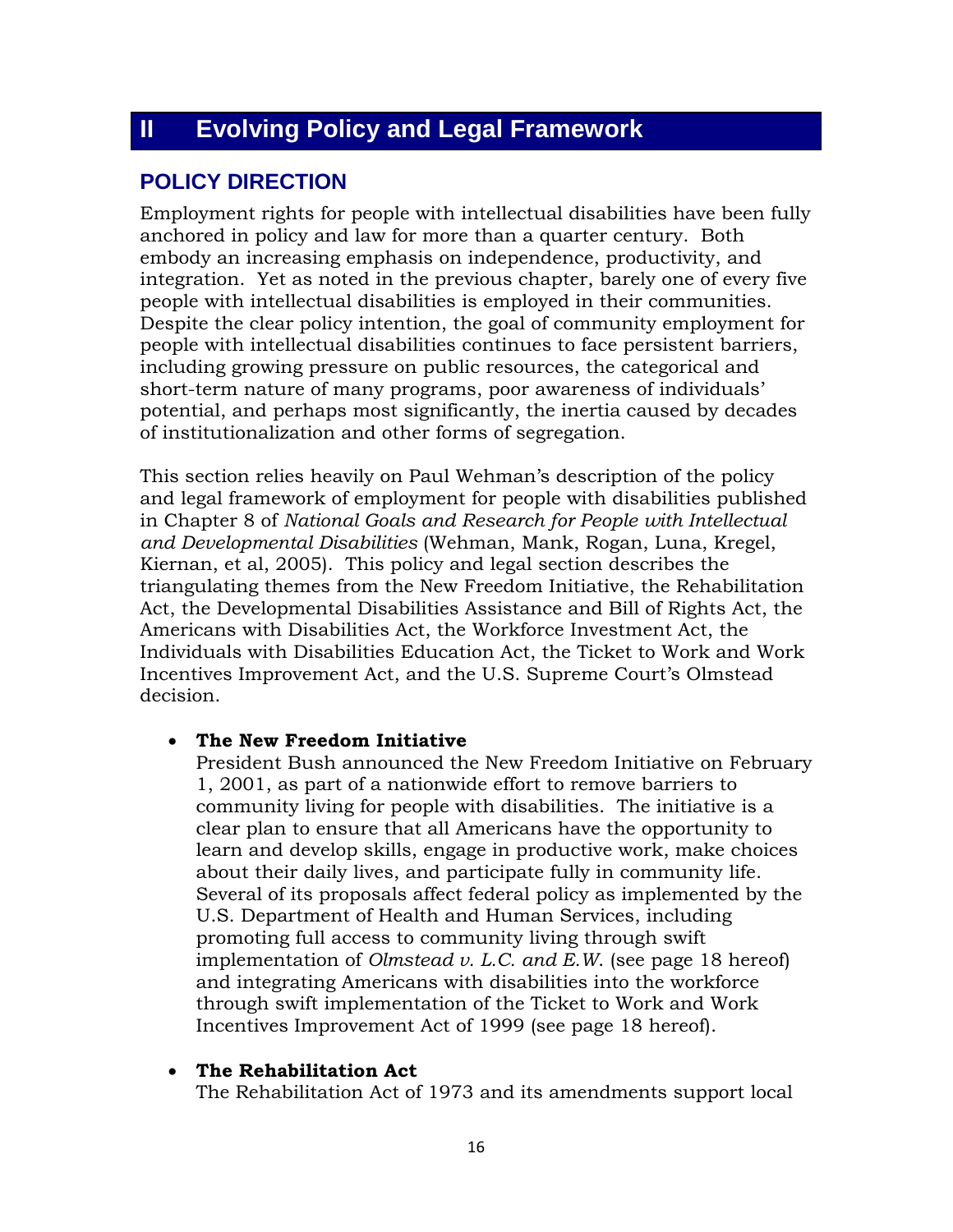authorities to serve the employment needs of people with disabilities and focus on their transition from secondary education to adult life. It is the primary employment support resource for adults with disabilities. The 1998 amendments provide federal dollars, matched by state dollars, to all states to give people with developmental disabilities the opportunity to obtain employment and independent living assistance as needed. The vocational rehabilitation system no longer recognizes or pays for an outcome of segregated employment.

#### • **The Developmental Disabilities Act**

With the Developmental Disabilities Assistance and Bill of Rights Act (DD Act) of 2000, Congress observed that national policy for people with disabilities should be characterized by independence, productivity, and integration. This legislation built on the 1984 Developmental Disabilities Act, which for the first time focused on employment as an important hallmark of services for people with developmental disabilities. In fact, supported employment for people with developmental disabilities was first defined in the 1984 law.

#### • **The Americans with Disabilities Act and Amendments**

Congress intended the Americans with Disabilities Act (ADA) of 1990 to end discrimination toward people with disabilities throughout society and encourage good jobs with adequate incomes. The ADA reflects the rights of persons with disabilities to be in the community. A year after its passage, a comprehensive set of federal regulations provided specific guidelines regarding accessibility, nondiscrimination, and greater access to workplaces, community facilities, public transportation, and telecommunications. Employment is a central focus of the ADA. In 2008, the ADA Amendments Act clarified the definition of disability and the intention of the Act to serve as a national mandate for elimination of discrimination, including discrimination in employment.

#### • **The Workforce Investment Act**

The Workforce Investment Act (WIA) of 1998 is the first major reform of the nation's job training system since 1982. With its passage, Congress established a requirement that states and localities fully include and provide for appropriate accommodation for persons with disabilities. The WIA streamlined services through a one-stop employment service delivery system, empowered job seekers through information and access to training resources through individual training accounts, and improved youth programs.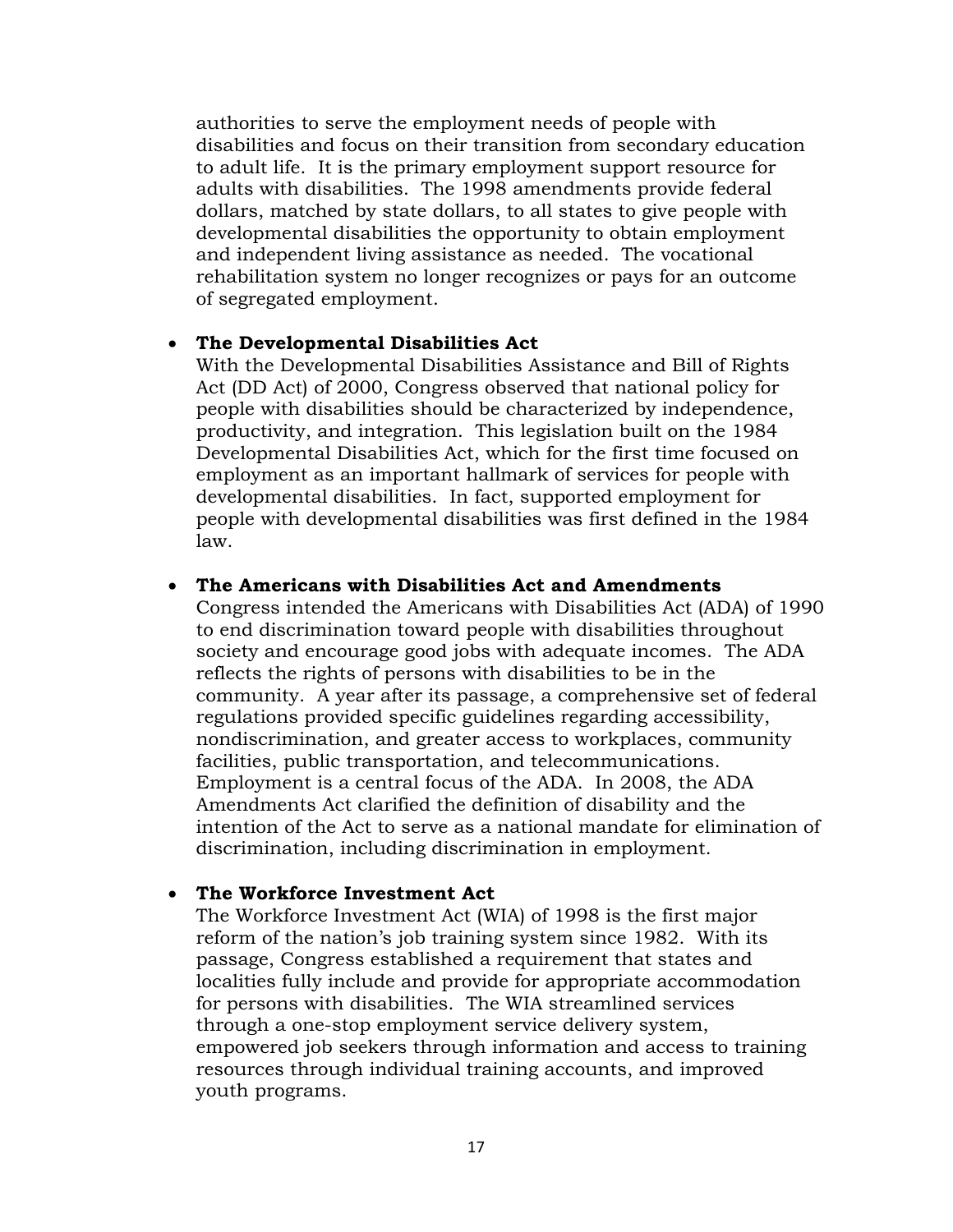#### • **The Individuals with Disabilities Education Improvement Act of 2004**

The Individuals with Disabilities Education Act, as amended by the Individuals with Disabilities Education Improvement Act of 2004 (IDEIA), establishes clear expectations that are focused on enhancing the academic and functional achievement of children with disabilities, including children with intellectual disabilities, to facilitate the movement from school to post-school activities. These activities would include post-secondary education, vocational education, integrated employment (including supported employment), continuing and adult education, adult services, independent living, or community participation.

#### • **The Ticket to Work and Work Incentives Improvement Act (TWWIIA)**

The Ticket to Work Program provides adults with disabilities ages 18-64 who are receiving Social Security benefits more choices for receiving employment services. Under this program, the Social Security Administration issues tickets to eligible beneficiaries who, in turn, may choose to assign those tickets to an Employment Network (EN) of their choice to obtain employment services, vocational rehabilitation services, or other support services necessary to achieve a vocational goal. If they accept the ticket, the EN will coordinate and provide appropriate services to help the beneficiary find and maintain employment.

Many persons with disabilities fear that, by taking any job that paid even a minimal income, they would lose their cash and medical benefits, which are vital to maintaining their lives. The TWWIIA provides incentives so that people with disabilities who are pursuing a vocational goal can keep their benefits, including medical coverage, while they prepare for work and for an extended period of time after beginning work. The TWWIIA also makes it easier for individuals who try to work, but are not successful, to start getting benefits again. By expanding the range of employment service providers and by creating incentives to make it possible for individuals to establish themselves in a job or career without risking their benefits, the TWWIIA ushered in a dramatic new era of work opportunities for persons with disabilities.

#### • **Olmstead v. L.C. and E.W.**

The U.S. Supreme Court in 1999 ruled that public agencies are required to provide services to people with disabilities "in the most integrated setting appropriate to the needs." The court ruled that this "integration mandate" specifically applies to persons living in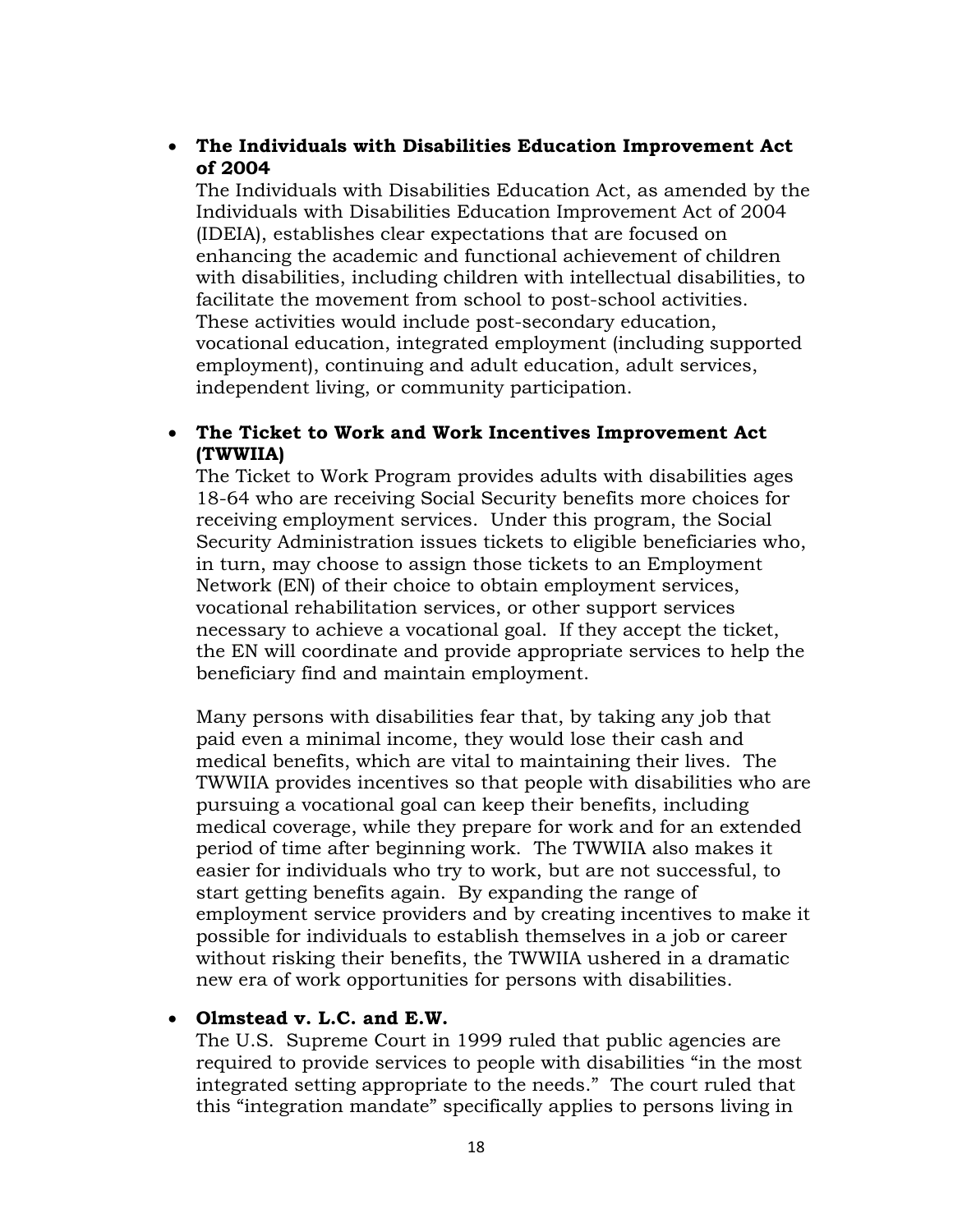institutional settings and is more recently being discussed in application to the right to community employment rather than segregated day settings.

#### **SUMMARY**

The clear thrust of federal policy for people with intellectual disabilities during the past 40 years has been to promote employment outcomes and independent living. Legislation has addressed school-to-work transition, non-discrimination in the workplace, protection of health benefits provided through publicly insured programs, and service provision in the most inclusive settings possible. This policy and legislative direction exists alongside the facts about segregation and unemployment of people with intellectual disabilities.

Despite the amount of legislation passed to promote employment, much work remains to be done to ensure implementation and the needed improvements of employment rates for persons with intellectual disabilities. The policy emphasis in the next decade should be geared toward full implementation of these laws and guidelines.

## **RECOMMENDATIONS**

- **3. Expand implementation of existing federal policy with a specific focus on employment outcomes.** 
	- $\triangleright$  Provide incentives to states to incorporate employment fully into the implementation of the Olmstead decision.
	- $\triangleright$  Develop—with the Social Security Administration and the Departments of Health and Human Services, Education, and Labor—a unified statement emphasizing employment of people with intellectual disabilities.

#### **4. Continue to invest in the New Freedom Initiative.**

- $\triangleright$  Continue investment in the New Freedom Initiative, creating incentives to states to rapidly expand employment outcomes.
- $\triangleright$  Establish a task force to study the most successful states, compared to the least successful states in the nation, in order to create a plan for nationwide improvements in employment outcomes.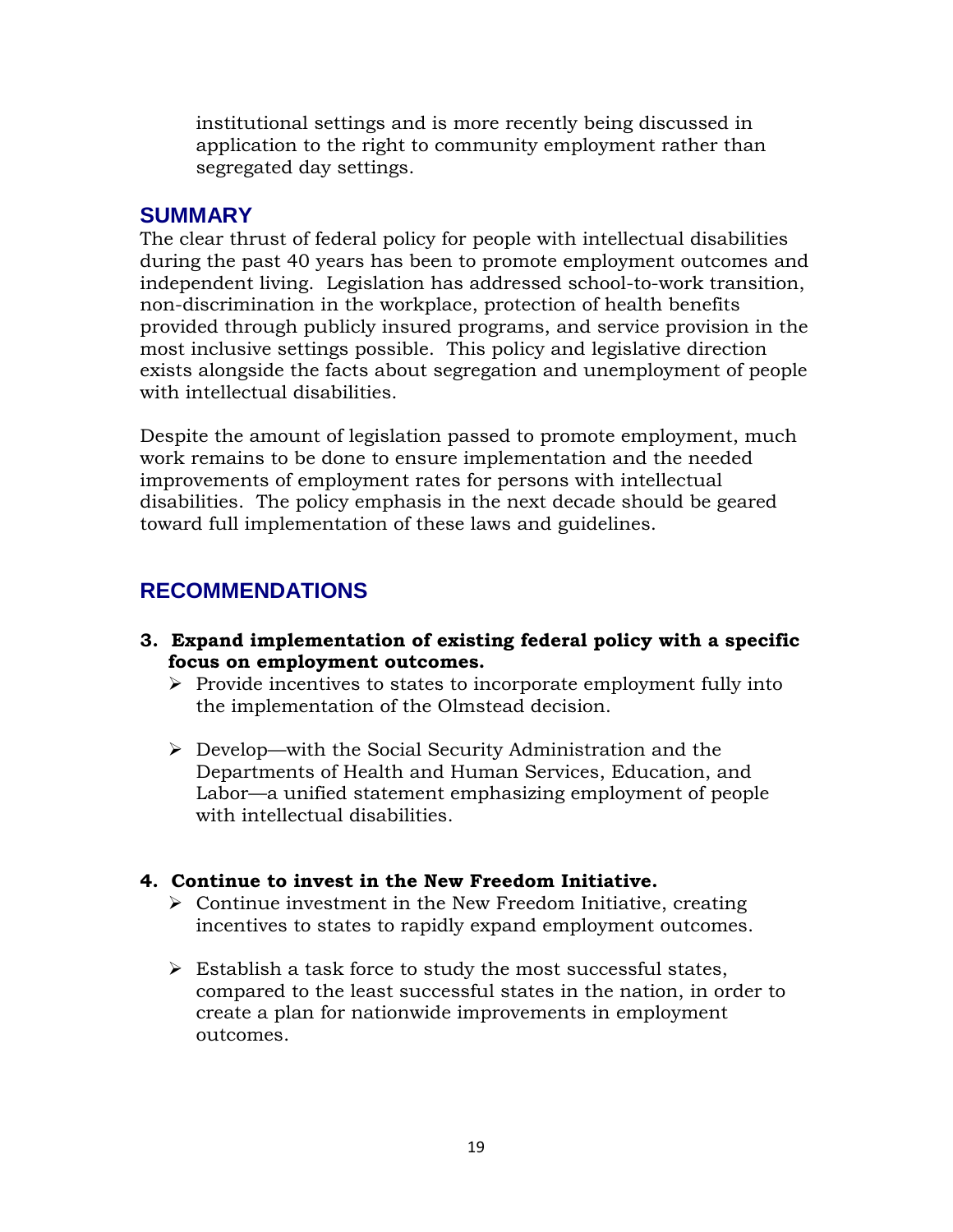## **FOUR AMERICAN WORKERS**

*In 2001, a staff member of the Oregon Health Sciences University Center on Self-Determination approached Michael Powell, owner of the legendary Powell's "City of Books" in Portland, Oregon. Andy who speaks with facial expressions and movement but not words wanted a job working with books. He had volunteered at his local community library and his high school library. Andy has since experienced his ideal job, receiving books into the store database and scanning them for the store inventory. He is held to the same expectations as his co-workers, and as with all employees, is required to adhere to company policies….Says Powell of Andy's contribution: "His dedication and diligence serve as a reminder that a job is more than just a paycheck….Andy has been an inspiration to all of us."* 

*Soon after Dan was born in 1969 with Down syndrome, a doctor recommended withholding a lifesaving medical procedure. When his parents refused, the doctor advised placement in a state institution. But Dan's family had other plans. They mobilized their strong family unit and support from teachers, job coaches, and counselors, as well as Dan's own strong work ethic. In addition to creating an environment where the people in Dan's life learned to see his abilities, this effort led to a job in the Microsoft mail room in Bellevue, Washington. Dan loved his work and was the fastest and most accurate mail sorter in the company. He worked at Microsoft for more than 14 years, until only five days before his death from heart disease at age 36. On the day Dan died, Microsoft flew its flag at half-staff.*

*Marty was diagnosed with mild intellectual disability, but the disability that seemed to present the most formidable barrier between him and others was a severe hearing loss that made it difficult for him to understand and communicate. While participating in a pre-vocational day program following high school, Marty was recommended for a job at the Scotch N'Sirloin restaurant in Buffalo, New York. The skills demanded in the job were a perfect fit. Marty also found a supporter in the restaurant's general manager. He had grown-up with a friend who was deaf and became instrumental in modeling communications so coworkers could understand Marty and*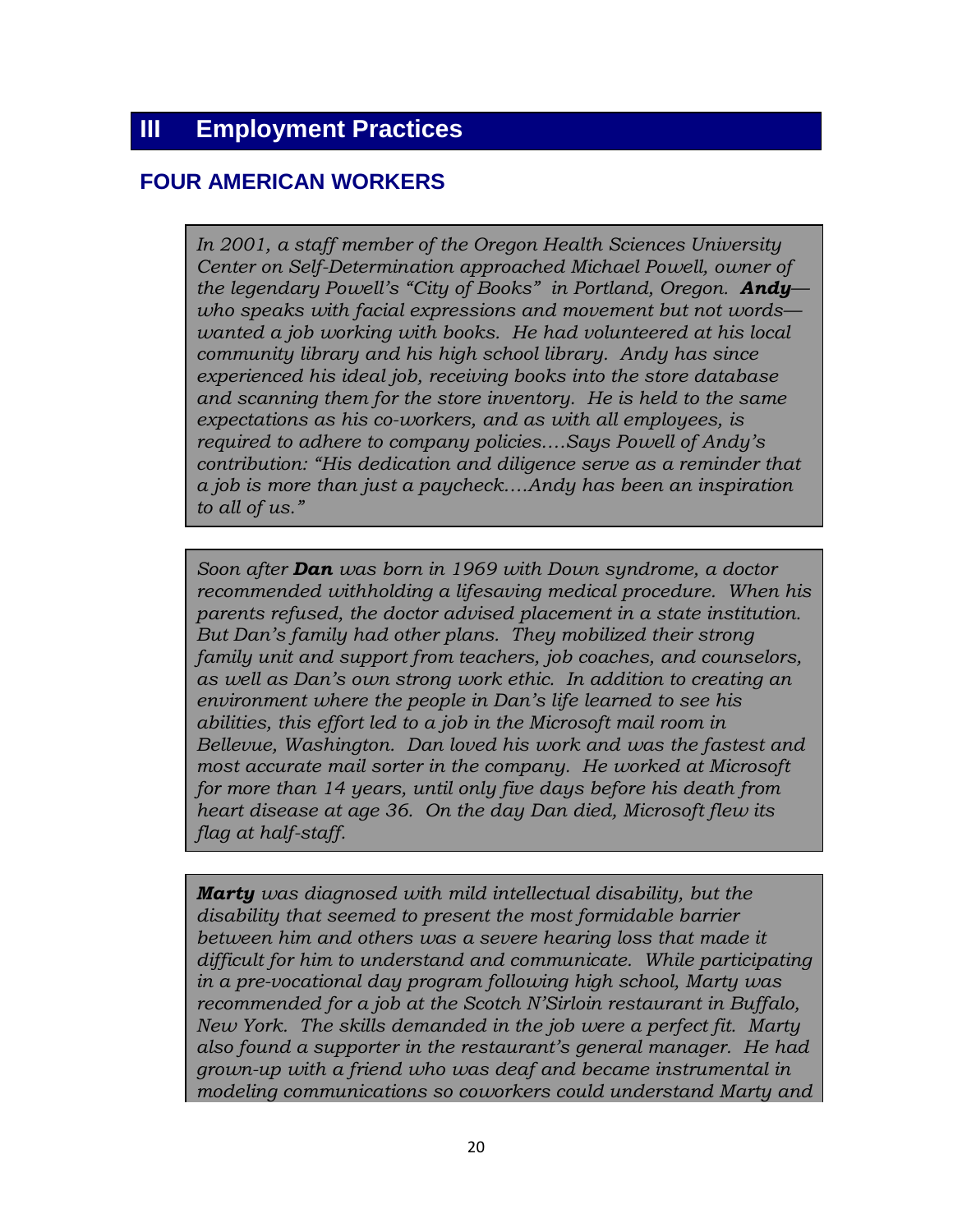*get to know him. Today—20 years later—Marty still works at the restaurant and is known for being an extrovert who is always telling stories and relating events.* 

*Casey is a citizen member of the President's Committee for People with Intellectual Disabilities, an Eagle Scout, and an Honorary Deputy Sheriff in his home town of North Fort Meyers, Florida. He started working while still in high school with a job at Daddy Dee's Ice Cream Parlor and at a local Gap store. Since graduation, he has worked as a clerical assistant for the Lee County Justice Center and has attended community college. In his personal statement to employers, Casey expresses his desire to be "an asset to your organization because I am a dedicated employee. It is important to me to be a productive and loyal member of a team and to do my best for you. I have very good people skills. I am outgoing, friendly, respectful, mannerly, and upbeat. I can perform repetitive tasks with satisfaction. But I welcome new responsibilities, and once I learn them, I perform them independently." Because employers and co-workers have focused on his qualities, strengths, and loyalty and not on his Down syndrome—he has proudly attained his goal of becoming an independent, productive, tax-paying citizen.*

Andy, Dan, Marty, and Casey were fortunate to seek employment in a period when many employers, large and small, are thinking in an open and creative way about the capabilities and contributions of people with intellectual disabilities in the workforce. This approach capitalizes on the strengths of people with intellectual disabilities and brings new possibilities for reciprocal alliances with the business community. A federal agency, the Department of Labor Office of Disability Employment Policy (ODEP) has, since 2001, supported this direction by developing and promoting evidence-based disability employment policies and practices. Its vision is to create workplaces where people with disabilities have "unlimited employment opportunities." ODEP promotes customized employment, self-direction, and self-sufficiency (Griffin, Hammis, Geary & Sullivan, 2008; Elinson, Frey, Li, Palan & Horne, 2008).

### **COMING INTO THE MAINSTREAM**

From the onset of the Industrial Revolution in the 1830s to the advent of the mini-computer in the 1960s, "standardization" drove growth in the American economy. This pattern pushed to the margins anyone outside the mainstream, including people with intellectual disabilities. But as our society has undergone an economic paradigm shift—from an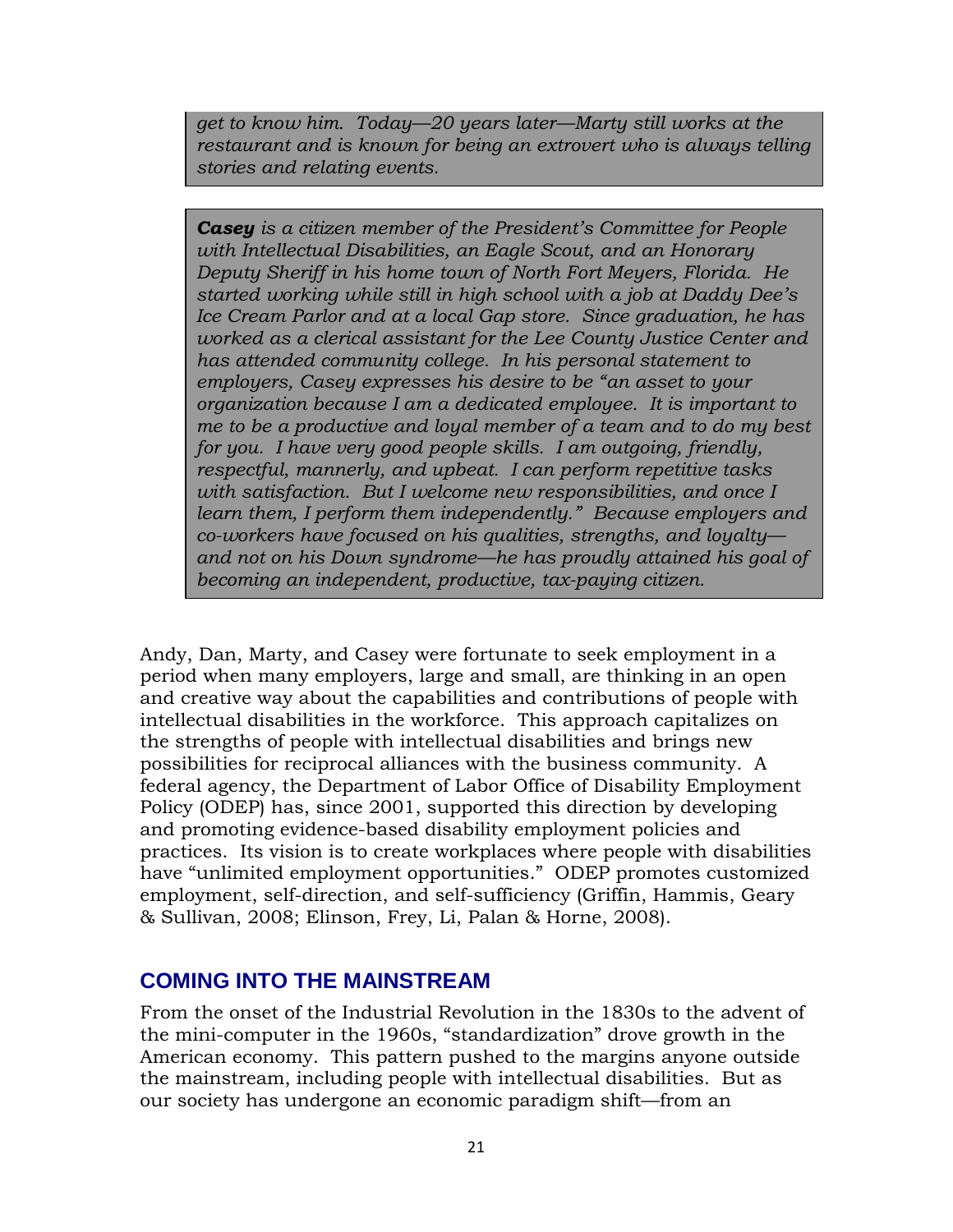industrial model to one centered on information, technology, and networks—we have developed a more complex understanding of the wide range of intellectual disabilities and of capacities for personal development and meaningful work.

People with intellectual disabilities are productive, loyal employees when they have employment opportunities suited to their capabilities and interests, much as those without a label of disabilities. It is also true that people with intellectual disabilities today excel in many jobs that were once considered closed to them. The questions public policy makers and employers ask in providing employment opportunities for people with intellectual disabilities are changing from "what accommodations do we provide?" to "what investments do we make to help these employees be most successful?" In other words, they address success regarding *all* employees.

As employers discover the value of the contributions people with intellectual disabilities can bring to the workforce, they are showing an eagerness to customize opportunities. People with intellectual disabilities are also beginning to create and run their own small businesses. New employment enhancements and supports are helping people stay in their jobs. Technology solutions now make it possible for people with physical, sensory, and intellectual disabilities to perform valued work in new ways. All of these developments have the potential to break through the painful reality of unemployment and underemployment of people with intellectual disabilities—to the great benefit of all who participate in America's economic life (Mank, 2007).

Services provided by programs such as the Job Accommodation Network (JAN), funded by ODEP, help employers determine practical, low-cost, and sometimes no-cost reasonable accommodations to help support workers with intellectual and other disabilities (http://www.jan.wvu.edu).

## **A RANGE OF EMPLOYERS**

Walgreens. Starbucks. The Boeing Co. Wal-Mart Stores, Inc. Microsoft Corp. Highmark, Inc. WellPoint Inc. CVS/Pharmacy. These large **corporations** and hundreds more successfully employ people with intellectual disabilities. These opportunities are emerging as a result of new employer relationships (Luecking, Fabian & Tilson 2004, Luecking, 2008).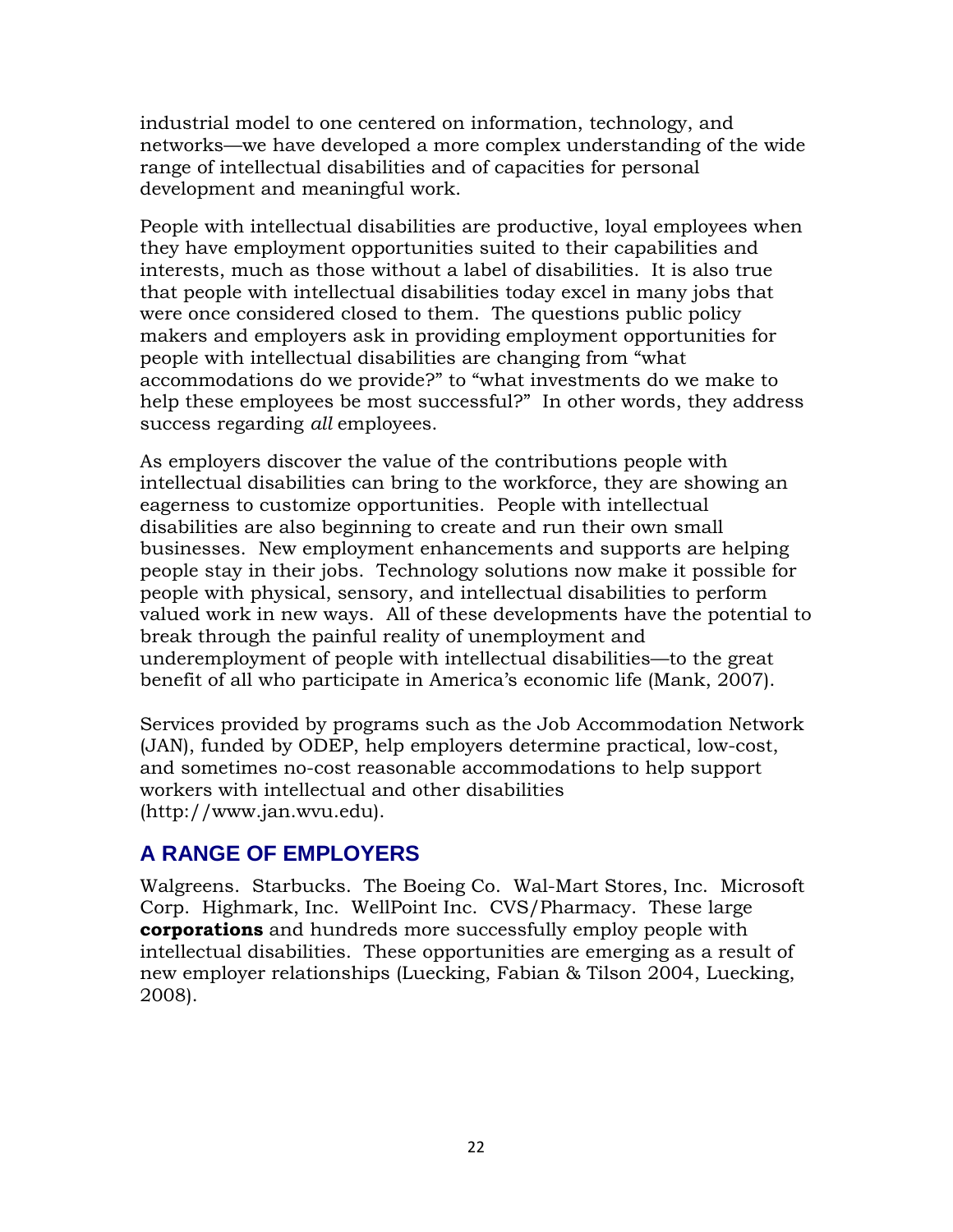*Julia, who was born with Down syndrome, is one of more than a hundred employees of the Walgreens Distribution Center in Anderson, South Carolina, who has some type of physical or cognitive disability."I've found what I want," she says of her full-time position. The company announced in 2007 that it intended to fill about a third of the anticipated 800 jobs at the new center with people with disabilities. As reported on ABC news, the outreach to people with disabilities is encouraged by Randy Lewis, the company's senior vice president of distribution and logistics, whose son has autism. In Anderson County, the rate of employment for people with disabilities is close to 90%. The policy at the Anderson distribution center is being duplicated at a network of Walgreens distribution centers across the country.* 

*Courtney works for a Starbucks in Seattle with a job coach who signs, assists her in learning new tasks, and helps her find her way around the store. Courtney washes dishes, works at the condiment bar, keeps the lobby clean, and particularly enjoys grinding coffee for COW—the coffee of the week promotion. As Starbucks CEO Howard Schultz explains, "We're in a position where we have to hire a lot of people. And we've benefited from hiring people with certain disabilities who have added value to the company and have done a great job….This program has generated so much good will inside our company and with our customers. Working alongside people with disabilities benefits the people working next to them. They learn something about life, about other human beings. I think it has opened up a whole new world for us."* 

The Boeing Co. discovered the potential and contributions of people with intellectual disabilities more than 20 years ago, and the company has its own department designed to bring people with disabilities into its workforce.

Wal-Mart hires people with intellectual disabilities at its distribution centers and in other operations and is sharing its experience with other corporations across the United States.

People with intellectual disabilities are also being welcomed into the workplace by **small businesses**:

*Jesse has always had trouble staying still—a characteristic of his autism. Fortunately, he has outlets for his restive nature in the myriad jobs that need doing on Tide Mill Farm on Maine's magnificent Cobscook Bay. Jesse's family has worked the farm for nine generations, most recently raising organic chickens, cows, pigs, and vegetables. Jesse carries grain and water in a utility vehicle to chickens and pigs. He wraps huge silage bales for storage, and he splits and hauls firewood to warm the*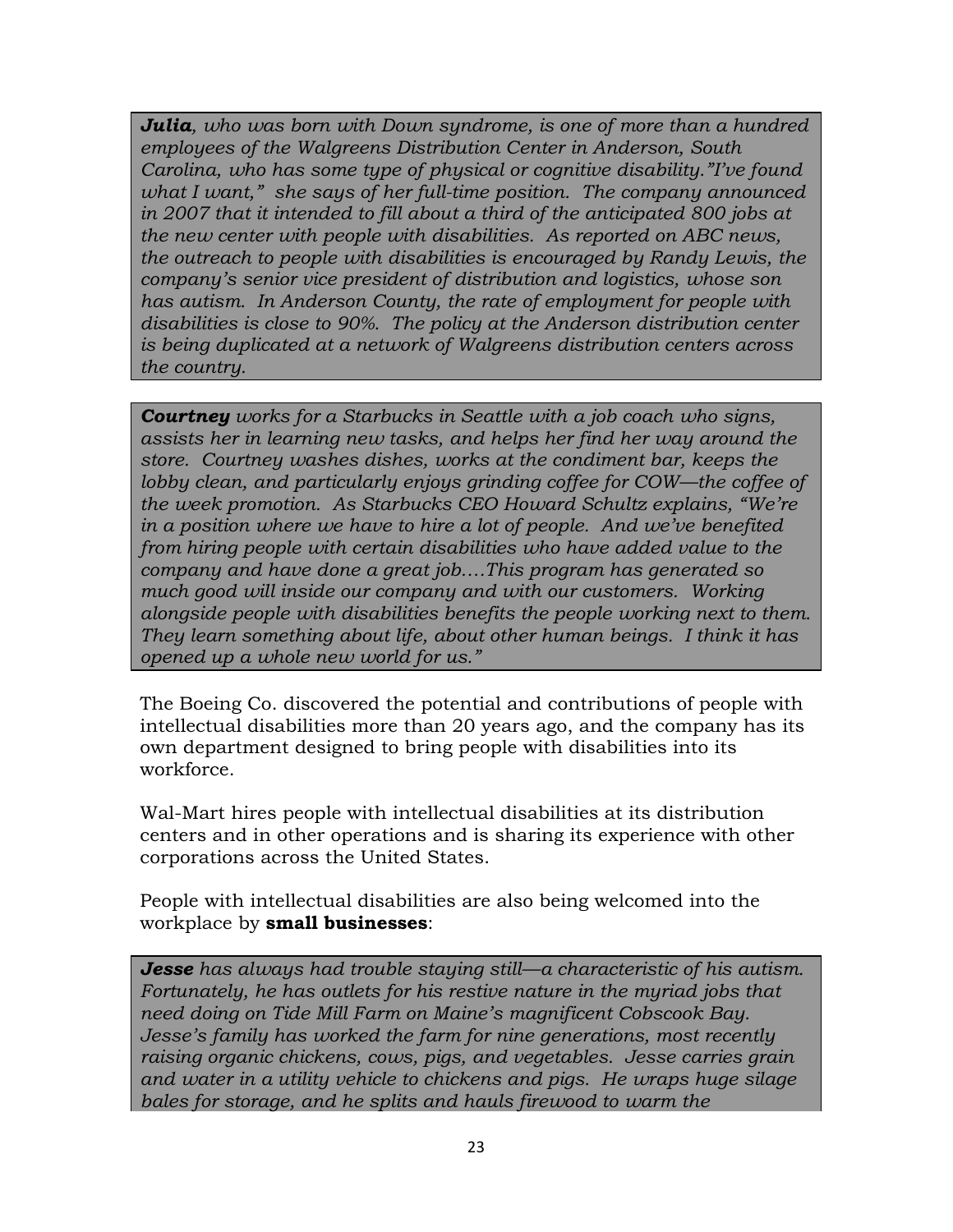*greenhouse. Jesse is restoring a 1953 Studebaker pick-up truck like one that was used on the farm in the 1960s. He owns his own home on the family spread. And he still finds time to volunteer for his local fire department.*

In the **non-profit sector,** Cincinnati's Children's Hospital Medical Center launched a highly successful strategy in Project SEARCH, an initiative originally developed to recruit people with developmental disabilities for jobs stocking supplies and delivering mail across the hospital's large campus. The initiative expanded quickly: the hospital was soon working with several agencies and managing a team of job coaches. Several other health care facilities came on board, along with local businesses including banks and retail stores. Program Director J. Erin Riehle reports, "Our approach creates internal advocates for disability employment." Project Search is now national in scale and is a strategy adopted in a number of states

(http://www.cincinnatichildrens.org/svc/alpha/p/search/).

**Public sector** agencies were early to welcome workers with intellectual disabilities:

*When Michelle graduated from high school in 2000, she was already settled into a job she loved at the Oregon State Department of Human Services Office of Disability Services. At first shy and "frightened about work," she relied on guidance from a job coach and coworkers who were eager to carve-out tasks and help her organize her workday by breaking down complex tasks into manageable pieces and tracking them with checklists. Her job for the state has expanded and now involves compiling complex copying, faxing, and mailing projects—some involving individual mailings of hundreds of pieces. She works full-time, lives independently, has an active social life, and participates in the Special Olympics*.

Public sector initiatives have proven effective in the employment of individuals with a range of intellectual disabilities. For example, Mank, O'Neill and Jensen (1998) report outcomes of employment in a metropolitan county government that were nearly double the employment outcomes nationally for people with intellectual disabilities.

## **DISCOVERING ABILITIES**

Today a range of services is available to help job seekers who have intellectual disabilities discover their strengths and the ways they can be mobilized on behalf of employers' goals. This process and assessment typically build on individual life experiences, interests, and preferences. Such "person-centered planning" creates job situations, when the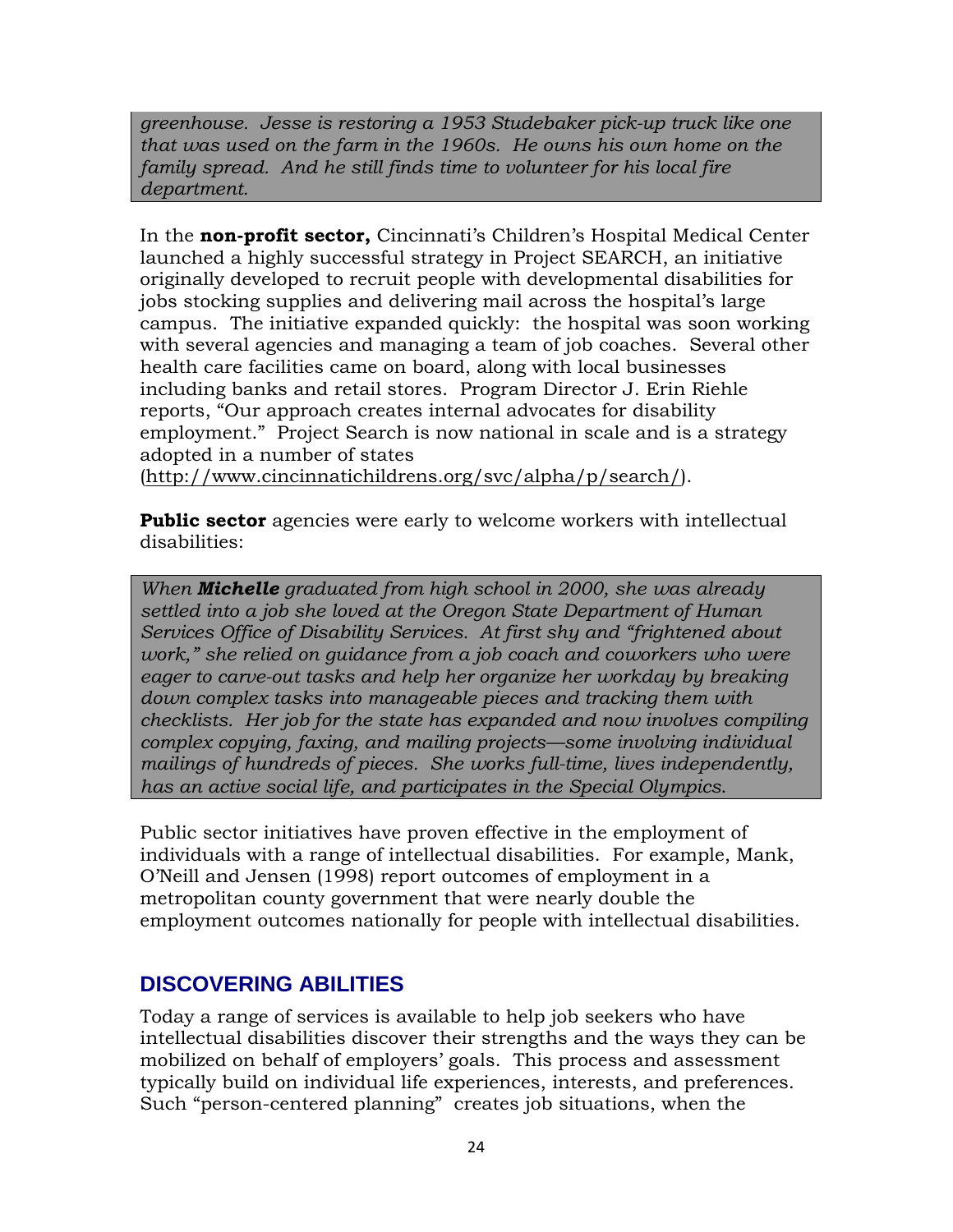policies of the past usually tried to match people with intellectual disabilities into any jobs that were available. This process of "discovery" has been well developed in recent years and is being adopted nationwide (Callahan & Condon, 2007).

Closely related to person-centered planning is customized employment, the goal of which is to find opportunities that meet the individual needs of both job-seekers and employers. The goal of this approach is to individualize the relationship between job seekers and employers so that it meets the needs of both.

## **EMPLOYMENT SUPPORTS**

Often people with intellectual disabilities require some type of employment supports—the formal and informal activities at any job that enable people to be successful in their work. Supports can be internal and external to the job. They should make use of what is already in the workplace or can be adapted there. External supports—instruction, transportation, etc.—can be added to the work environment as needed.

Assistive technology solutions for creating and supporting quality employment are emerging rapidly (Davies, 2008). Cognitive and rehabilitation technologies and software restore or improve memory and cognitive functioning. Personalized icons and pictures allow for easier sequencing of work tasks and provide reminders. Small personal digital assistants and "smart phones" allow individuals with intellectual disabilities to follow and stay on schedules. Simplified formats provide for ease of communication and use of email and the internet. Virtual assistants, along with global positioning systems, allow use of public transportation. An individual can use such technology at work, at home, and in any other environment.

Technology enhances social skills training. Prompting technology with these small devices encourages independent work performance. Many of these advances in technology exist in small devices similar to the ubiquitous presence of iPods, cell phones, smart phones, and personal digital assistants. These devices are widely available and while they may be specialized in their use, they appear no different from the devices used by the majority of Americans in their day-to-day lives.

The successes and benefits of these approaches are well-established in research and in demonstration projects. Further, when assistance and support is provided to employees with intellectual disabilities, tax revenue rises and society benefits as well.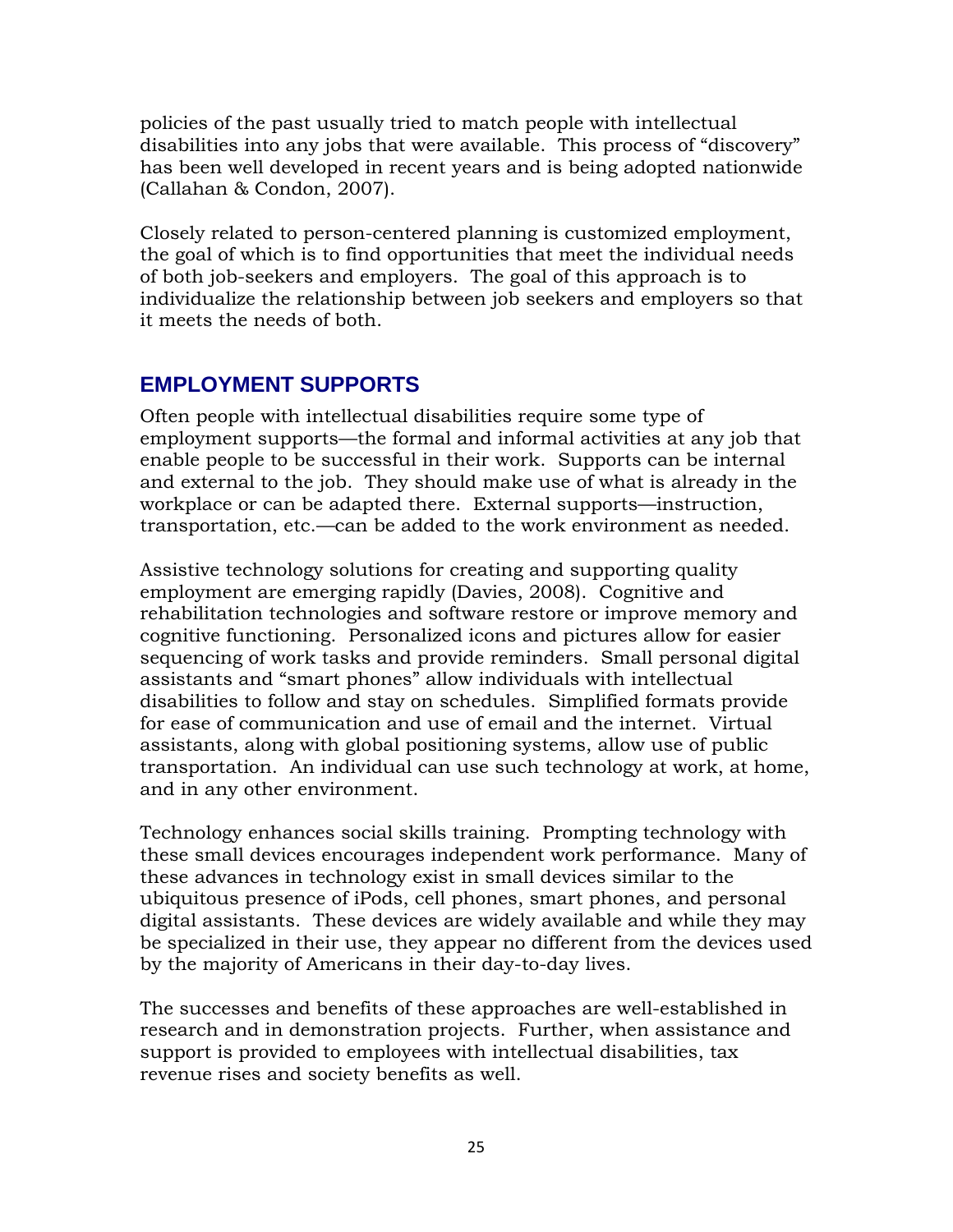## **SELF-EMPLOYMENT**

The federal Office of Disability Employment Policy (http://www.dol.gov/odep/) considers self-employment to be an employment alternative for individuals seeking a new or better career. The more than 20 million small businesses in the United States collectively are the largest employers in the nation. Self-employment is the ultimate customizing of a job, based on passion for a particular mission as well as personal interests, abilities, and skills.

Today, many job seekers with intellectual disabilities are discovering that creating one's own business means total flexibility to meet career aspirations and financial goals (Griffin & Hammis, 2003). People who are self-employed have increased latitude to define their working hours, types of supports, and financial goals. For people with intellectual disabilities—as well as those who launch their own businesses—success in self-employment requires supports from people and structures that can assist in business and financial planning.

*When Logan was 16, she suffered a heart attack and fell into a coma. When she woke up, she couldn't hold up her head, talk, or swallow, and she had to relearn the most basic skills. She had always loved clothes, and when she returned home from the hospital after seven months, she decided the world needed a magazine for young women, like her, with disabilities. Her motto: "Do your makeup still. Do your hair still. Keep living!" To build her business, Logan learned to project her voice and speak more clearly during presentations about the magazine. She learned to complete order forms and schedule meetings using a day planner, and she worked hard at writing clearly. Today she and her mother, Laurie, run* Logan Magazine*—a publication that features fashion, articles on "cheap chic," inspirational stories, and tools for living such as cosmetics that work for women with fine motor impairments.*

*Daniel always liked using tools. Eight years ago, his high school suggested he use his skills to build houses for mountain blue birds because recent wildfires that had swept through Washington's Leavenworth Valley had driven nearly all of them away. An expert on mountain blue birds came to school, and Daniel's whole class became involved in the project. In the eight years since, Daniel has built more than 1,000 bird houses, which hang throughout the valley. He builds the*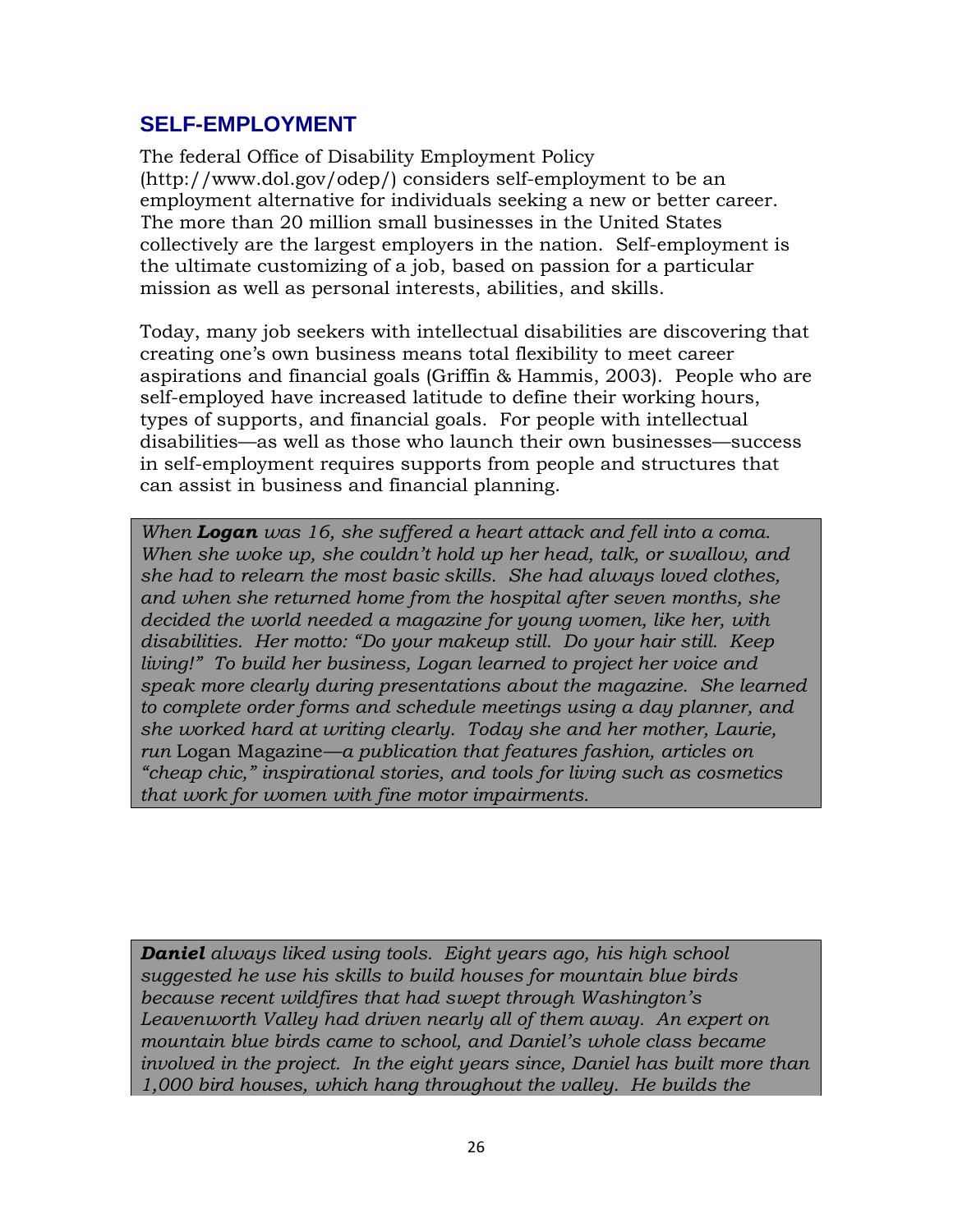*houses at home and in the community at the annual Leavenworth Bird Festival, doing more than 90% of the work himself. The National Park Service is now buying his birdhouses. Daniel, who can create four of the houses a day, is planning to expand to building houses for ducks and bats.* 

## **STATE INITIATIVES**

Several states have committed to an Employment First philosophy for programs for people with intellectual disabilities—recognizing employment as the preferred outcome for supports and services. For example, Minnesota convened stakeholders to establish a priority for more rapid development of supported and customized employment (Minnesota Department of Human Services, 2007). Indiana launched Vision 2010, a policy emphasizing integrated employment outcomes over segregated services and unemployment. Washington established the Working Age Adult Policy, reflecting the expectation that people with developmental and intellectual disabilities will work in community settings or be on a pathway toward community employment (Washington State Division of Developmental Disabilities, 2006).

The expanding commitment to employment occurring in states is reinforced by the work of national organizations. For example, the Association for Persons in Supported Employment (APSE): The Network on Employment—a membership organization that works to improve integrated employment opportunities, services, and outcomes for people with disabilities—helped sponsor a "change forum" in 2008 in Kansas City to encourage and support state expansion of integrated employment programs.

These efforts, while not yet widespread, are built on the growing expectation of employment and economic freedom by people with disabilities. They recognize that full participation in the nation's workforce is now more possible than at any time in history.

## **RECOMMENDATIONS**

- **5. Create employer incentives and employer demonstrations.** 
	- Convene business leaders and administration officials to develop a plan for specific goals and incentives to the business community for employment outcomes.
	- $\triangleright$  Create tax incentives for large and small businesses, including a permanent tax credit for hiring people with intellectual disabilities.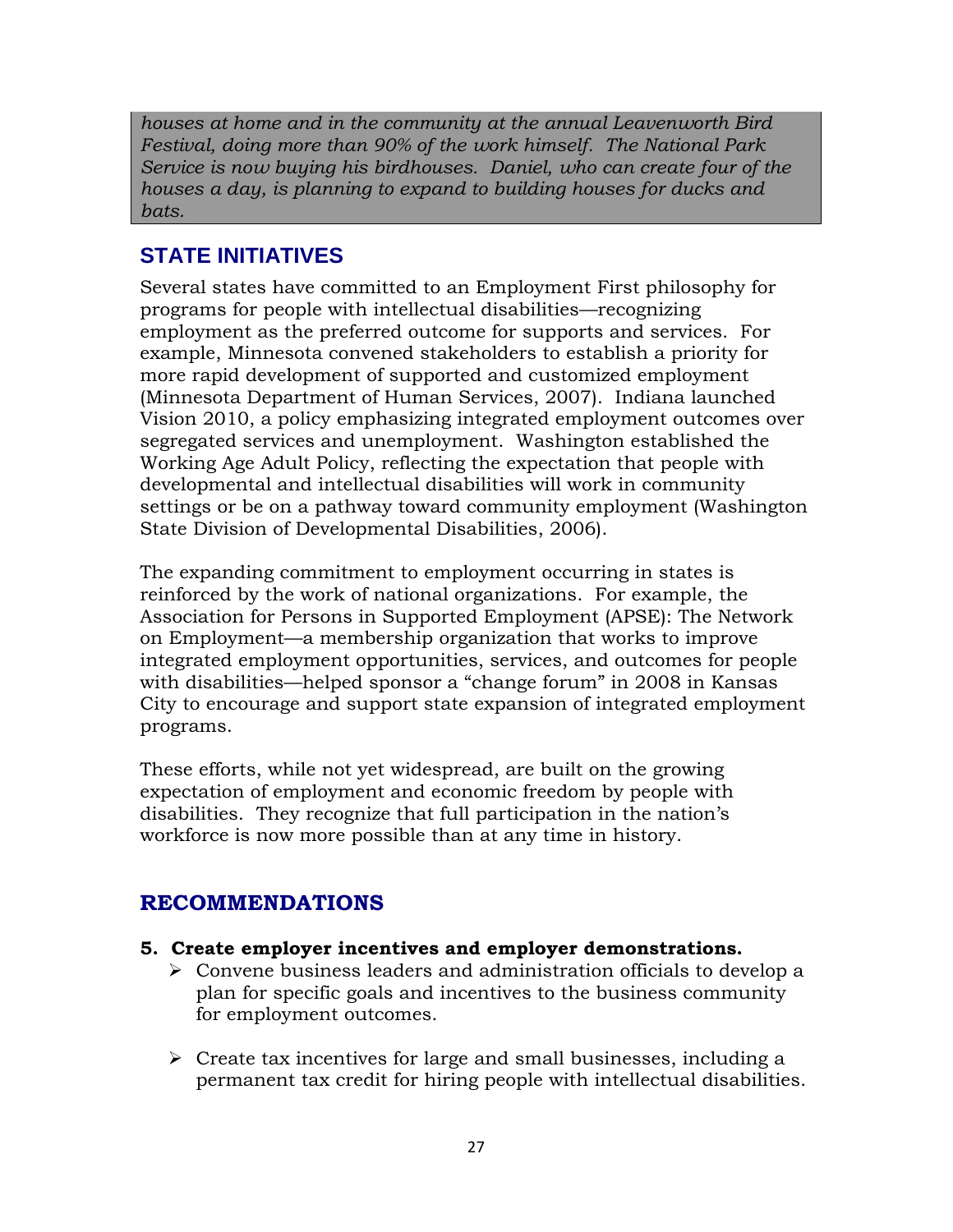- $\triangleright$  Develop dissemination strategies to inform people with intellectual disabilities and their families about such initiatives—reaching out across age, gender, race, and ethnicity.
- **6. Promote employment of people with intellectual disabilities in the public sector workforce.** 
	- $\triangleright$  Create an administrative initiative and specific mechanisms within the federal Office of Personnel Management to employ people with intellectual disabilities.
	- Convene state government leaders and human resource departments to encourage creation of state-level priorities and methods for employing people with intellectual disabilities in state and local government structures.
	- $\triangleright$  Develop dissemination strategies to inform people with intellectual disabilities and their families about such initiatives—across age, gender, race, and ethnicity.
- **7. Promote large-scale demonstration projects based on innovations of the last 10 years.** 
	- $\triangleright$  Create incentives for states to fully implement a policy to achieve employment outcomes in large geographic areas or across entire states.
	- The Centers for Medicare and Medicaid Services, in consultation with the Office of Disability Employment Policy, should fund national customized demonstration projects, with the goal of encouraging expanded, evidence-based use of customized employment strategies.

#### **8. Endorse and expand state Employment First agendas.**

- $\triangleright$  Create fiscal incentives through the Federal Departments of Labor and Education for states' expansion of employment outcomes.
- $\triangleright$  Through the Office of Disability Employment Policy, convene stakeholders in the public and private sectors to endorse and facilitate implementation of the Employment First agenda.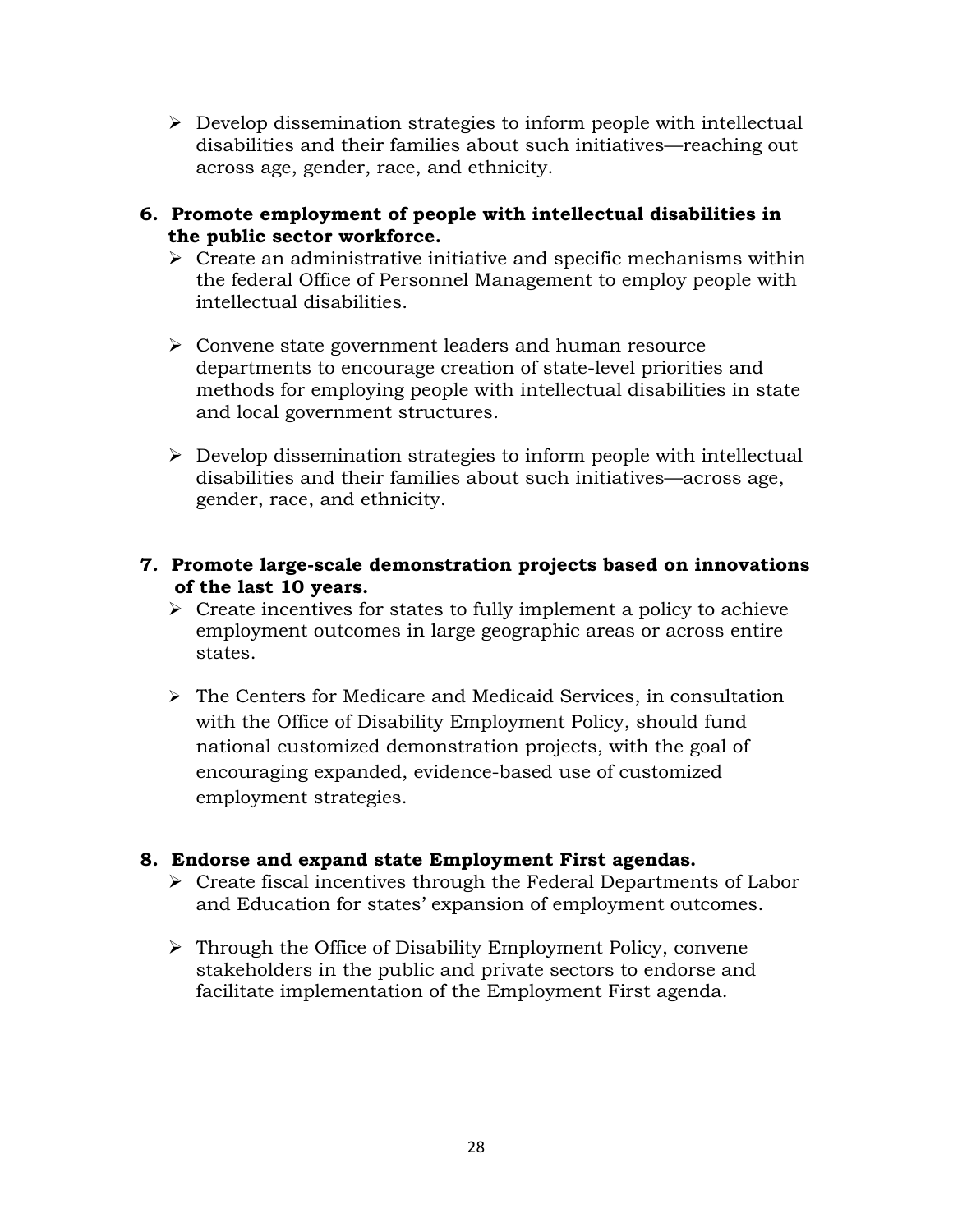## **IV Building an Education, a Resume, and Experience**

Business leadership and corporate initiatives, customized and supported employment, business ownerships, and the emergence of assistive technologies all provide the tools for inviting the contributions of people with intellectual disabilities and for creating vastly improved employment outcomes. Individuals with intellectual disabilities are ready to work when appropriate technological and other supports are provided as needed, to facilitate ongoing employment, career success, and economic self-sufficiency.

Evidence-based research has confirmed that the benefits of employment income, dignity, socialization, and independence—are conferred on all workers, including those with intellectual disabilities. The ways people *become* and *remain* employed are common among all population groups. It is also critical, at an individual level, to promote the building of an education, a resume, and work experience for individuals to become gainfully employed. People with intellectual disabilities need opportunities for career development through access to the same "resume-building" experiences as others in the workforce. These strategies include: promoting successful transition from school to employment (Hartwig & Sitlington, 2008); providing opportunities for internships while still in school (Getzel & Briel, 2008); promoting postsecondary education (Blumberg, Daley & Yau, 2008); and use of volunteer opportunities to build experience (Bazilio-Bellegarde & Brandenburg, 2008).

#### **TRANSITION FROM SCHOOL TO EMPLOYMENT**

Education that will promote a valued role in society and in the workplace is essential for long-term success, regardless of career goals. Successful transition programs for people with intellectual disabilities have emerged in many states across the country. They include such elements as employment services (job-finding and placement), vocational and on-thejob training, post-secondary and other education services, counseling, and transportation. The most effective transition programs emphasize a forward-looking and practical approach to a curriculum and experiences that lead to employment.

Leaving high school is an important time for anyone—no less so for young people, up to age 21, who have intellectual disabilities.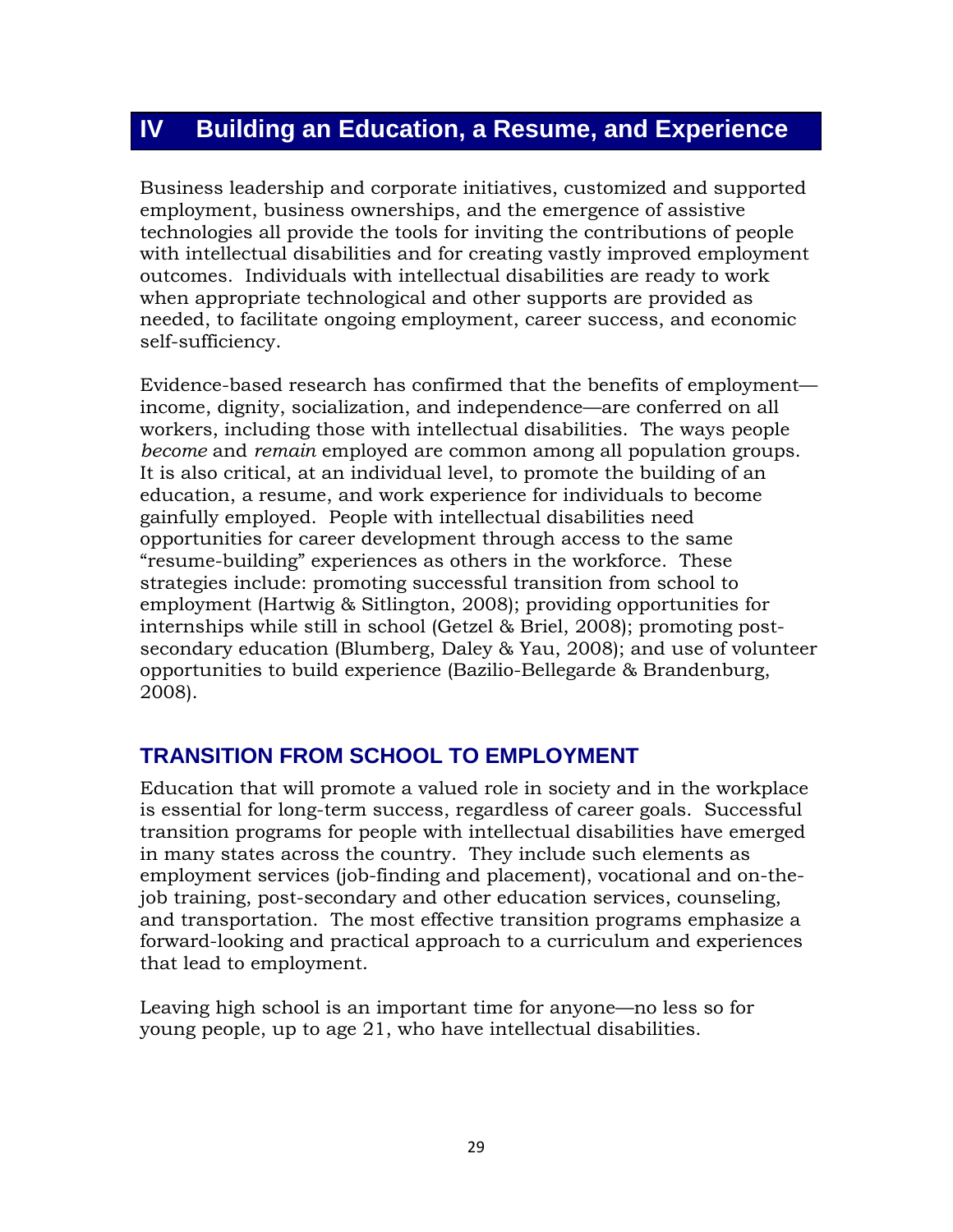*Noah was attending high school in Orchard Park, New York, when he had the good fortune to connect with a school-to-work program offered by a local human services agency, People Inc. Diagnosed with Asperger's syndrome and other intellectual disabilities, Noah benefited from a range of agency services that nurtured him and encouraged his independence. While he was still in school, the staff worked with him five days a week, exploring careers and touring local businesses. After Noah graduated in 2001, the agency supported his participation in internships at a local toy store and a hotel, and it helped him attend classes at local community colleges. In 2007, Noah found work as a security guard—a job in which he has done well with the help of an employment specialist. Today he enjoys living in his own apartment.* 

Successful transition is rooted first in a belief that an individual with an intellectual disability can be employed. As such, the skills of selfdirection and self-advocacy and planning must be incorporated throughout every student's curriculum. Schools must emphasize employment choices and career development for their transition-age youth (broadly defined as ages 16-24) as well as provide work experiences.

Research shows that one of the best predictors of employment beyond the school years is the number and variety of work experiences while in school. Indeed, some transition programs are now focused on ensuring that the last few years of special education focus entirely on job and community experience and practical skill-building if employment is the immediate goal after high school rather than post-secondary education.

*Darnell, an 18-year-old student with developmental disabilities, is employed in the Mississippi Model Youth Transition Innovation, part of the Social Security Administration's Youth Transition Demonstration Project. Darnell and his mother wanted him to have an opportunity to work as other students his age, contributing to the community. While his teachers and some of his family were doubtful of his likelihood of success in competitive employment, Darnell proved he is capable of independent employment by customizing his job. He has been employed as a customer service associate by a local retail shoe store since November 2004. His duties are to label oversize shoe boxes so customers can find them on the shelves more easily. He also maintains display cases and does general store maintenance. His duties have expanded to greeting and assisting customers. During the school year, he works three hours a day, four days a week. He returns to school each day to share with his classmates and teachers his new independence.*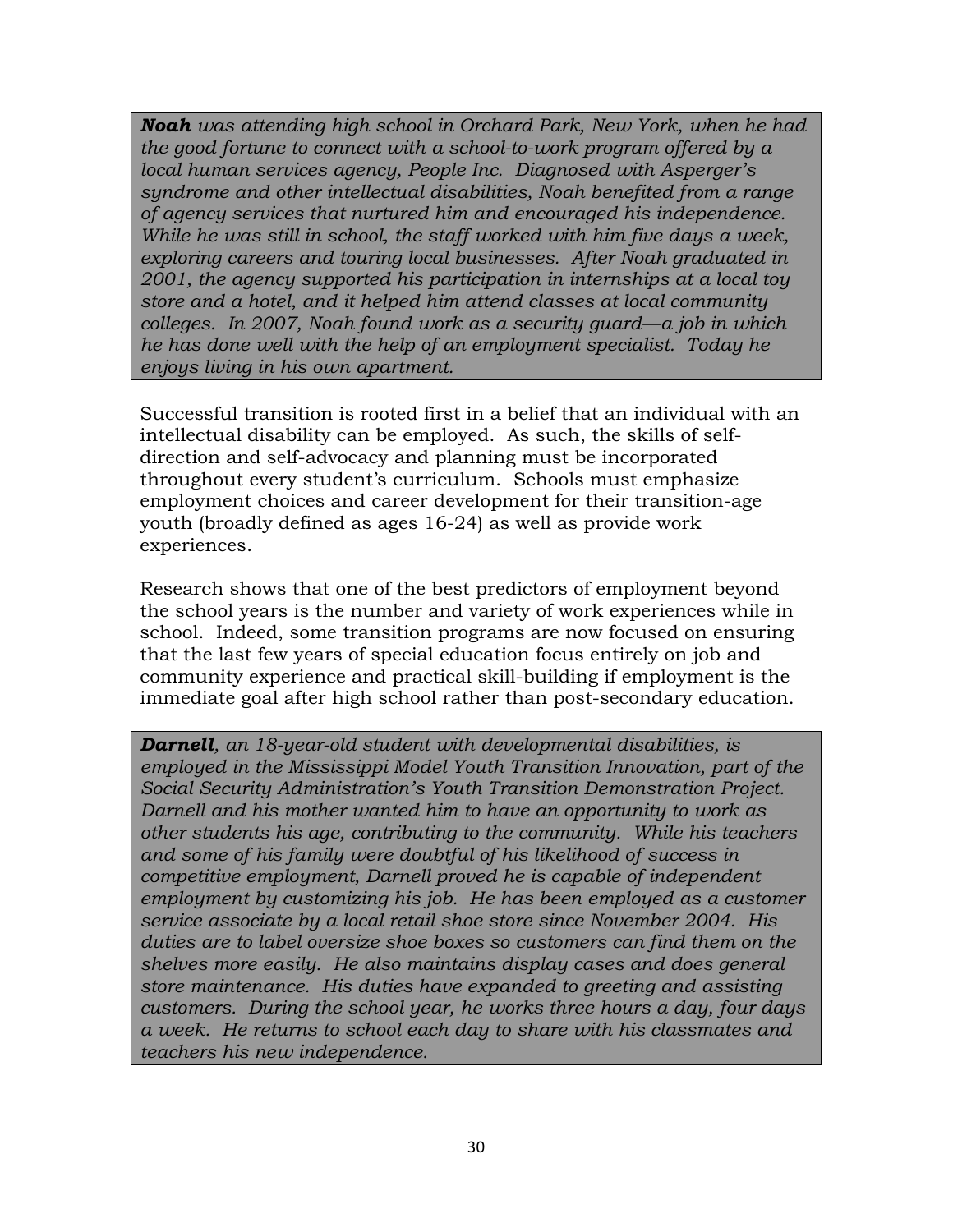## **INTERNSHIPS**

Students with and without disabilities benefit from the opportunities to explore business and industry while they are still in school. Internships create opportunities for students to engage in several kinds of employment to build a resume of work experiences, discover what they do best, and make informed choices about the kind of work and work situations they want to pursue in a career.

*Sarah has achieved a goal that would be the envy of many young people: She turned her unpaid internship at a place where she loved to work to a paid job that was waiting for her when she graduated from high school. She first connected to her employer, Recreation Equipment Inc. (REI), through the Lake Washington School District Transition Academy in suburban Seattle. The next summer, the King County Developmental Disability Division School to Work Program found her a paid internship at REI, which led to a paid, part-time job. During this time, Sarah progressed from cleaning changing rooms to working in merchandizing. A picture of her proudly holding her first paycheck ran in a local newspaper.* 

## **POST-SECONDARY EDUCATION**

Post-secondary education has not often been offered to individuals with intellectual disabilities, even though it is a sound choice for some. Citing 2004 data from the U.S. Department of Education, the National Council on Disability reports that, of more than 15 million students enrolled in secondary or postsecondary vocational and technical education courses nationwide, barely one million were individuals with disabilities (NCD, 2008). Research on employment indicates that youth with disabilities who receive post-secondary education are more likely to be competitively employed and have higher earnings than peers who do not have postsecondary education. According to one study, 139 two- or four-year institutions of higher learning in 36 states provide some type of postsecondary programs for students with intellectual disabilities (ThinkCollege.net).

Several states have begun to explore ways to make post-secondary education available. For example, the College of New Jersey offers education to people with intellectual disabilities through peer mentors and individually tailored coursework. Mentors model social and academic engagement and provide other academic supports. Coursework might include career planning, assistive technology, social skills, health and wellness, and training in new technologies, along with internships in employment settings. The Higher Education Opportunity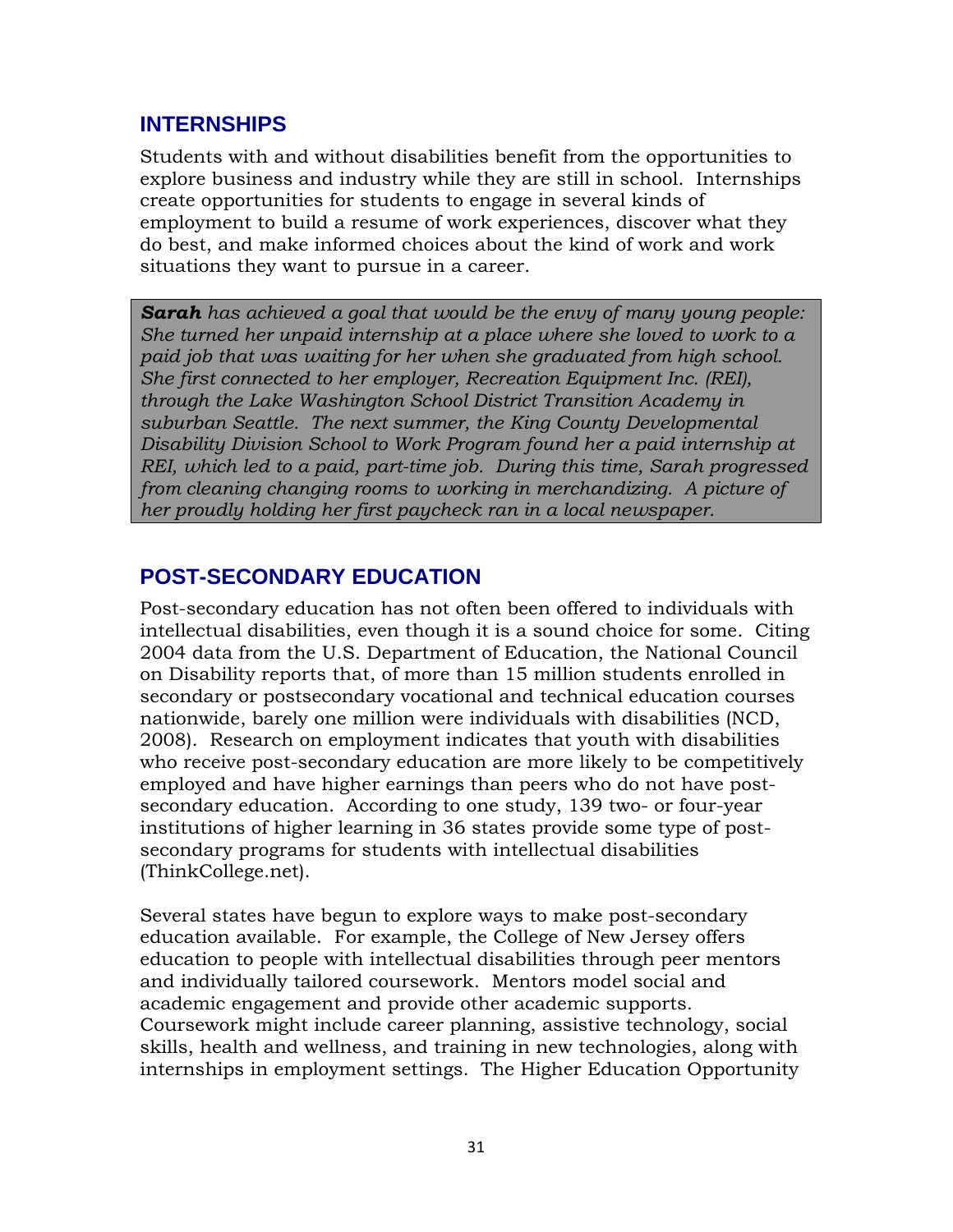Act of 2008 provides students with intellectual disabilities opportunities that can create pathways to new and non-traditional employment.

*Zach*, *who has Down syndrome, could boast of many achievements by the time he turned 19: climbing the Great Wall of China, coaching hockey games, and being king of his prom. His busy life has recently entered a new phase: attendance at a special-needs program at Elgin Community College in Illinois. He will continue to live at home while he pursues the two-year program, but after graduation, he may attend another college and live on campus. His mother gives credit to "out-of-the-box" thinkers on Zach's high school faculty for some of the success he has had in school. Sometimes, all that was needed was a simple intervention, such as putting his school work into a larger font.*

## **VOLUNTEERING**

Volunteering to be of service in one's community can be a tool to build a resume and skills, a way to test how individual interests and abilities can be applied in the workplace, and an opportunity to discover one's own preferences for various kinds of work. It can confer social, emotional, and even physical benefits, consequently bringing great personal fulfillment. Within a career development context, volunteering time and talents through community service is but one of a series of important steps that must be taken on the path toward economic independence. Particularly when volunteerism is combined with service learning, new skill acquisition is likely, thereby making people more competitive in the workplace.

The Corporation for National and Community Service (CNCS), a federal agency, is one exemplary mechanism for promoting and facilitating volunteerism in communities of every size across the country through grant programs and partnerships with national, state, and local organizations. CNCS promotes countless ways in which ALL Americans of all backgrounds and ages, including those with intellectual disabilities, may give back to their communities. In fact, every year, it dedicates several million dollars in funding to promote community service by people with all types of disabilities [\(http://www.serviceAndInclusion.org.](http://www.serviceandinclusion.org/) or http://ww.nationalservice.gov).

### **SUMMARY**

The same creative approaches that prepare the general population for the world of work—career planning and exploration, internships, and volunteering—help transition students with intellectual disabilities into the workforce. Outcome-focused efforts are needed to build careerfocused initiatives.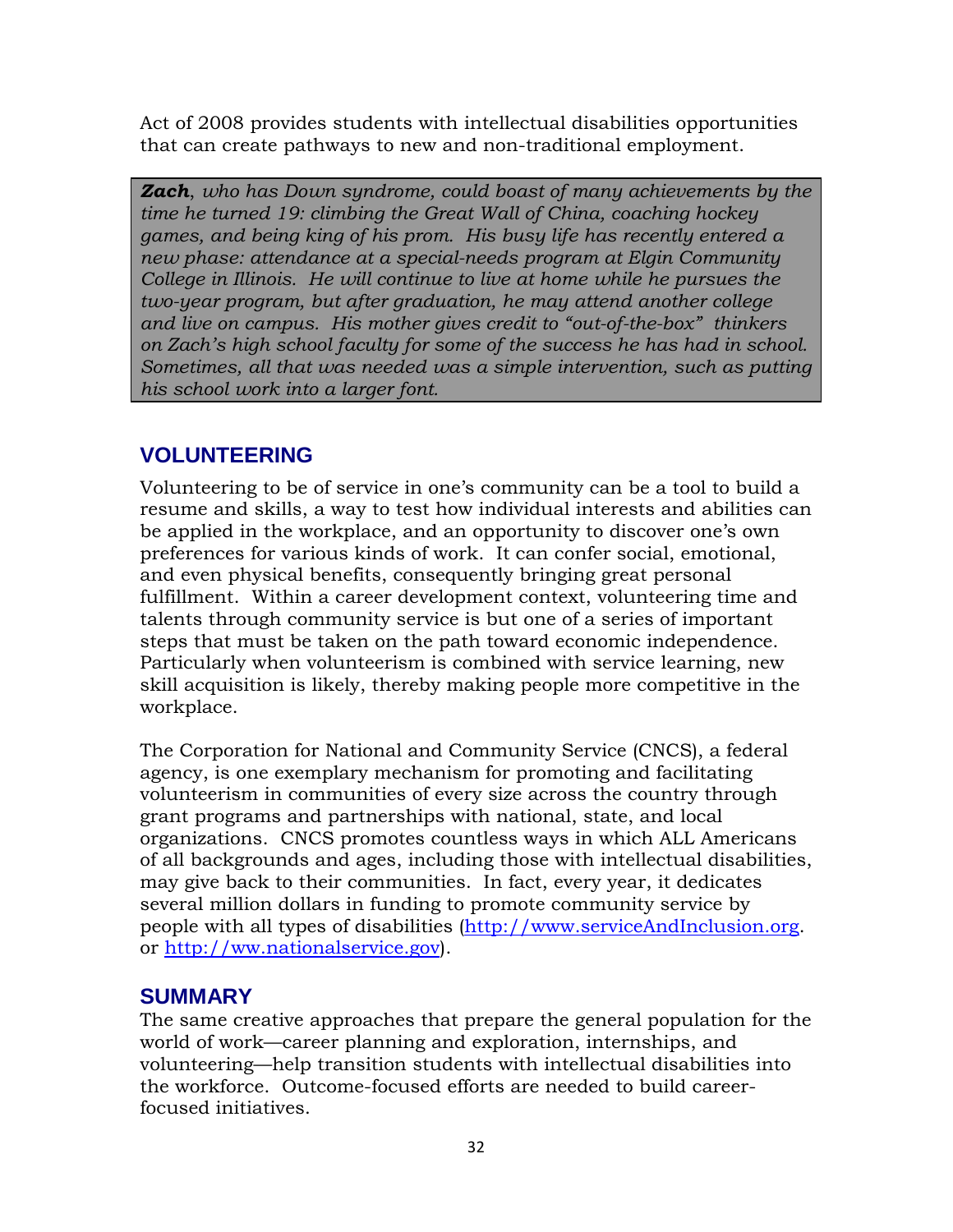#### **RECOMMENDATIONS**

**9. Promote national and community service for young people, fully integrating young adults with intellectual disabilities in the effort, as a means for transition to adult life.** 

Work with the Corporation for National and Community Service to expand service projects incorporating young people with intellectual disabilities from all backgrounds.

- **10. Expand investment in the Individuals with Disabilities Education Improvement Act of 2004 and the Rehabilitation Act's focus on transition plans for all youth with intellectual disabilities, including full federal funding of the Act.** 
	- $\triangleright$  Develop and implement strategies to promote quality, careerfocused outcomes in post-secondary education and employment in coordination with the Rehabilitation Services Administration, the Social Security Administration, and the Centers for Medicare and Medicaid Services.
	- $\triangleright$  Ensure that competitive employment is included as a goal in transition plans for all youth with intellectual disabilities.
	- $\triangleright$  Develop dissemination strategies to reinforce to the public sector the communication, information, and physical access standards of the Telecommunications Act of 1996 and the Rehabilitation Act.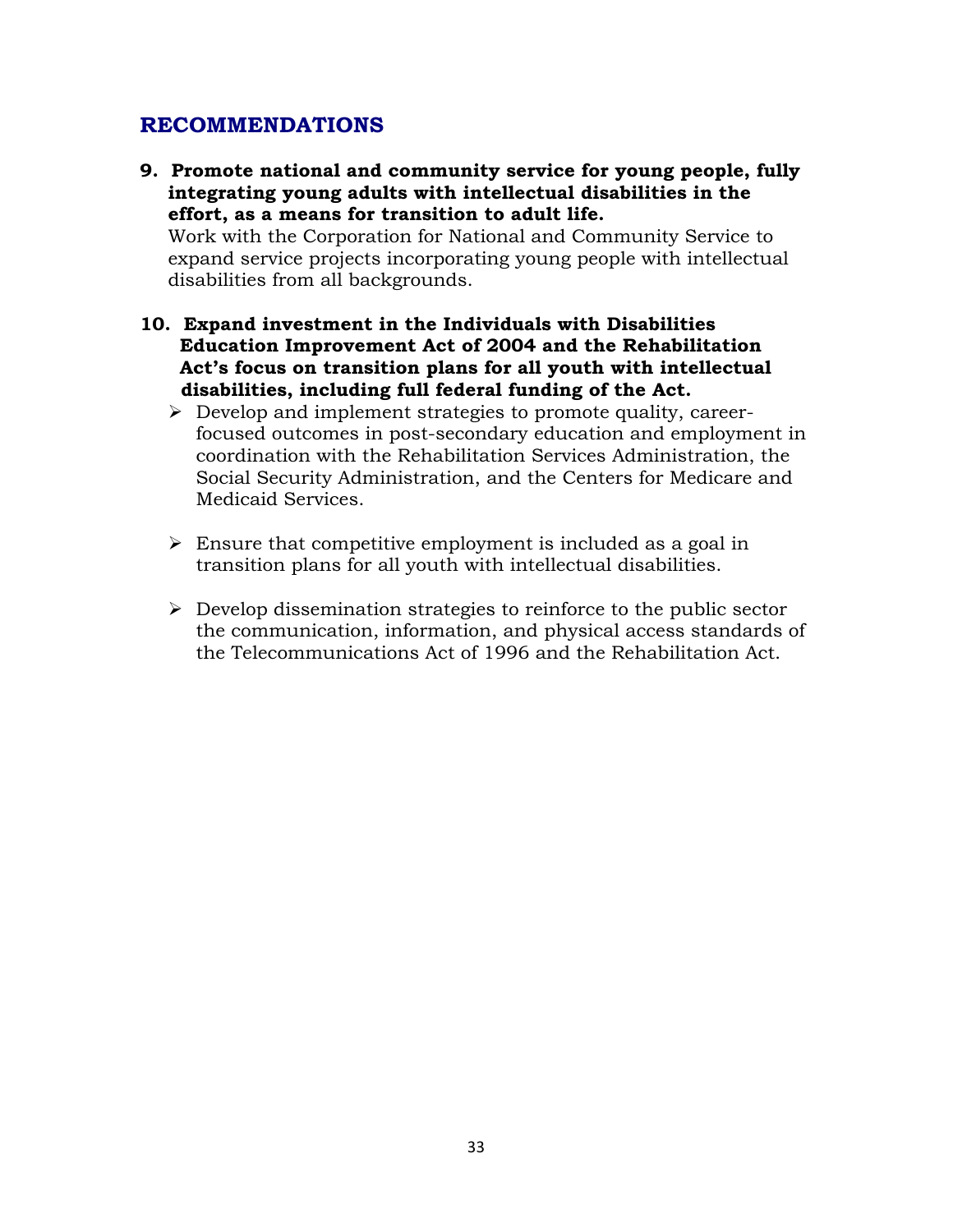## **V Family and Systemic Supports**

For all of us, employment exists in the context of the rest of our lives. We incorporate our work within the complexities of day-to-day living, our families, our household budgets, transportation needs, priorities, and much more.

For people with intellectual disabilities, placing work within this context can be a complicated challenge. They often need services and supports for transportation or assistance. Government benefits and programs, while numerous, provide a dizzying array of possible benefits and are difficult to understand and access (Morris, 2008). These programs have not succeeded, overall, in promoting full employment for people with intellectual disabilities.

The following is only a partial list of programs that people with intellectual disabilities and their families must navigate to secure community employment and financial independence. Some of these supports go directly to families; others come in the form of payments to service providers.

- **Medicare and Medicaid**—These huge federal programs provide publicly financed health services to different populations of people with disabilities. Medicaid also covers the cost of a range of supports that enable people with disabilities to live in community settings instead of institutions and encourage employment with personal assistance, training, and outreach services.
- **Food stamps**—Another federal program, food stamps are usually offered as part of general benefit packages for families living below and near the federal poverty level.
- **Subsidized housing**—The U.S. Department of Housing and Urban Development administers programs that provide benefits to people who live in public housing developments and who qualify for "Section 8" housing vouchers. Local housing authorities implement these programs at the community level.
- **Supplemental Security Income**—SSI provided cash benefits to more than a million people with intellectual disabilities in 2007 (SSI Annual Statistical Report, 2007). The share of SSI beneficiaries who worked that year ranged from a low of 2.7% in Kentucky to a high of 18.5% in North Dakota. A significant work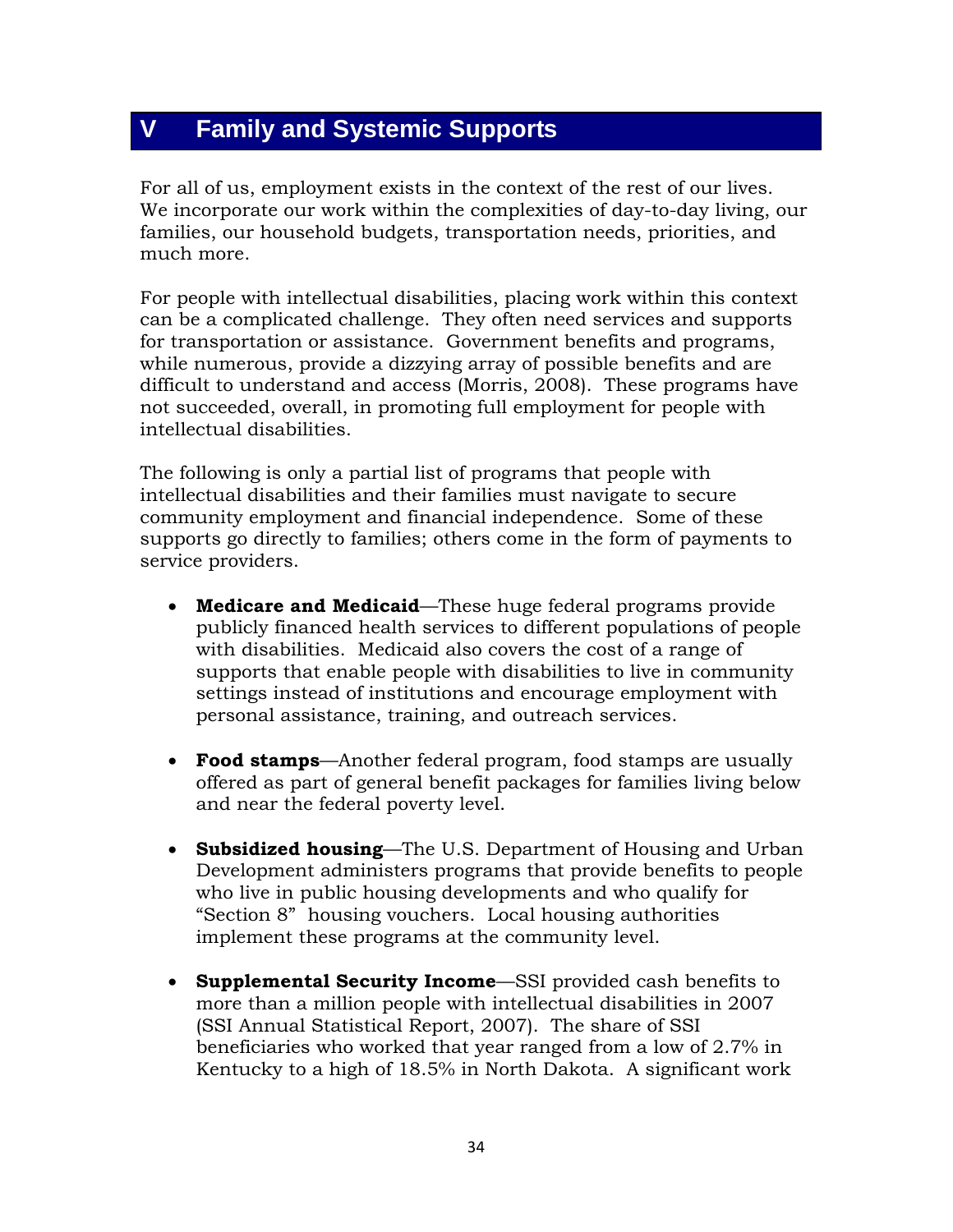incentive built into SSI is its pairing with eligibility for Medicaid benefits, which remain in force despite earned income.

- **Social Security Disability Insurance**—SSDI pays benefits to people who have worked and paid into the Social Security system but are unable to work at a substantial gainful activity level for a year or more because of a disability. In 2007, more than 338,000 people with intellectual disabilities received benefits under this program. SSDI also pays benefits to disabled adult children and disabled surviving spouses of eligible workers. In 2007, more than 367,000 disabled adult children and 9,000 disabled surviving spouses with intellectual disabilities received SSDI benefits (Annual Statistical Report on the Social Security Disability Insurance Program, 2007).
- **Vocational rehabilitation**—Recipients of SSI or SSDI are eligible to receive state-federal vocational rehabilitation (VR) services to help them enter or re-enter the workforce. VR services are usually time-limited and typically include training, higher education, counseling, assistive technology, transportation assistance (including assistance in using public transportation), as well as transition services for transition-age youth and supported employment.
- **Developmental disabilities agencies**—Public "DD" agencies, which are often part of state and county governments, authorize eligibility for publicly financed services and provide funding authorizations to private, non-profit agencies that assist individuals with disabilities in choosing appropriate employment, building job skills, and acquiring the training and support they need to maintain a job.

For people with intellectual disabilities and their advocates, the rules governing these programs can be impenetrable. They change over time and across jurisdictions. Information can be difficult to obtain, much less interpret. Rules designed to encourage people with intellectual disabilities to work are not only difficult to understand but are also difficult to administer. Recognition that change is needed is evident from the Social Security Administration's Fiscal Year 2008-2013 Strategic Plan. An objective includes simplification of work incentive programs to "make it easier for disabled individuals to return to work" (http://www.ssa.gov/strategicplan).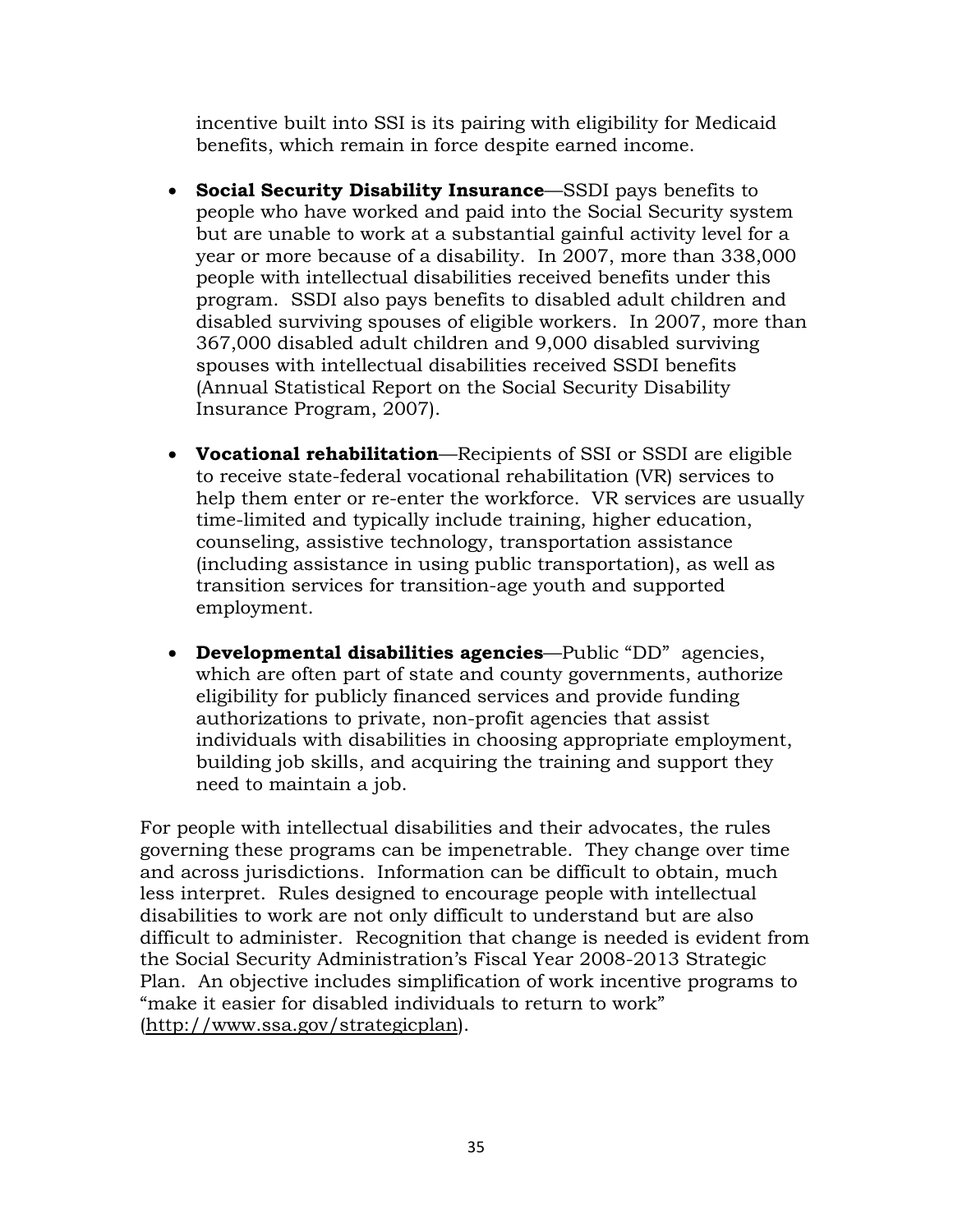Some programs require limits on assets and incomes that may keep even full-time workers living at or near the poverty level (Morris, 2008). SSI, for example, is subject to income ceilings—commonly called "break-even points"—that vary based on individual case circumstances. SSI also limits recipients to owning only \$2,000 in liquid assets. Many advocates for people with intellectual disabilities have urged the removal of income limits on earnings and accumulation of assets for people so they don't present a barrier to employment.

Few comprehensive studies have addressed how public and private programs for people with intellectual disabilities can be aligned with employment goals and incentives. It is clear that these federal programs must be considered together rather than separately in seeking to promote employment. In particular, the inter-relationships of SSI, SSDI, Medicaid and Medicare must be recognized and addressed to align these programs with worthy employment outcomes.

*Lindsay has an intellectual disability and is receiving Supplemental Security Income payments from Social Security (SSA). She lives with her parents and was in the Transition Program at the local high school. Lindsay assigned her Ticket (from SSA's Ticket to Work Program) to an Employment Network called Career Connection in September 2004. She began working at Togo's Eatery, successfully completed her probationary period and is working full-time. The Employment Network not only helped her prepare for and find her job, but it also helped her arrange transportation to and from work. It helped her understand her reporting responsibilities, SSA's work incentives, and how work affects her SSI benefits. Lindsay is such an excellent employee that when the owner/manager is out of the office, Lindsay is the acting manager. Her employers are very satisfied with her abilities, attendance, and customer service skills. Although she is still receiving SSI, she has been able to reduce her dependence on public benefits.* 

The program that has the greatest impact on the lives of people with intellectual disabilities is Medicaid. Since 1981, the Medicaid Home and Community Based Services (HCBS) Waiver has channeled resources to states to increase reliance on community-based, rather than institutional services for individuals with intellectual disabilities and their families. Today, Medicaid finances more than half of all family support services in the country, including "case management, homemaker assistance, home health aides, personal care, residential and day habilitation, transportation, supported employment, home modification, occupational, speech, physical, and behavioral therapy, and family support and respite care" (Braddock, 2008).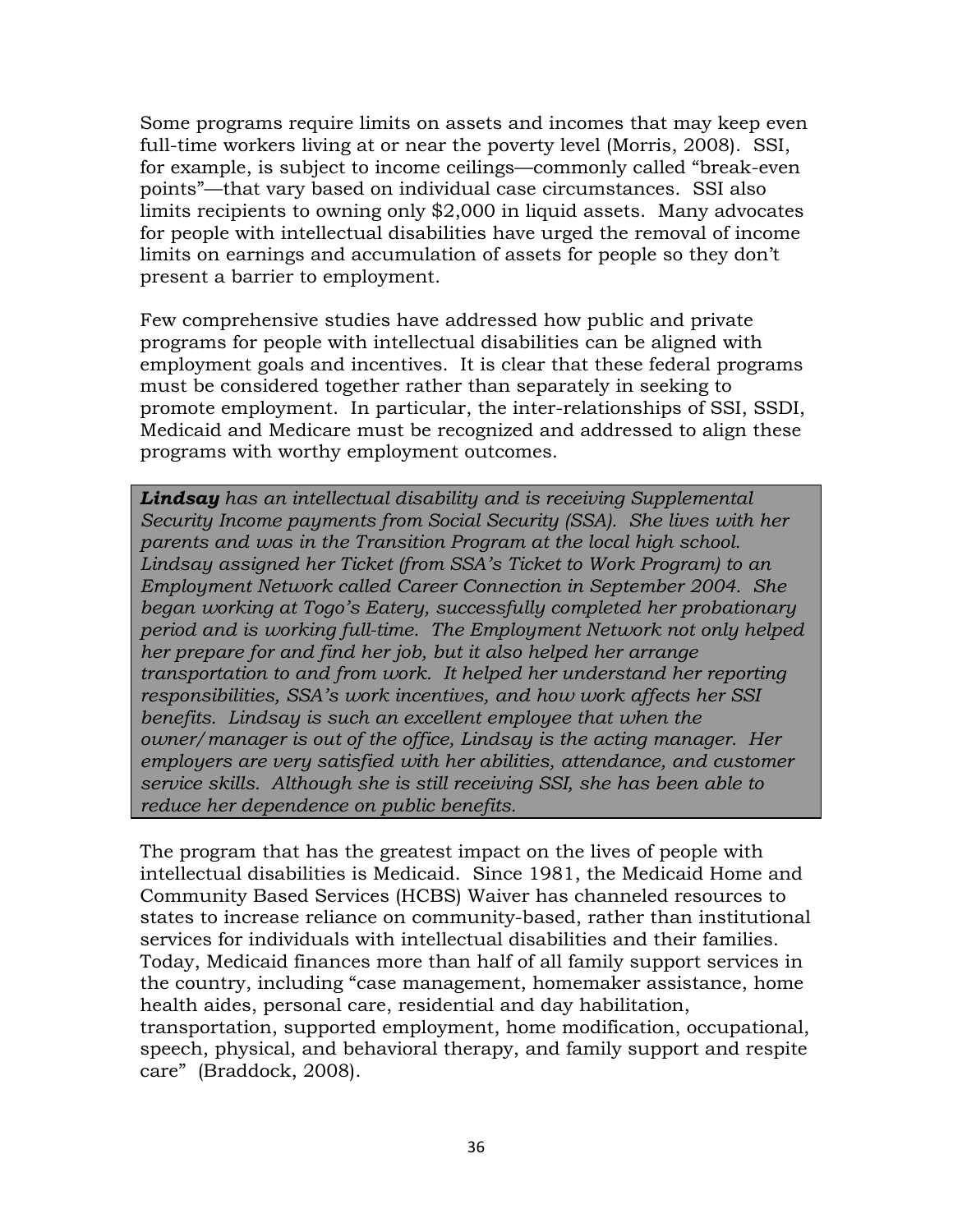As noted earlier, most state spending on programs for people with intellectual and developmental disabilities supports non-employment and segregation rather than integration and productivity. A shift in emphasis to achieving employment outcomes in community settings would lead the way for other state and local agencies with vocational rehabilitation and developmental disabilities resources to focus on employment.

## **SUMMARY**

People with intellectual disabilities and their families must navigate an intricate web of public and private support programs that provide essential services but can actually present barriers to community employment. Changes in the largest support program, Medicaid, and the realignment of the focus of all state and local day programs to community employment would have the greatest impact in achieving favorable employment outcomes.

## **RECOMMENDATIONS**

#### **11. Expand investment in the Rehabilitation Services Administration related to funding supports for transition from school to adult life.**

Issue U.S. Department of Education guidance encouraging the use of vocational rehabilitation funds to support students with intellectual disabilities in transition to employment and post-secondary education programs, including higher education, from as early as age 14.

#### **12. Increase incentives to work and remove income limits governing benefit programs for people with intellectual disabilities, and promote these incentives.**

- $\triangleright$  Create a federal interagency workgroup to develop a coordinated and comprehensive approach focused on incentives for economic empowerment.
- $\triangleright$  Work with the Social Security Administration to refine work incentive policies.
- $\triangleright$  Expand Medicaid "buy-in" provisions, which allow states to expand program benefits to workers with disabilities whose incomes would otherwise make them ineligible, thus protecting health care benefits.
- $\triangleright$  Provide tax incentives, to individuals and families, for employment support services such as personal assistance, transportation, and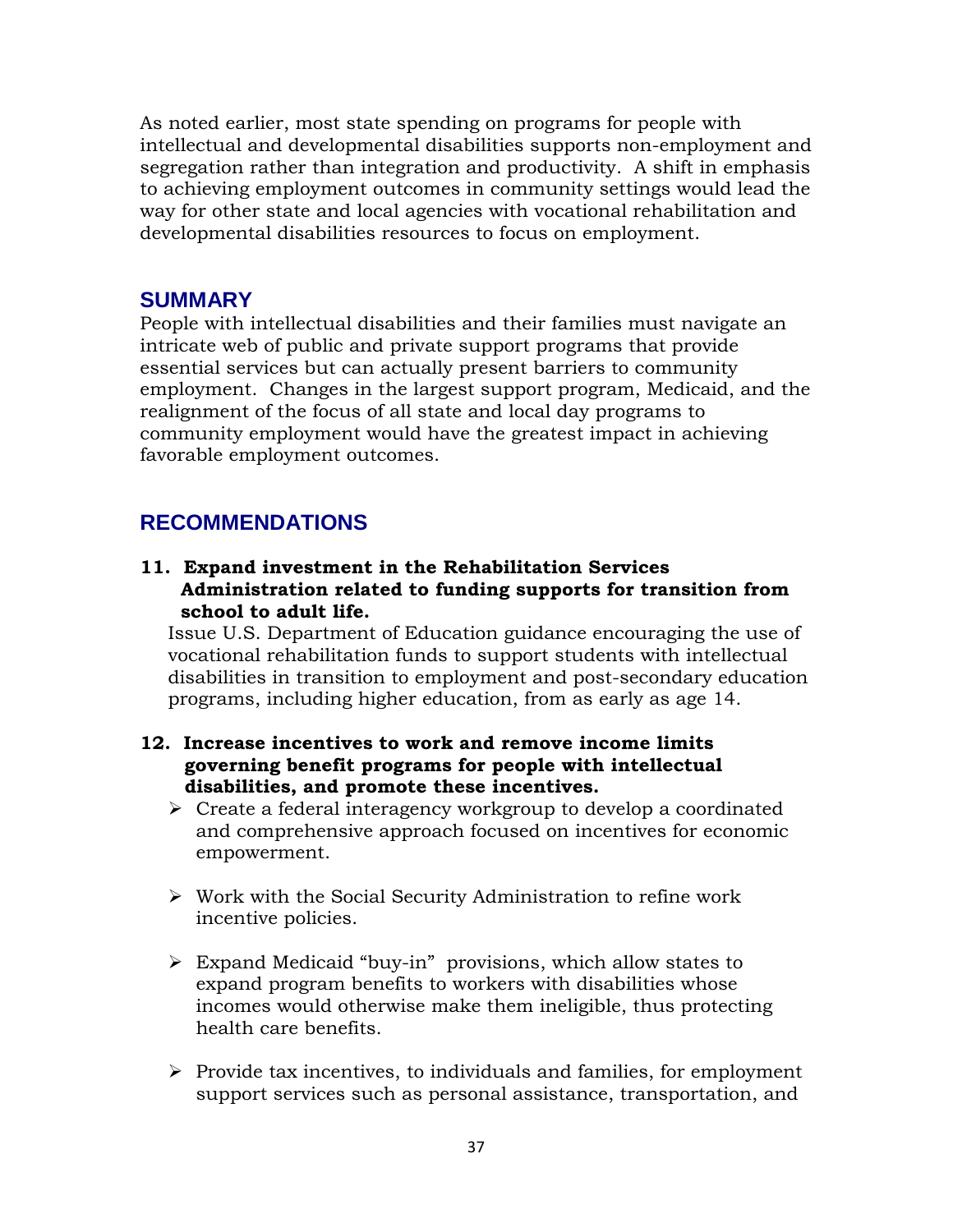assistive technology.

 $\triangleright$  Establish public-private partnerships to support people with intellectual disabilities during transition from school to adult life.

#### **13. Refocus existing resources to promote integrated employment.**

- Work with the federal Centers for Medicare and Medicaid Services related to Medicaid waivers to promote community outcomes rather than services in segregated settings.
- $\triangleright$  Develop and facilitate implementation of educational programs that are culturally sensitive and likely to increase positive outcomes in the lives of people with intellectual disabilities.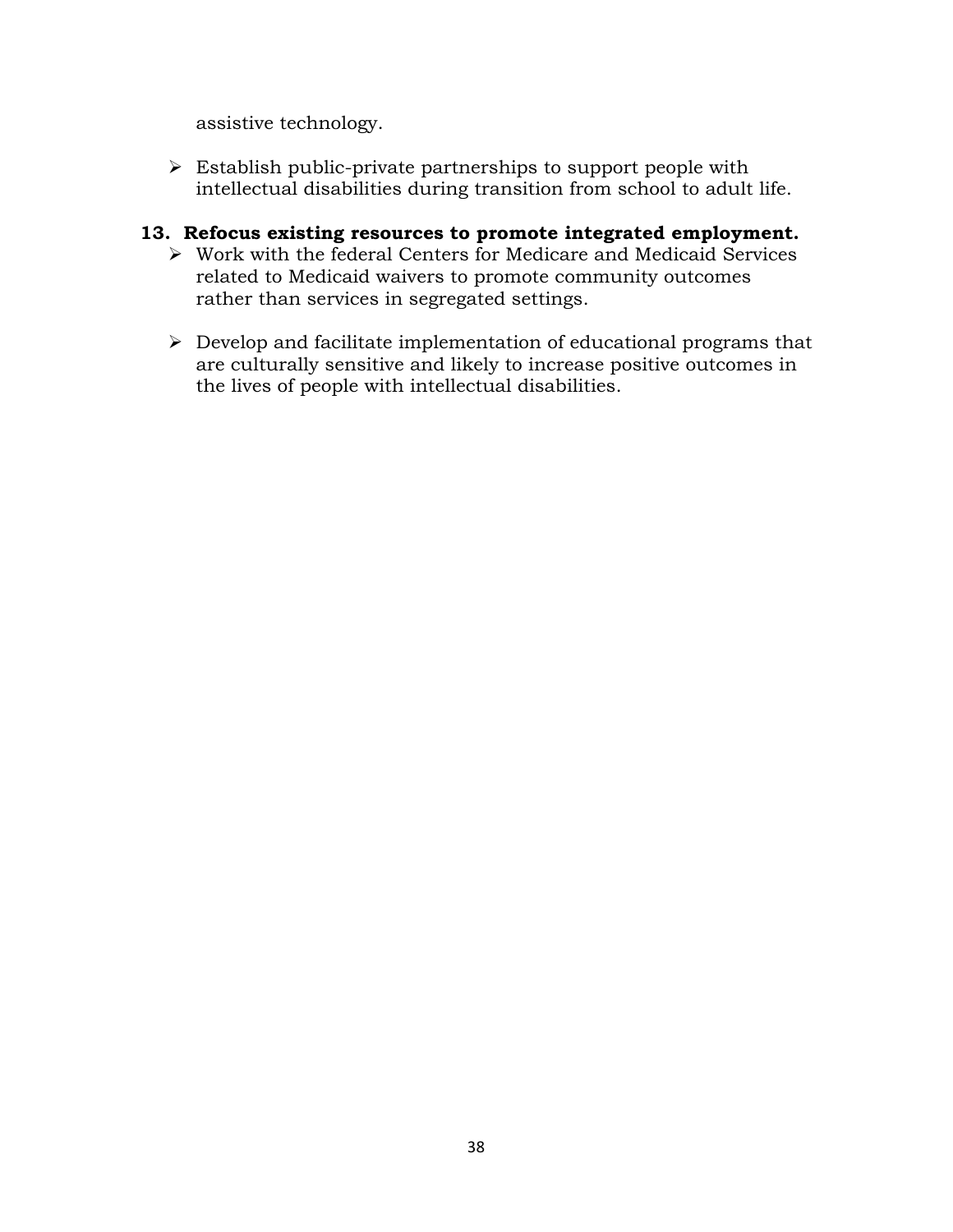## **PCPID Citizen Members**

**Steven C. Rhatigan**, Chair The Woodlands, Texas

**Berthy De La Rosa-Aponte** Cooper City, Florida

**Sambhu N. Banik** Bethesda, Maryland

**Riccardo Barraza, Jr.** El Paso, Texas

**James M. Boles** Amherst, New York

**Stephanie Preshong Brown** Palm City, Florida

**Eric Lee Cole** Kensington, Maryland

**Olegario "Ollie" D. Cantos VII** Arlington, Virginia

**Sharman Word Dennis** Washington, D.C.

**William J. Edwards** Los Angeles, California

**Carmela Vargas Gonzales** Taos, New Mexico

**Harris N. Hollin** Palm Beach, Florida

**Casey O'Halloran** North Fort Myers, Florida

**Thomas James Reilly** Wyomissing, Pennsylvania

**Mary Margaret Sharp-Pucci** Batavia, Illinois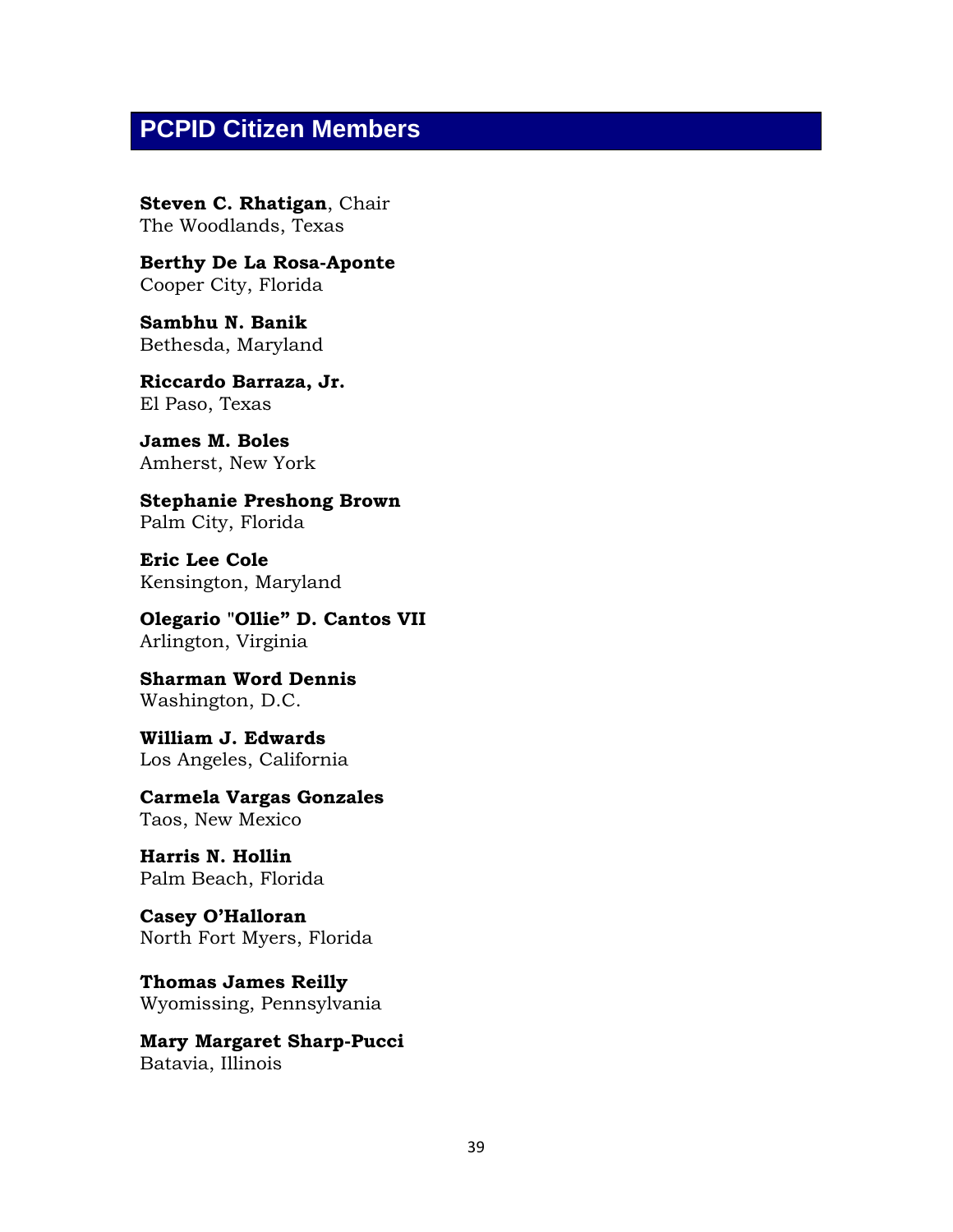**Linda Hampton Starnes** Longwood, Florida

**Dallas "Rob" Sweezy** Centerville, Virginia

**William E. Tienken** Clarendon Hills, Illinois

**Eric Treat** Conway, Arkansas

**Charlie Weis** Granger, Indiana

**Mary Ellen Zeppuhar** Morgantown, West Virginia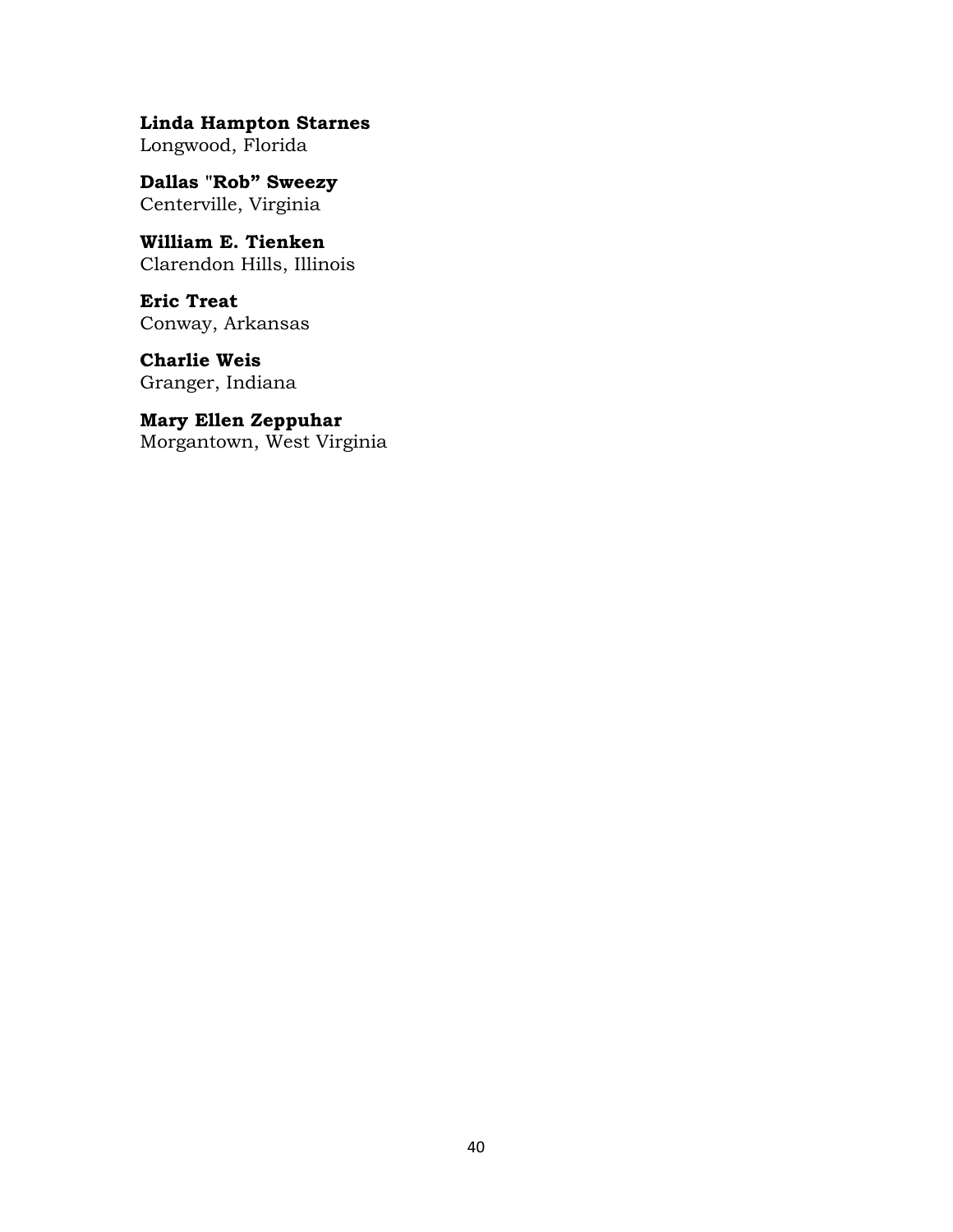## **PCPID** *Ex-Officio* **Members**

### **The Commissioner of the U.S. Social Security Administration The Honorable Michael J. Astrue**

Represented by: Richard E. Balkus, Associate Commissioner for Program Development and Research

## **The Attorney General The Honorable Michael Mukasey**

Represented by: Mark Gross, Deputy Chief, Appellate Section, Civil Rights Division U.S. Department of Justice

### **The Secretary of the Interior The Honorable Dirk Kempthorne**

Represented by: Harry A. Rainbolt, Special Assistant to the Deputy Director for Indian Services Department of the Interior

#### **The Secretary of Commerce The Honorable Carlos M. Gutierrez**

Represented by: Patrick Leahy, Director of Legislative Affairs U.S. Department of Commerce

#### **The Secretary of Labor**

### **The Honorable Elaine L. Chao**

Represented by: Neil Romano, Assistant Secretary, Office of Disability Employment Policy; Christopher Button, Supervisory Policy Adviser, ODEP; Susan Picerno, Policy Adviser, ODEP U.S. Department of Labor

#### **The Secretary of Health and Human Services The Honorable Michael O. Leavitt**

Represented by: Margaret Giannini, Director, Office on Disability U.S. Department of Health and Human Services

#### **The Secretary of Housing and Urban Development The Honorable Steven Preston**

Represented by: Stephen Hollingshead, Senior Advisor to the Secretary, and Deputy Assistant Secretary for Enforcement U.S. Department of Housing and Urban Development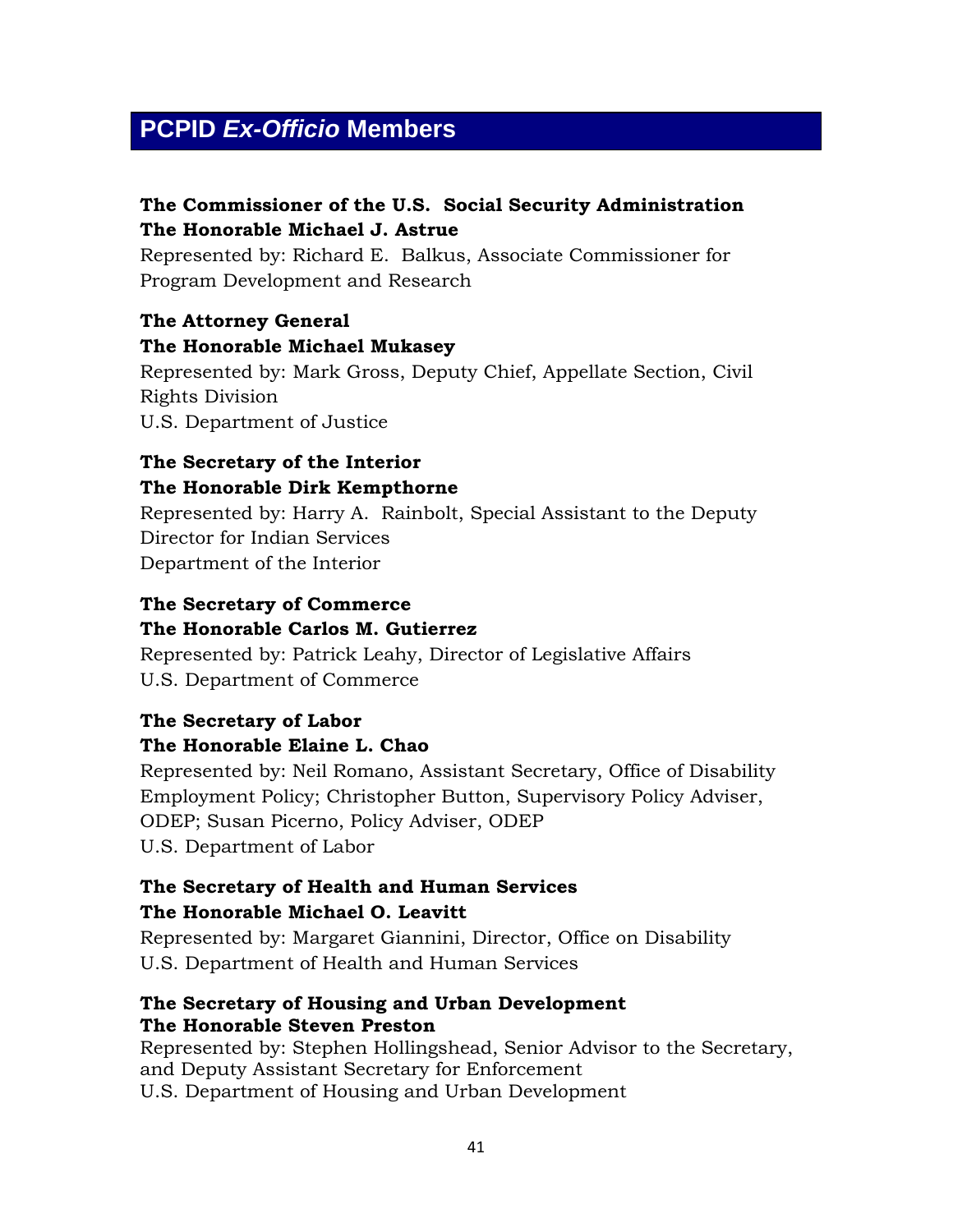#### **The Secretary of Transportation The Honorable Mary E. Peters**

Represented by: Caffin Gordon, Associate Director for Policy and Quality Control, Departmental Office of Civil Rights U.S. Department of Transportation

#### **The Secretary of Education**

#### **The Honorable Margaret Spellings**

Represented by: Tracy Justesen, Assistant Secretary for Special Education and Rehabilitative Services; RoseAnn Ashby, Office of Special Education and Rehabilitative Services, Team Leader, Rehabilitative Services Administration, National Institute on Disability and Rehabilitation Research Policy Team U.S. Department of Education

## **The Secretary of Homeland Security The Honorable Michael Chertoff**

Represented by: Margaret Schaefer, Disability Policy Adviser U.S. Department of Homeland Security

## **The Chief Executive Officer of the Corporation for National and Community Services**

#### **The Honorable David Eisner**

Represented by: Jewel Bazilio-Bellegarde, Senior Training and Disability Inclusion Officer, the Corporation for National and Community Service

### **The Chair of the Equal Employment Opportunity Commission The Honorable Naomi C. Earp**

Represented by: Mary Kay Mauren, Senior Attorney and Adviser Equal Employment Opportunity Commission

#### **The Chair of the National Council on Disability The Honorable John R. Vaughn**, Chair

## **PCPID STAFF**

**Sally Atwater**, Executive Director

**Laverdia Taylor Roach**, Project Officer, PCPID 2009 Report to the President

**Kodie Ruzicka**, Program Specialist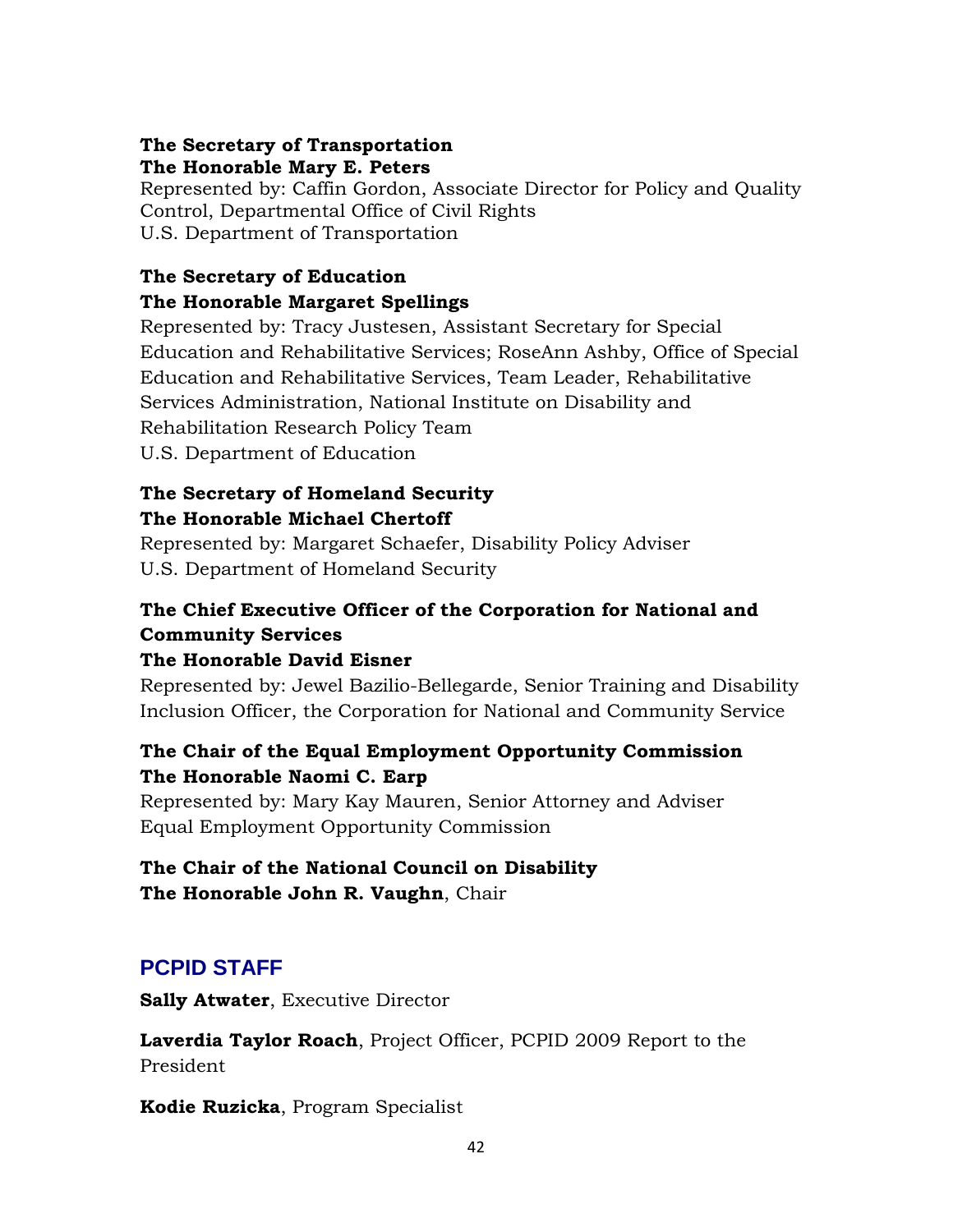**Sheila Whittaker**, Program Assistant

**Madjid Karimi**, Executive Director Assistant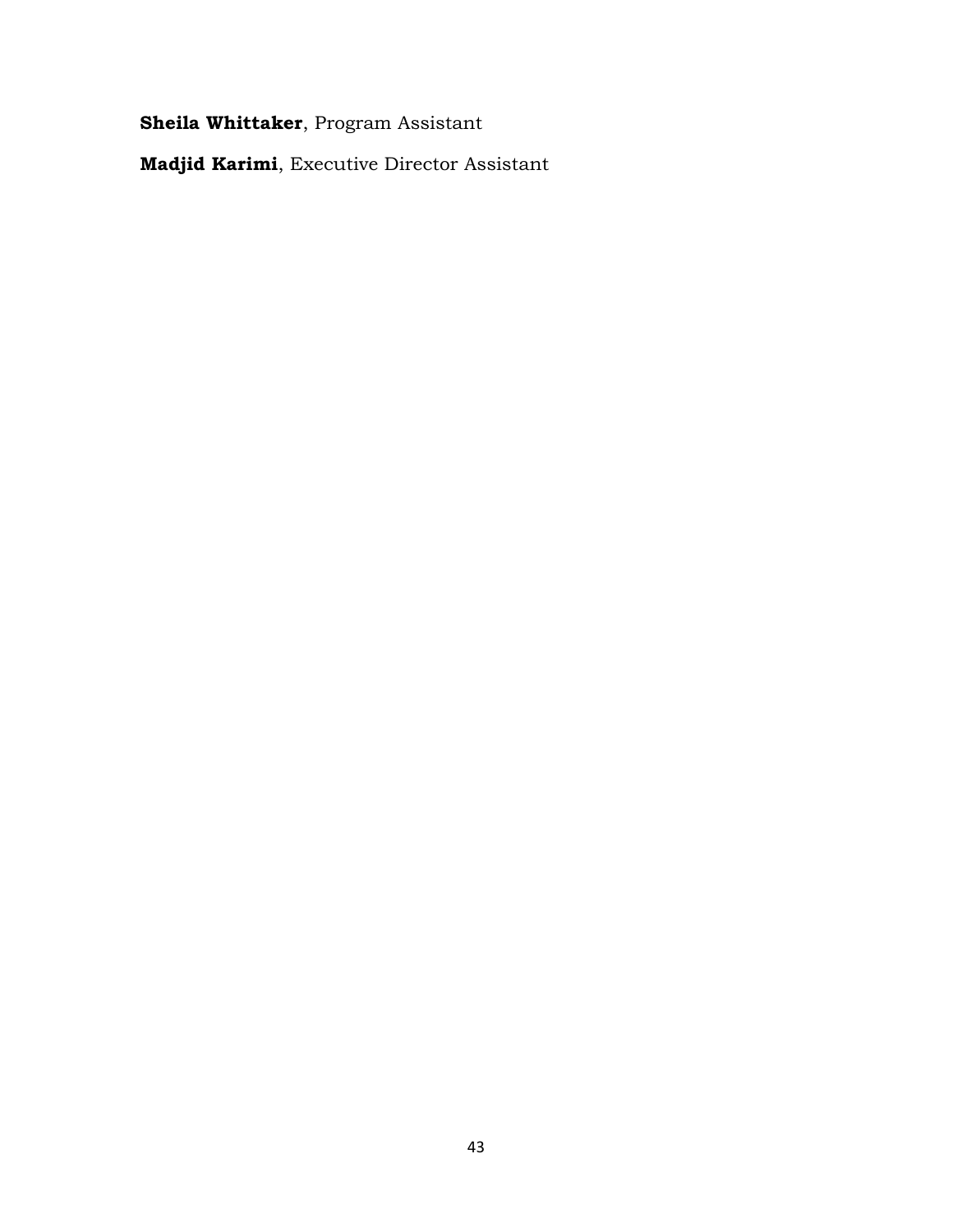## **Acknowledgments**

The members and the staff of The President's Committee for People with Intellectual Disabilities wish to acknowledge and express appreciation for the support and contributions of the following persons who helped shape this document.

## **SEPTEMBER 8, 2008, OFFICE OF DISABILITY EMPLOYMENT POLICY – PCPID FORUM PRESENTERS:**

#### **Sambhu N. Banik**

President Banik & Associates Washington, D.C. *Intellectual, Vocational, and Rehabilitative Assessment*

#### **Jewel Bazilio-Bellegarde and Gayann Brandenburg**

Senior Training and Disability Inclusion Officer, Corporation for National and Community Service Director, Corporation for National Service Program Denver, Colorado *The Value of Volunteerism as a Path to Employment of People with Intellectual Disabilities*

#### **Joyce A. Bender**

Founder and CEO Bender Consulting Services, Inc. Pittsburgh, Pennsylvania *Competitive Employment for People with Intellectual Disabilities—Real World Experience in Changing the Paradigm of the Way We Think*

#### **Richard Blumberg, Rebecca Daley, and Michael Yau**

Assistant Professor and Program Director, Career and Community **Studies** Career and Community Studies Coordinator Student College of New Jersey Ewing, New Jersey *The Importance of Post-Secondary Education Opportunities for People with Intellectual Disabilities*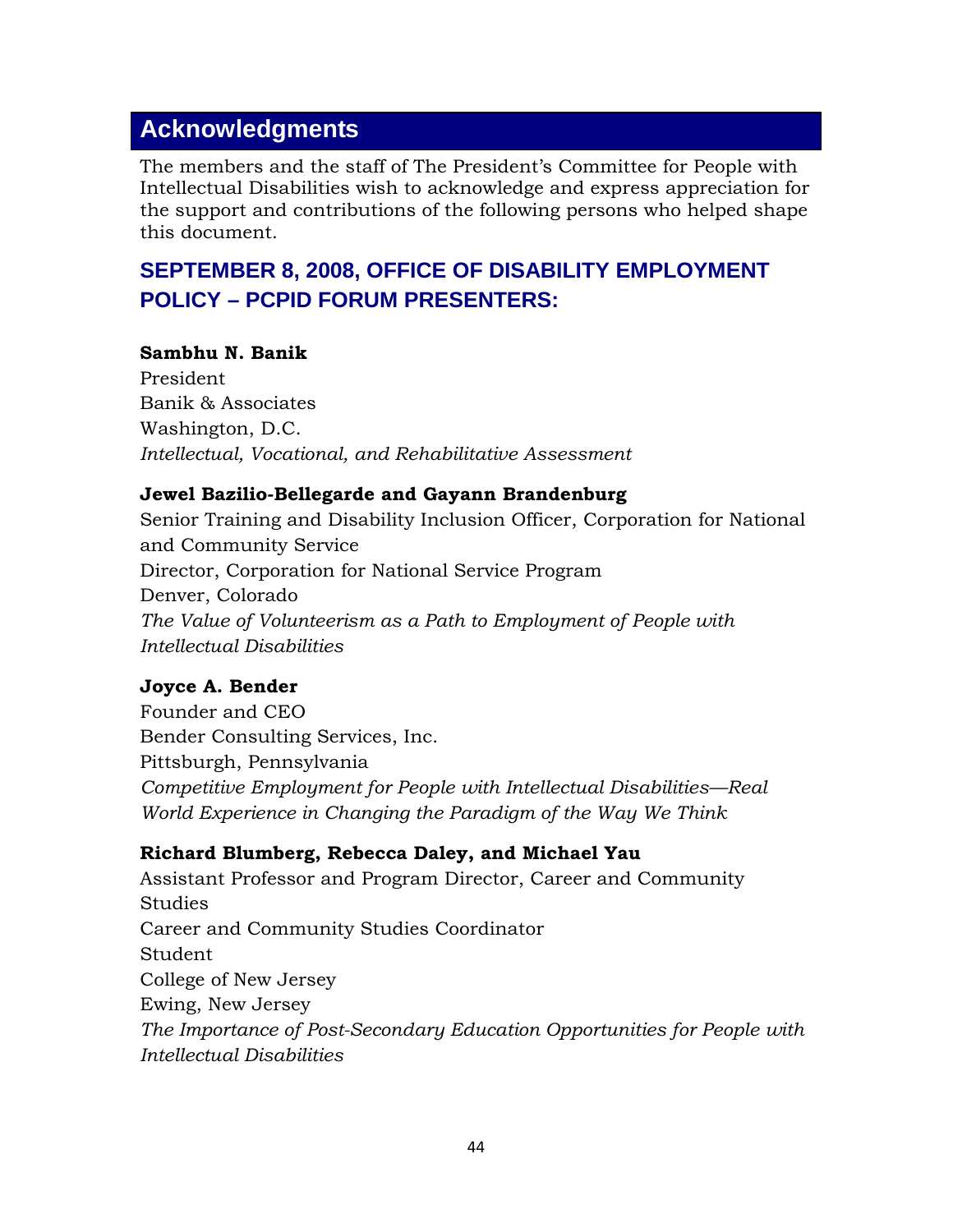#### **Michael Callahan**

Chief Executive Officer Employment for All Gautier, Mississippi *Customized Employment for People with Intellectual Disabilities* 

#### **Daniel K. Davies**

Founder and President AbleLink Technologies, Inc. Colorado Springs, Colorado *The Role of Assistive Technology in Successful Employment of People with Intellectual Disabilities*

#### **Tammara Geary**

Consultant/Lead Associate Griffin Hammis Associates, LLC Yorktown, Virginia *Support of Self-Employment for People with Intellectual Disabilities Work Incentives for People with Intellectual Disabilities*

#### **Cathy Healy**

Director of Training Parent Education Advocacy Training Center Falls Church, Virginia *The Importance of Family Support to Successful Employment of People with Intellectual Disabilities*

#### **Jo Linda Johnson**

Special Assistant Office of Commissioner Christine Griffin U.S. Equal Opportunity Commission Washington, D.C. *Leadership for the Employment of Americans with Disabilities: Recruitment, Hiring, and Accommodation*

#### **Richard G. Luecking**

President TranCen, Inc. Rockville, Maryland *Connecting People with Intellectual Disabilities to Employers*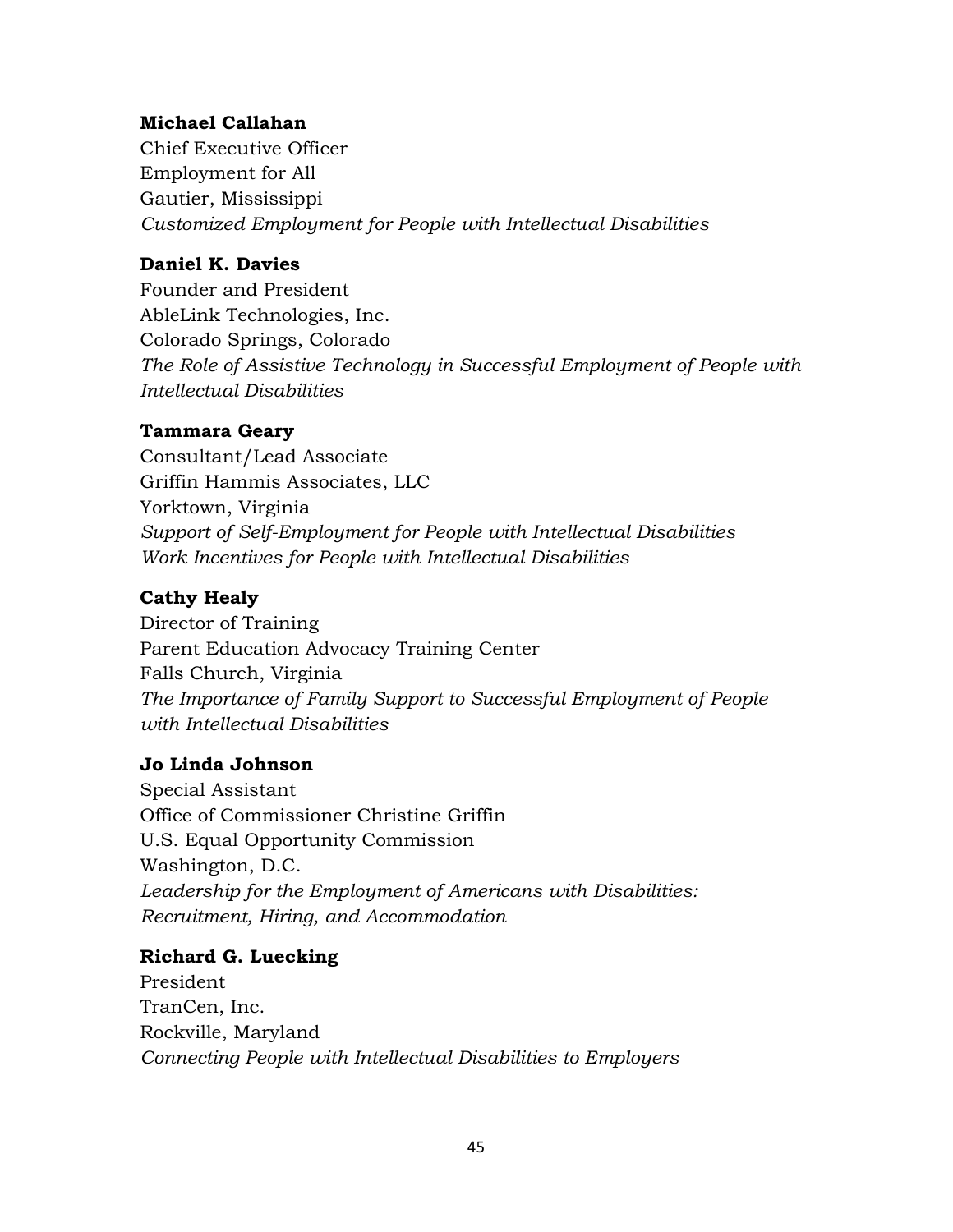#### **Nancy Mercer and Jill Egle**

Executive Director and Co-executive Director The Arc of Northern Virginia Falls Church, Virginia *Customized Employment for People with Intellectual Disabilities* 

#### **Michael Morris**

Chief Executive Officer Burton Blatt Institute Syracuse, New York *Benefits to Enhance Employment Profitability and Asset Accumulation for People with Intellectual Disabilities*

#### **J. Erin Riehle**

Director, Project SEARCH, Division of Disability Services Children's Hospital Medical Center Cincinnati, Ohio *Making the Case for Employment of People with Intellectual Disabilities in Big Business*

#### **Debra Ruh**

Chair and Founder **TecAccess** Rockville, Virginia *Making the Case for Employment of People with Intellectual Disabilities in Small Business*

#### **Cherie Takemoto**

Executive Director Parent Educational Advocacy Training Center Falls Church, Virginia *Youth Transition*

#### **Madeleine Will**

Vice President of Public Policy and Director, National Policy Center National Down Syndrome Society Washington, D.C. *The Importance of Post-Secondary Education Opportunities for People with Intellectual Disabilities*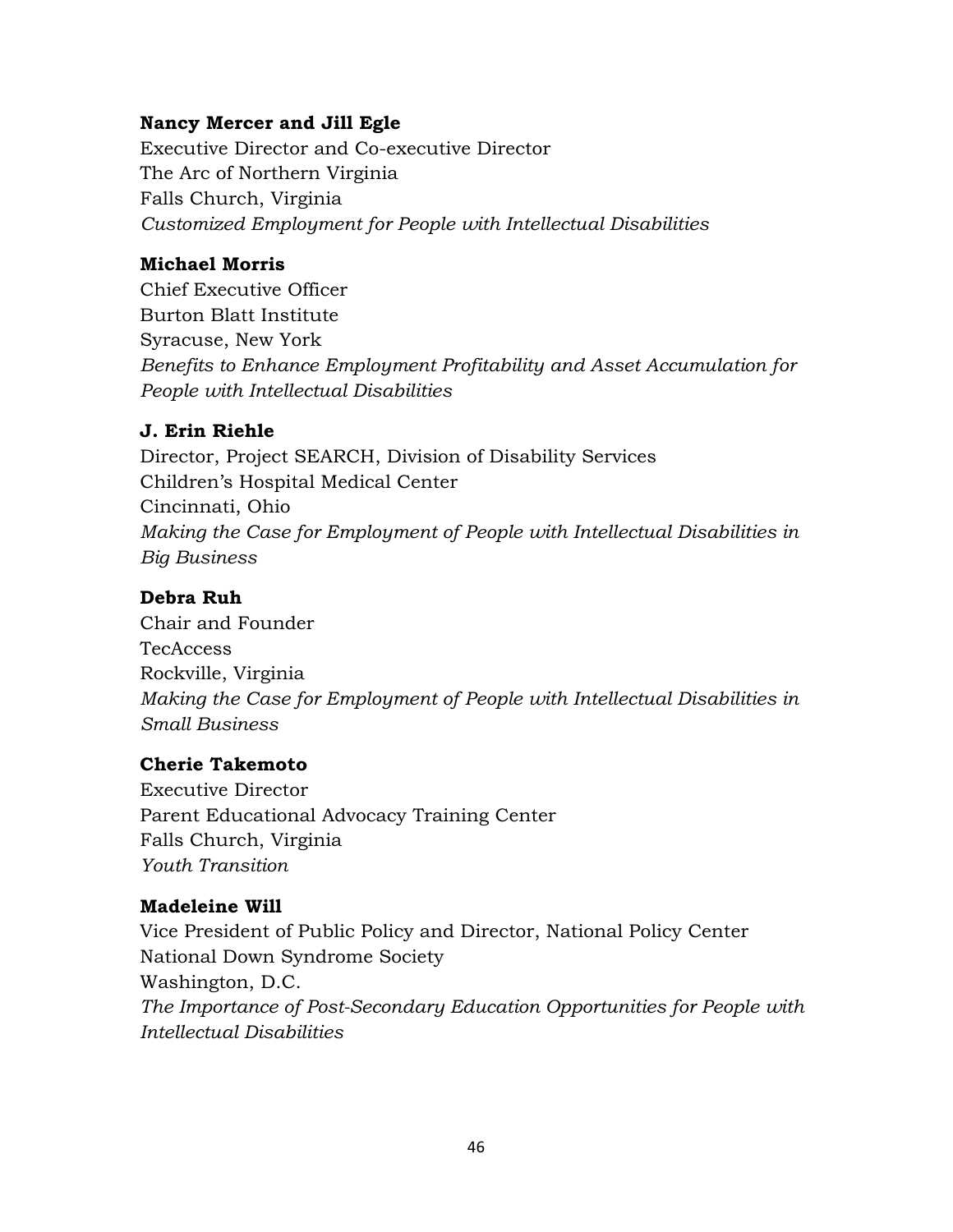## **WE ALSO ACKNOWLEDGE CONTRIBUTIONS FROM:**

#### **David Braddock**

University of Colorado Boulder, Colorado

#### **Brenda Finucane**

Elwyn Genetics Elwyn, Pennsylvania

#### **William Kiernan**

University of Massachusetts Boston, Massachusetts

#### **Tiina K. Urv**

Eunice Kennedy Shriver National Institute for Child Health and Human Development Bethesda, Maryland

#### **Paul Wehman**

Virginia Commonwealth University Richmond, Virginia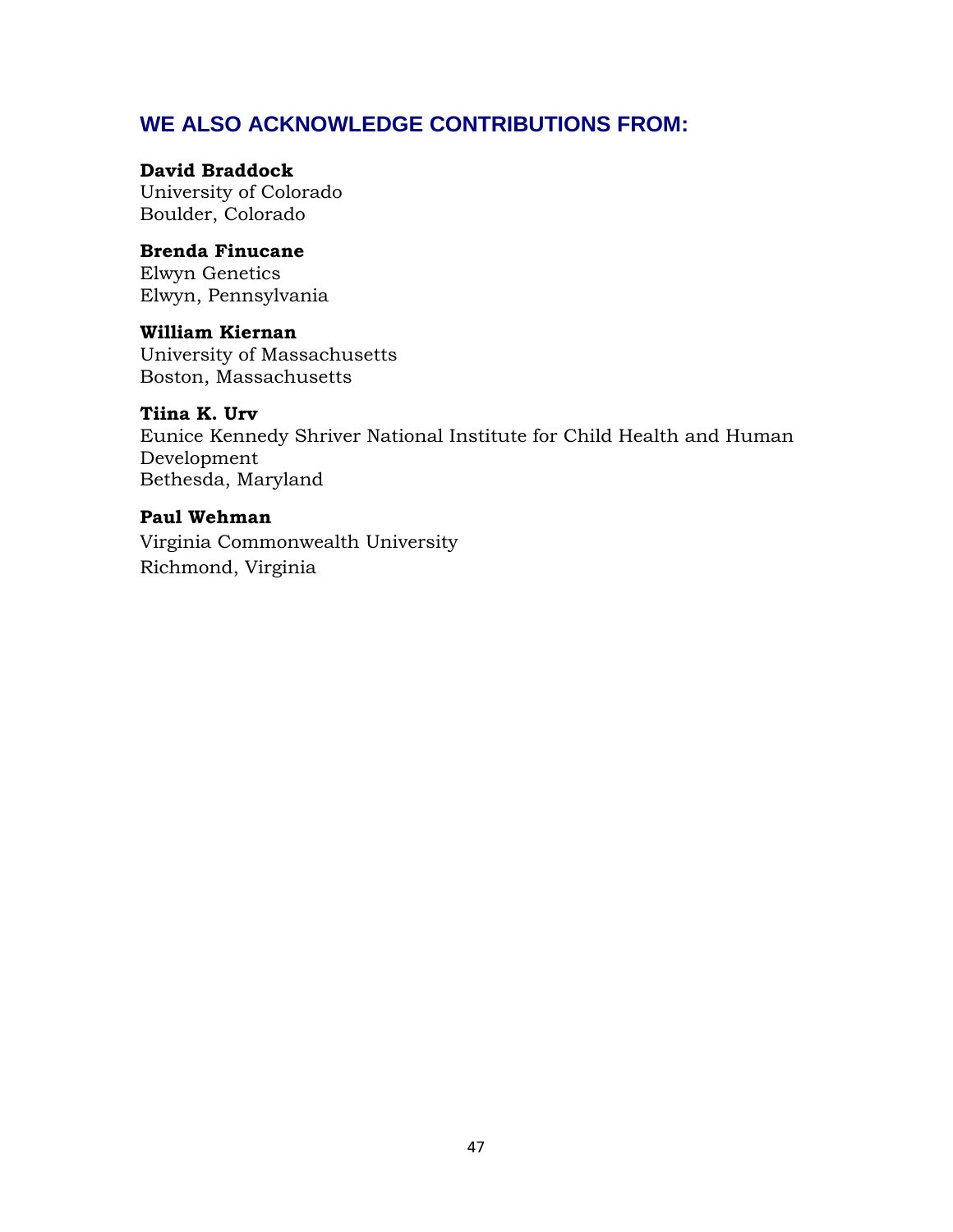## **2009 REPORT TO THE PRESIDENT PRODUCTION:**

#### **David Mank (Writer)**

Indiana Institute on Disability and Community Indiana University Bloomington, Indiana

## **Alice Porter (Technical Writer)**

Seattle, Washington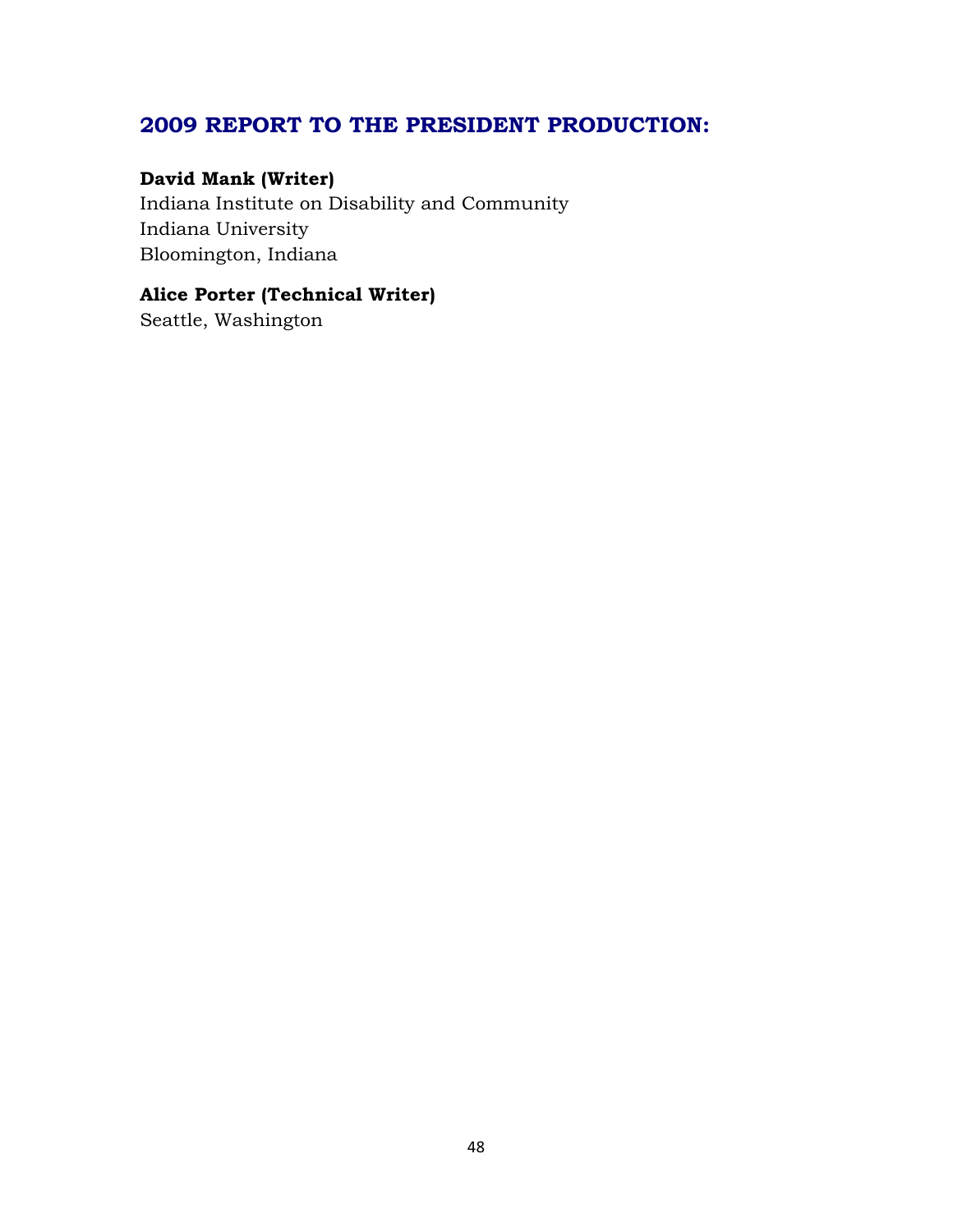## **References for the PCPID Report**

American Association on Mental Retardation. *Mental retardation: Definition, classification, and systems of supports*, Washington, DC, 2002.

Americans with Disabilities Act (ADA) of 1990, Pub. L. No. 101-336.

Americans with Disabilities Act Title II Regulations, 28 C.F.R § 35.130 (2000).

Annual Statistical Report on the Social Security Disability Insurance Program, 2007.

Bazilio-Bellegarde, J. & Brandenburg, G. (2008, September). *Volunteering: Effective preparation for paid employment*. Presentation to Office of Disability Employment Policy—President's Committee for People with Intellectual Disabilities Forum, Washington, DC.

Blumberg, R., Daley, R., & Yau, M. (2008, September). *Career and Community Studies, The College of New Jersey*. Presentation to Office of Disability Employment Policy—President's Committee for People with Intellectual Disabilities Forum, Washington, DC.

Braddock, D., Hemp, R., & Rizzolo, M.C. (2008). *The state of the states in developmental disabilities*. Boulder, CO: The University of Colorado, Department of Psychiatry and Coleman Institute for Cognitive Disabilities and Washington, DC: Distributed in collaboration with the American Association on Intellectual and Developmental Disabilities.

Bureau of Developmental and Rehabilitation Services, Family and Social Services Administration, Indiana." 2010 Vision for Developmental Disabilities," 2006 Indianapolis, IN.

Bush, G.W. (2001, January 20). Announcement of New Freedom Initiative. Retrieved November 2, 2008 fro[m http://www.whitehouse.gov/news/freedominitiative.html.](http://www.whitehouse.gov/news/freedominitiative.html)

Callahan, M., & Condon, E. (2007). Discovery: The foundation of job development. In C. Griffin, D. Hammis, & T. Geary (Eds.), *The job developer's handbook: Practical tactics for customized employment.* Baltimore: Brookes Publishing.

Cincinnati Children's Hospital Medical Center (2008, October). *Employment Program: Overview Project SEARCH* [Electronic version]. Retrieved October 11, 2008, from [http://www.cincinnatichildrens.org/svc/alpha/p/search/employ/default.htm.](http://www.cincinnatichildrens.org/svc/alpha/p/search/employ/default.htm)

Cincinnati Children's Hospital Medical Center (2008, October). *High School Transition Program* [Electronic version]. Retrieved October 11, 2008, from [http://www.cincinnatichildrens.org/svc/alpha/p/search/transition/default.htm.](http://www.cincinnatichildrens.org/svc/alpha/p/search/transition/default.htm)

Davies, D. K. (2008, September). *The role of assistive technology in successful employment of people with intellectual disabilities*. Presentation to Office of Disability Employment Policy— President's Committee for People with Intellectual Disabilities Forum, Washington, DC.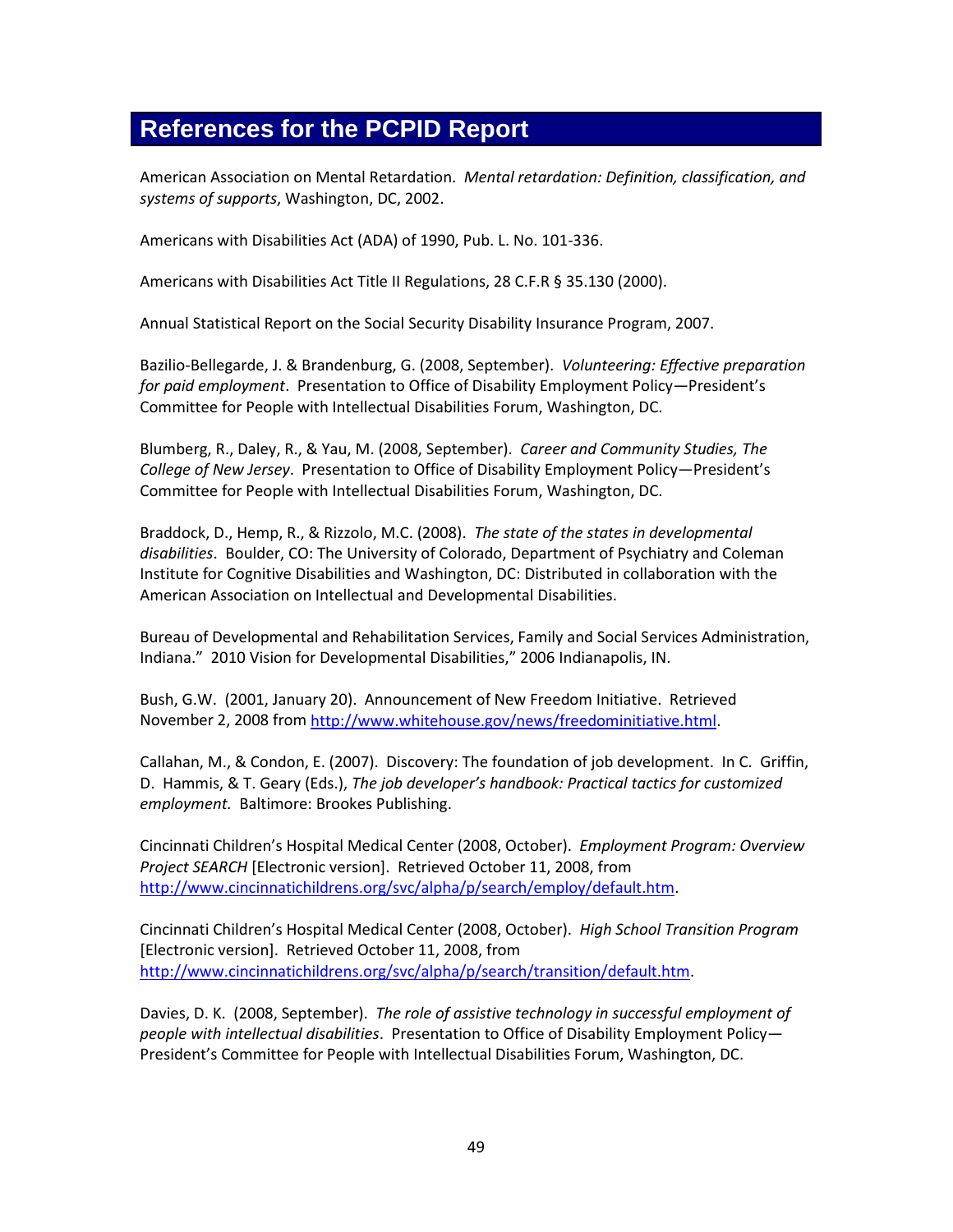DiLeo, D. (2007). *Raymond's Room*. St. Augustine, FL: Training Resource Network, Inc.

Dykens, E., Hodapp, R., & Finucane, B. (2002). *Genetics and Mental Retardation Syndromes: A New Look at Behavior and Interventions*, Baltimore: Brooks Publishing.

Elinson, L., Frey, W. D., Li, T., Palan, M. A., & Horne, R. L. (2008). Evaluation of customized employment in building the capacity of the workforce development system. *Journal of Vocational Rehabilitation*, 28(3), 141-158.

Fletcher, R., Loschen, E., Stavrakaki, C., & First, M. (Eds.). (2007). *Diagnostic manual*— *Intellectual disability (DM-ID): A textbook of diagnosis of mental disorders in persons with intellectual disability.* Kingston, NY: NADD Press.

Getzel, E. E., & Briel, L.W. (2008). Experiences of college students with disabilities and the importance of a business mentoring program. In P. Wehman, J. Kregel, & V. Brooke (Eds.), *Research in review, A review of the newly published research monograph: Workplace supports and job retention: Promoting an employer driven approach to employment of people with disabilities* (pp. 157-166). U.S. Department of Education, National Institute on Disability and Rehabilitation Research.

Griffin, C., & Hammis, D. (2003). *Making self-employment work for people with disabilities*. Baltimore: Brookes Publishing.

Griffin, C., Hammis, D., Geary, T., & Sullivan, M. (2008). Customized employment: Where we are; where we're headed. *Journal of Vocational Rehabilitation*, 28(3), 135-139.

Harris Interactive, Inc. (2008). Harris interactive poll [Electronic version]. Retrieved October 10, 2008, from [http://www.harrispollonline.com.](http://www.harrispollonline.com/)

Hartwig, R., & Sitlington, P.L. (2008). Employer perspectives on high school diploma options for adolescents with disabilities. *Journal of Disability Policy Studies*, 19(1), 5-14.

Hemenway, D. E., & Rohani, F. (1999). *A cost-benefit analysis of the employment of people with disabilities in Florida: Final report* [Electronic version]. Retrieved October 11, 2008, from [http://www.abletrust.org/documents/news/20020218\\_cost\\_benefit\\_study.pdf.](http://www.abletrust.org/documents/news/20020218_cost_benefit_study.pdf)

Individuals with Disabilities Education Act (IDEA) of 1990, Pub. L. No. 101-476.

Individuals with Disabilities Education Act Amendments of 1997, Pub. L. No. 105-17.

Individuals with Disabilities Education Improvement Act of 2004, Pub. L. No. 108-466.

Luecking, R.G. (2008). Emerging employer views of people with disabilities and the future of job development. *Journal of Vocational Rehabilitation*, 29(1), 3-13.

Luecking, R.G., Fabian, E.S., & Tilson, G. P. (2004). *Working relationships: Creating career opportunities for job seekers with disabilities through employer partnerships*. Baltimore: Brookes Publishing.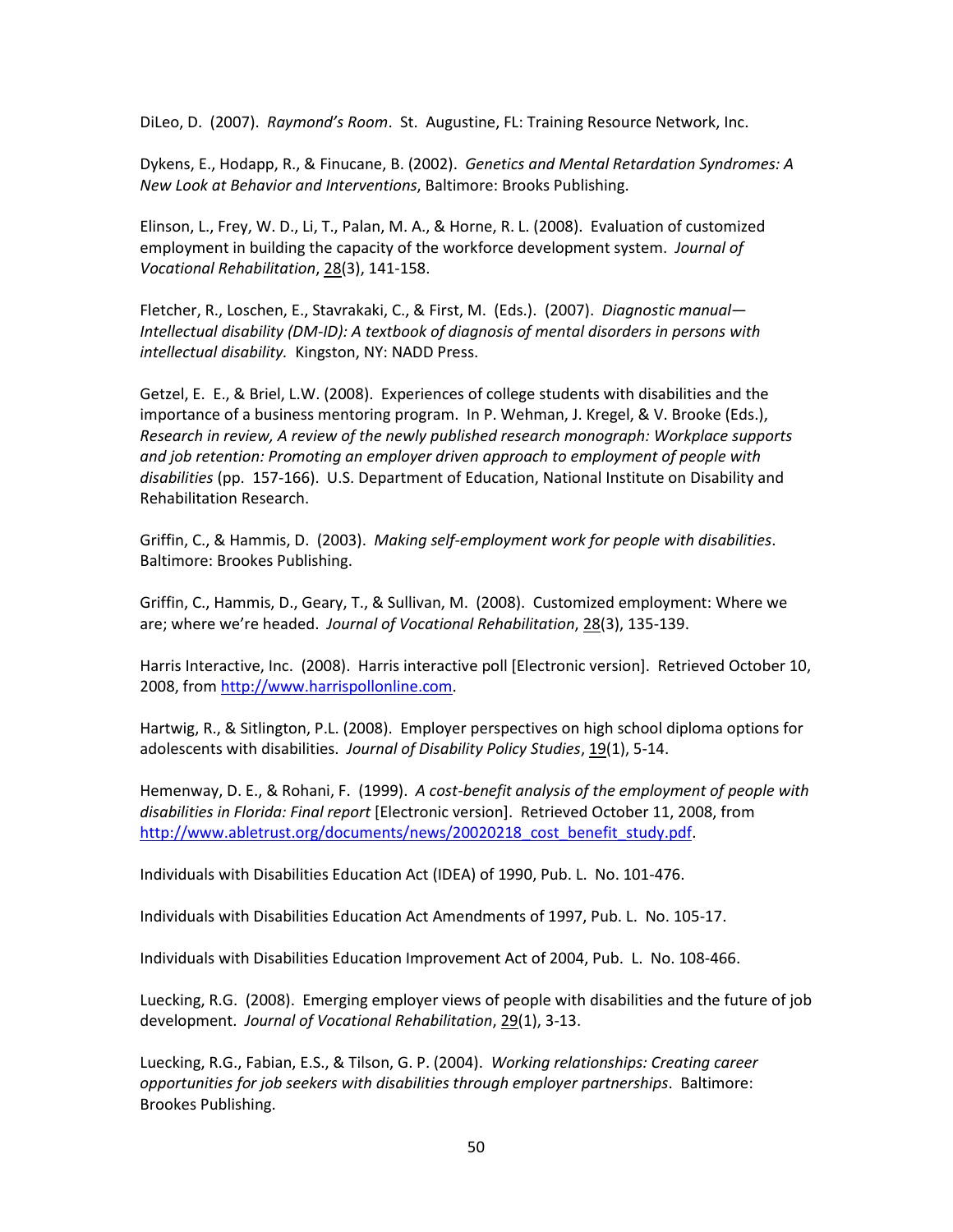Mank, D.M. (2007). Employment. In S. L. Odom, R. H. Horner, M. Snell, and J. Blacher (Eds.), *Handbook on developmental disabilities* (pp. 390-409). New York: Gilford Press.

Mank, D., O'Neill, C.T., & Jensen, R. (1998). Quality in supported employment: A new demonstration of the capabilities of people with severe disabilities. *Journal of Vocational Rehabilitation* 11(1), 83-95.

Minnesota Department of Human Services (2007, June). *The Minnesota Employment First Summit: A consensus report*. Richfield, MN: Author.

Morris, M. (2008, September). *Benefits to enhance employment: Profitability and asset accumulation*. Presentation to Office of Disability Employment Policy—President's Committee for People with Intellectual Disabilities Forum, Washington, DC.

National Council on Disability. (2008, August). *The state of 21st century financial incentives for Americans with disabilities*. Washington, DC: Author.

*Olmstead et al. v. L.C. et al.* 527 U.S. 581, 119 S. Ct. 2176 (1999).

Rehabilitation Act of 1973, Pub. L. No. 93-112.

Rehabilitation Act Amendments of 1998, Pub L. No. 105-220.

Self Advocates Becoming Empowered [Electronic version] (2008). Retrieved statement October 8, 2008, fro[m http://www.sabeusa.org.](http://www.sabeusa.org/)

Ticket to Work and Work Incentives Improvement Act (TWWIIA) of 1999, Pub. L. No. 101-335.

Washington State Division of Developmental Disabilities (2006). Washington state's working age adult policy [Electronic version]. Retrieved October 8, 2008, from [http://www.reinventingquality.org/docs/strehlow.pdf.](http://www.reinventingquality.org/docs/strehlow.pdf)

Wehman, P., Mank, D., Rogan, P., Luna, J., Kregel, J., Kiernan, W., et al. (2005). Employment and productive life roles. In K. C. Lakin and A. Turnbull (Eds.), *National goals & research for people with intellectual & developmental disabilities* (pp. 149-178). Washington, DC: American Association on Mental Retardation.

Workforce Investment Act (WIA) of 1998, Pub. L. No. 105-220.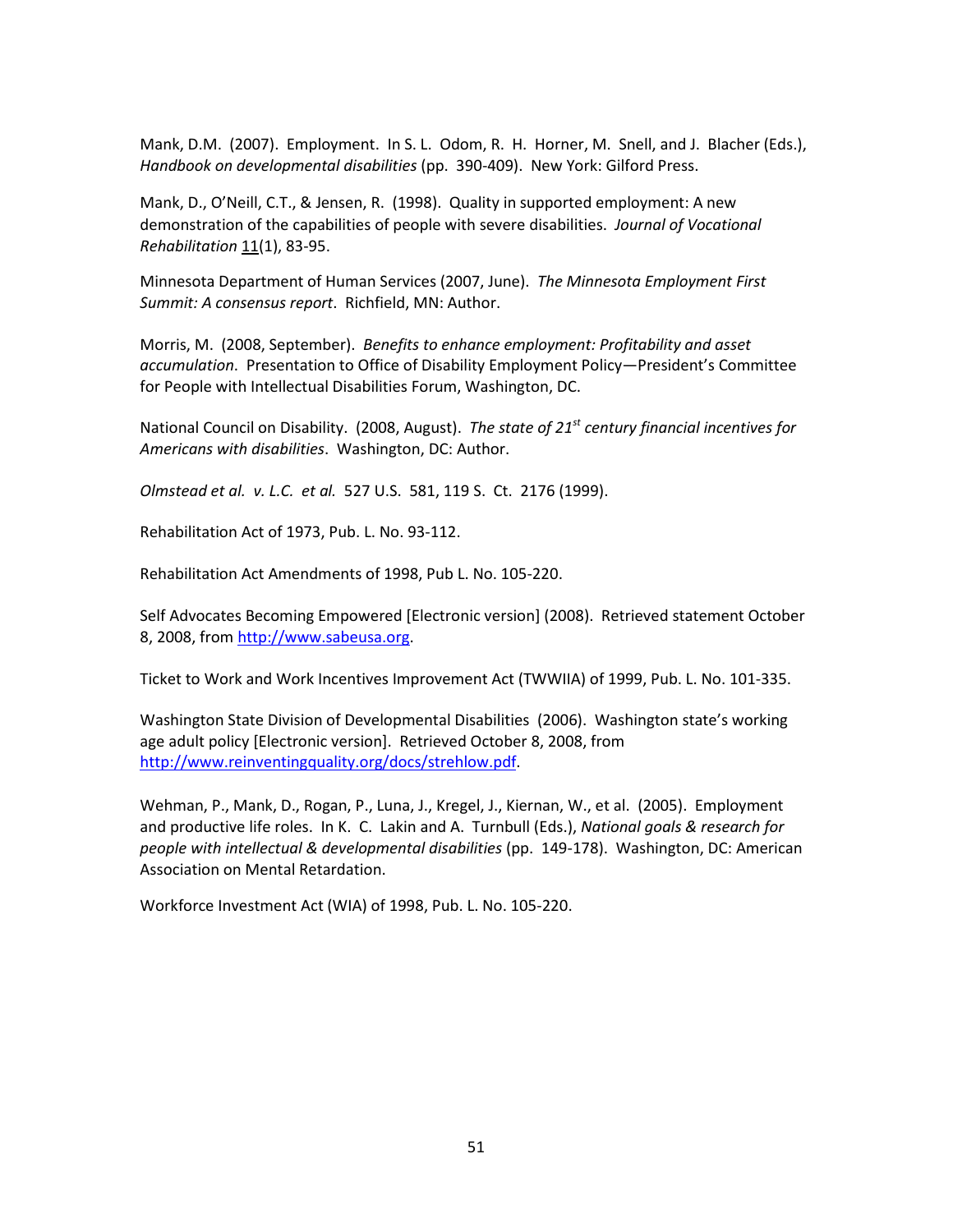*Casey is a citizen member of the President's Committee for People with Intellectual Disabilities, an Eagle Scout, and an Honorary Deputy Sheriff in his home town of North Fort Meyers, Florida. He started working while still in high school with a job at Daddy Dee's Ice Cream Parlor and at a local Gap store. Since graduation, he has worked as a clerical assistant for the Lee County Justice Center and has attended community college. In his personal statement to present employers, Casey expresses his desire to be "an asset to your organization because I am a dedicated employee. It is important to me to be a productive and loyal member of a team and to do my best for you. I have very good people skills. I am outgoing, friendly, respectful, mannerly, and upbeat. I can perform repetitive tasks with satisfaction. But I welcome new responsibilities, and once I learn them, I perform them independently". Because employers and co-workers have focused on his qualities, strengths, and loyalty—and not on his Down syndrome—he has proudly attained his goal of becoming an independent, productive, taxpaying citizen.*